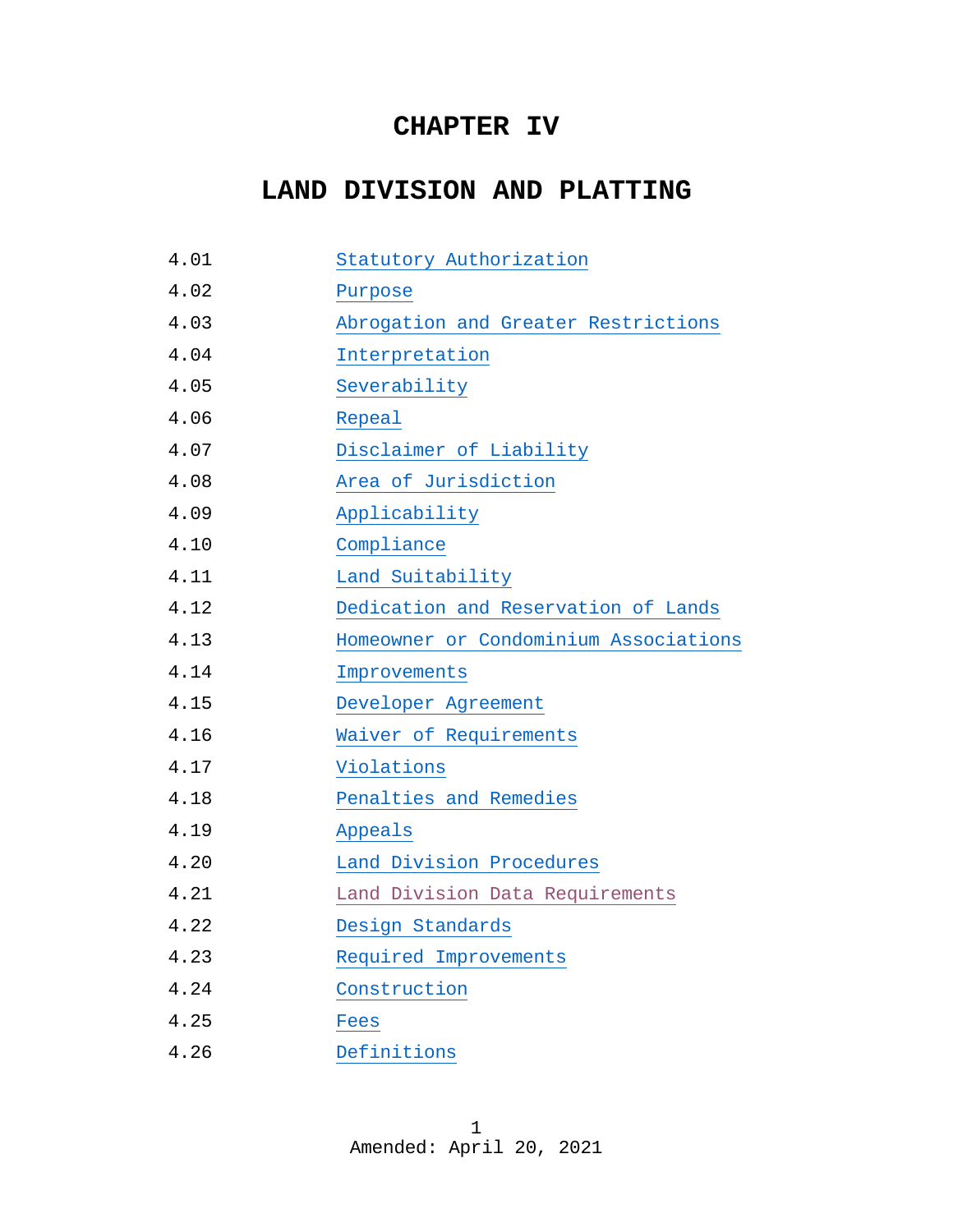# **CHAPTER IV**

# **LAND DIVISION AND PLATTING**

#### <span id="page-1-0"></span>4.01 **Statutory Authorization**.

Theses regulations are adopted under the authority granted by Chapter 236 of the Wisconsin Statutes.

#### <span id="page-1-1"></span>4.02 **Purpose**.

The purpose of this Chapter is to promote the public health, safety, and general welfare of the community. Therefore, the regulations authorized to be made are designed to lessen congestion in the streets and highways; to further the orderly layout and use of land; to secure safety from fire, panic and other dangers; to provide adequate light and air, including access to sunlight for solar collectors and to wind for wind energy systems; to prevent the overcrowding of land; to avoid undue concentration of population; to facilitate adequate provision for transportation, water, sewerage, schools, parks, playgrounds and other public requirements; to facilitate the further re-subdivision of larger tracts into smaller parcels of land. The regulations provided for by this Chapter shall be made with reasonable consideration, among other things, of the character of the Village with a view of conserving the value of the buildings placed upon land, providing the best possible environment of human habitation, and for encouraging the most appropriate use of land throughout the Village.

#### <span id="page-1-2"></span>4.03 **Abrogation and Greater Restrictions**.

It is not the intent of this Ordinance to repeal, abrogate, annul, impair, or interfere with any existing easements, covenants, agreements, rules, regulations, permits, or approvals previously adopted or issued pursuant to law. However, where this Ordinance imposes greater restrictions, and such restrictions do not contravene rights vested under law, the provisions of this Ordinance shall govern.

#### <span id="page-1-3"></span>4.04 **Interpretation**.

The provisions of this Ordinance shall be interpreted to be minimum requirements and shall be liberally construed in favor of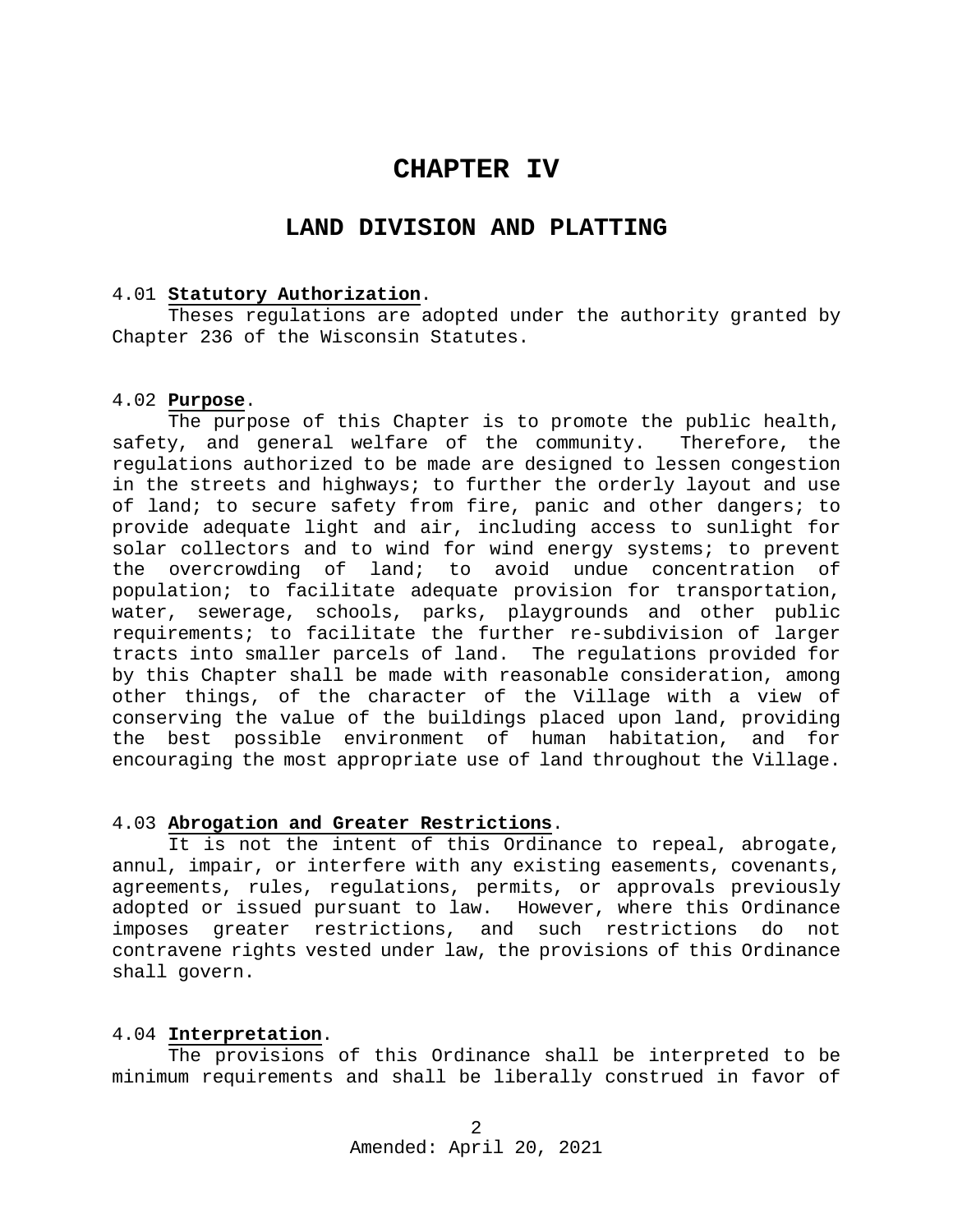the Village, and shall not be deemed a limitation or repeal of any other power granted by the Wisconsin Statutes.

# <span id="page-2-0"></span>4.05 **Severability**.

If any section, provision, or portion of this Ordinance is adjudged unconstitutional or invalid by a court of competent jurisdiction, the remainder of this Ordinance shall not be affected thereby.

# <span id="page-2-1"></span>4.06 **Repeal**.

All other ordinances found in other chapters of the Village of West Salem Code of Ordinances which are inconsistent or conflicting with this ordinance, to the extent of said inconsistency of conflict, shall be subordinate to the provisions of this chapter and the provisions of this chapter shall control.

# <span id="page-2-2"></span>4.07 **Disclaimer of Liability**.

The Village does not guarantee, warrant, or represent that only those areas delineated as floodplains on plats and certified survey maps will be subject to periodic inundation, nor does the Village guarantee, warrant, or represent that the soils shown to be unsuited for a given land use from tests required by the Ordinance are the only unsuited soils within the jurisdiction of this Ordinance; and thereby asserts that there is no liability on the part of the Village Board, its agencies or agents, or employees for flooding problems, sanitation problems, or structural damages that may occur as a result of reliance upon, and conformance with, this Ordinance.

#### <span id="page-2-3"></span>4.08 **Area of Jurisdiction**.

This Ordinance shall apply to all lands within the corporate limits of the Village of West Salem and to all lands within the extraterritorial plat approval jurisdiction of the Village.

#### <span id="page-2-4"></span>4.09 **Applicability**.

(A) Subdivision: Any division of land within the Village or the extraterritorial plat approval jurisdiction of the Village that results in a subdivision as defined in Section 4.25 shall be, and any other division of land may be, surveyed and a plat thereof approved and recorded pursuant to the provisions of Section 4.20 this Ordinance and Chapter 236 of the Wisconsin Statutes.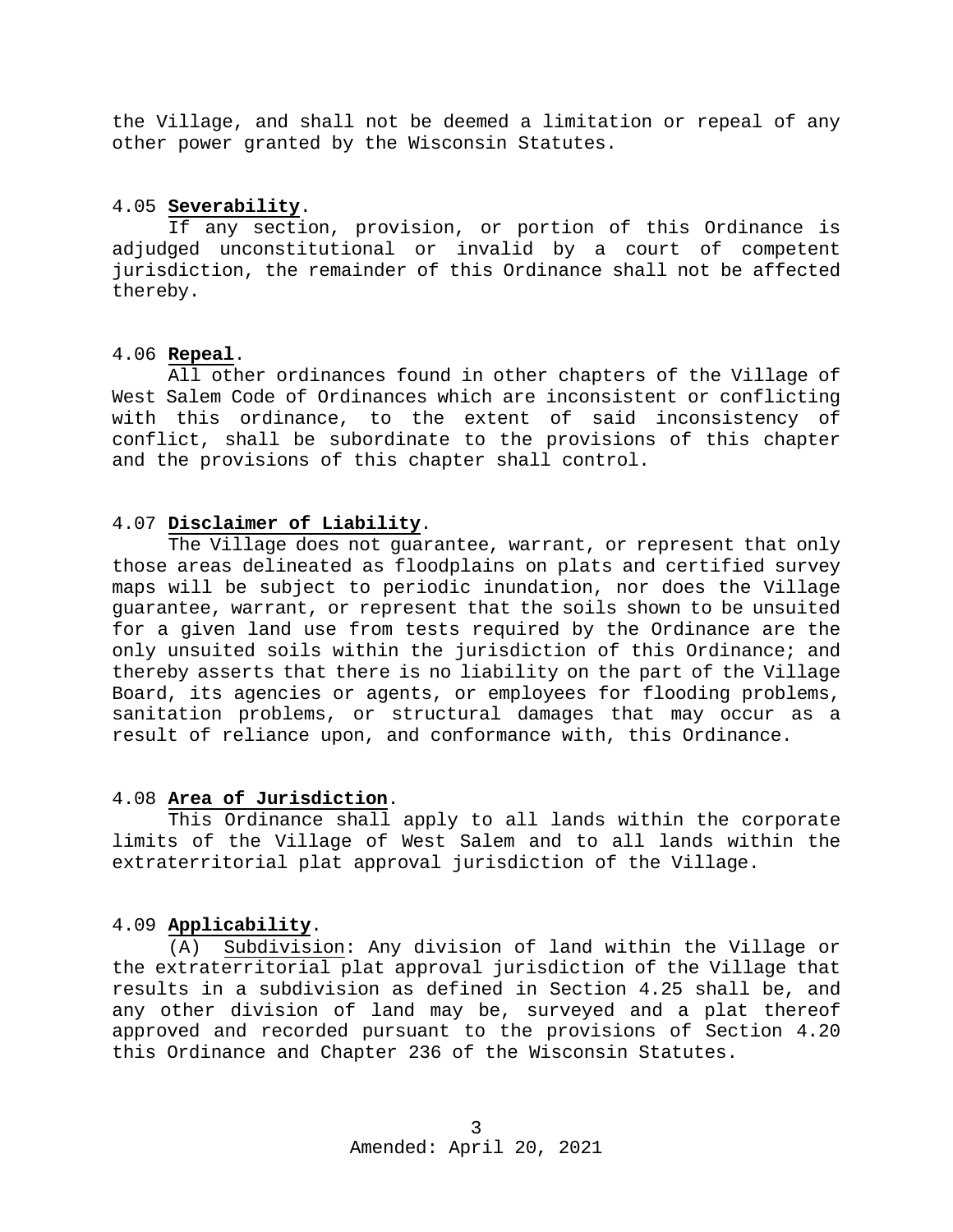(B) Land Division Other Than Subdivisions: Any division of land within the Village or the extraterritorial plat approval jurisdiction of the Village that results in a minor land division as defined in Section 4.26 shall be surveyed and a certified survey map of such division approved and recorded as required by Section 4.20 of this Ordinance and Chapter 236 of the Wisconsin Statutes.

(C) It is the Express Intent of this Ordinance to regulate condominiums having one (1) or more principal structures on any parcel, except for condominium conversions of existing structures where no additional units are being created. The maximum number of family units allowed in a condominium project shall be no more then one (1) family unit per every 3500 square feet of lot size for multi-family condominiums exceeding two (2) units and no more than one (1) family per every 5000 square feet of lot size for two (2) unit condominiums unless this requirement is waived by the Village Board on the recommendation of the Planning Commission upon a specific finding that the higher density will not be a problem because of the specific location of the development in relation to neighboring property types, streets, and parks or specific occupancy/use restrictions of the project found within the condominium by-laws, association rules or deed restrictions which control use of the property itself and which alleviate density concerns for the specific project.

(D) The provisions of this Ordinance shall not apply to:

(1) Cemetery plats made under Section 157.07 of the Wisconsin Statutes.

(2) Assessors' plats made under Section 70.27 of the Wisconsin Statutes; however, assessors' plats shall comply with Sections  $236.15(1)(a)$  through  $(g)$ , and  $236.20(1)$ , and  $(2)(a)$ through (e) of the Wisconsin Statutes unless waived under Section 236.20(2)(L).

(3) Sale or exchange of parcels of public utilities or railway rights-of-way to adjoining property owners if the Village Board and the county planning agency approve such sale or exchange on the basis of applicable local ordinances or the provisions of Chapter 236 of the Wisconsin Statutes.

(4) Transfers pursuant to any court order, or transfers of ownership interests of a decedent either by Will, court order or other statutory procedure.<br>(5) The sale or exchange of

The sale or exchange of parcels of land between owners of adjoining property if additional lots are not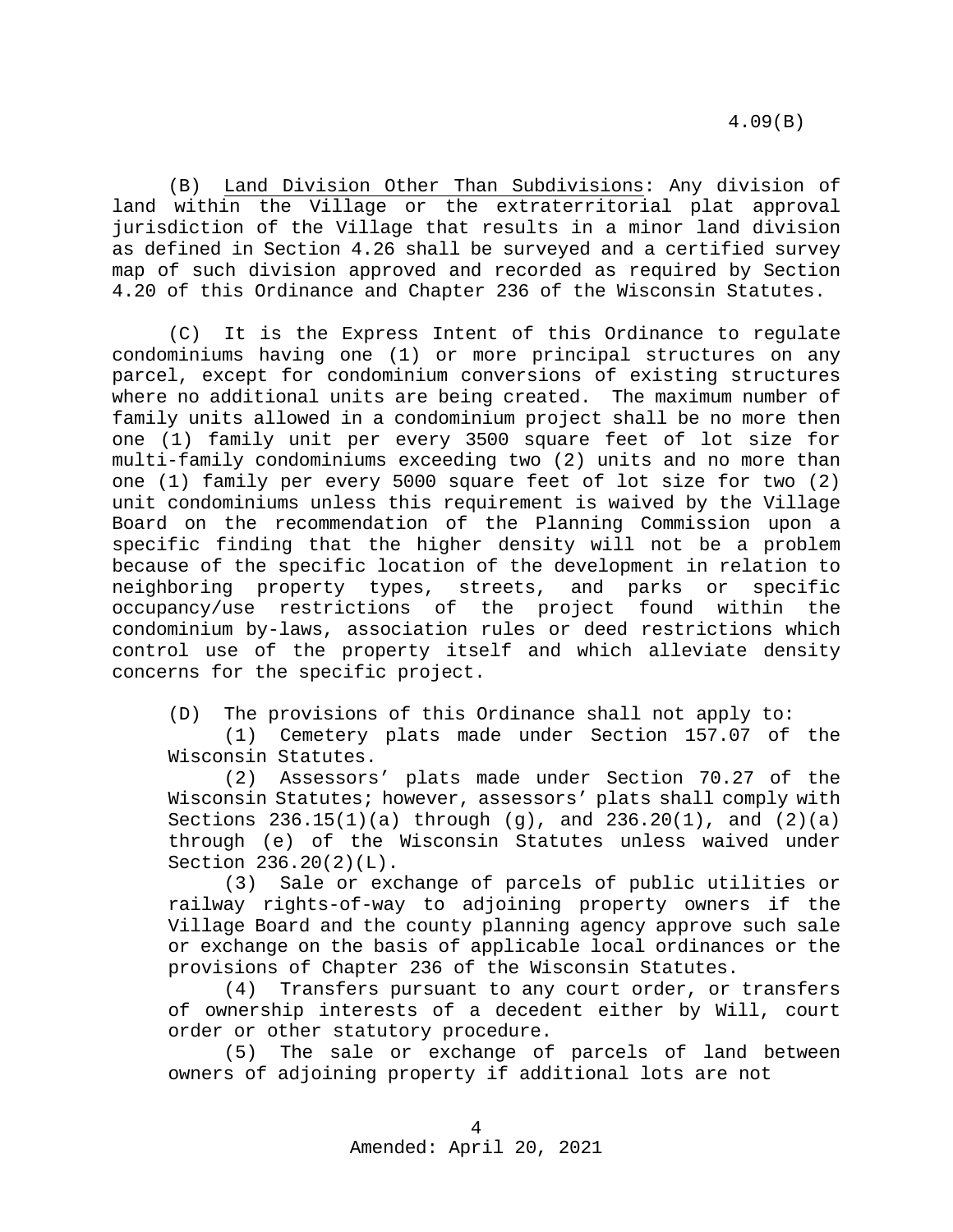thereby created and the lots resulting are not reduced below the minimum sizes required by this Ordinance or other applicable laws or ordinances.

(6) Any other divisions which the Village Board shall exempt by ordinance.

#### <span id="page-4-0"></span>4.10 **Compliance**.

No person shall divide any land located within the jurisdictional limits of these regulations which results in a subdivision as defined herein; no such subdivision shall be entitled to record; and, no street shall be laid out or improvements made to land without compliance with all requirements of this Ordinance and the provisions of Chapter 236, Wisconsin Statutes; rules of the Wisconsin departments or agencies regulating lot size and lot elevation if the land to be subdivided is not served by a public sewer and provisions for such service have not been made; rules of the Department of Transportation relating to safety of access and the preservation of the public interest and investment in the highway system if the land owned or controlled by the subdivider abuts on a state trunk highway or connecting street; duly approved comprehensive plan, or comprehensive plan component including the Zoning Ordinance and official map of the Village of West Salem, applicable Village and County Ordinances.

#### <span id="page-4-1"></span>4.11 **Land Suitability**.

No land shall be divided which is held unsuitable for such use by the Village Plan Commission, upon recommendation of the Village Engineer or other agency as determined by the Plan Commission, for reason of flooding, inadequate drainage, adverse soil or rock formation, unfavorable topography, or any other feature likely to be harmful to the health, safety, or welfare of the future residents or occupants of the proposed land division, or the Village, or poses an imminent harm to the environment.

The Village Plan Commission, in applying the provisions of this section, shall, in writing, recite the particular facts upon which it based its conclusion that the land is not suitable for the intended use and afford the subdivider an opportunity to present evidence regarding such unsuitability, if so desired. The Plan<br>Commission may thereafter affirm, modify, or withdraw its Commission may thereafter affirm, modify, or withdraw determination of unsuitability.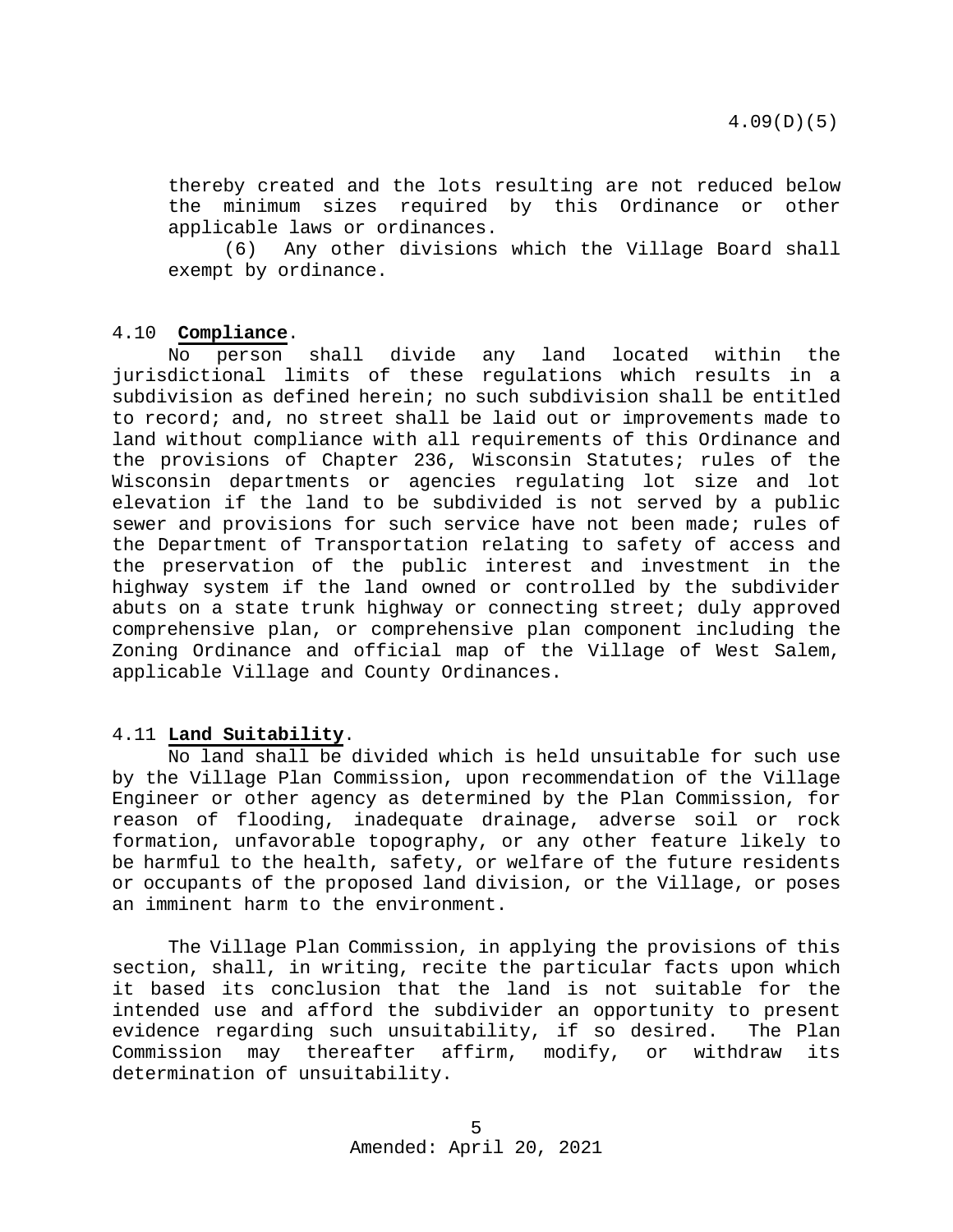#### <span id="page-5-0"></span>4.12 **Dedication and Reservation of Lands**.

(A) Streets, Highways, and Drainageways. Whenever a proposed subdivision, minor land division, or condominium plat encompasses all or any part of an arterial street, drainageway, or other public way which has been designated in the comprehensive plan or component thereof or the official map of the Village, said public way shall be made a part of the plat or certified survey map and dedicated or reserved, as determined by the Village, by the subdivider in the locations and dimensions indicated on said plan or map and as set forth in Section 4.21.

(B) Park, Open Space, and School Sites. Park and school sites shall be dedicated or reserved as provided in Section 4.21.

#### <span id="page-5-1"></span>4.13 **Homeowner or Condominium Associations**.

Common areas or facilities within a land division or condominium shall be held in common ownership as undivided proportionate interests by the members of a homeowners or condominium association, subject to the provisions set forth herein. The homeowners or condominium association shall be governed according to the following:

(A) The Subdivider shall provide the Village with a description of the homeowners or condominium association, the homeowners or condominium association, including its bylaws, and all documents governing maintenance requirements and use restrictions for common areas and facilities. These documents shall be subject to review as to form by the Village Attorney at the subdivider's expense.

(B) The Association shall be established by the owner or applicant and shall be operating prior to the sale of any lots or units in the subdivision or condominium.

(C) Membership in the association shall be mandatory for all purchasers of lots or units therein and their successors and assigns.

(D) The Association shall be responsible for maintenance and insurance of common areas and facilities.

(E) A Land Stewardship Plan for any common open space to be retained in a natural state shall be included in the submittal of association documents.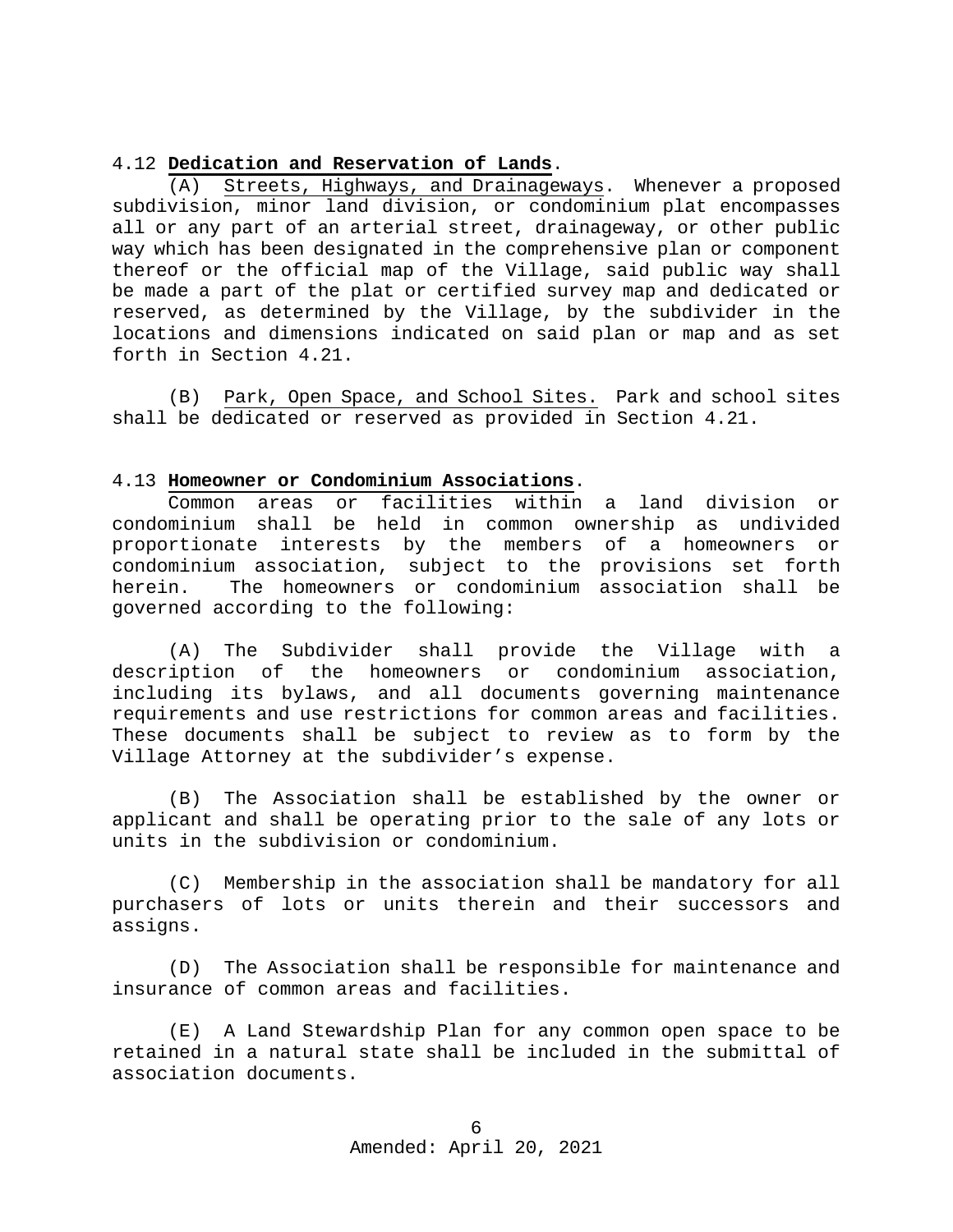(F) The Members of the association shall share equitably the costs of maintaining, insuring, and operating common areas and facilities.

(G) The Association shall have or hire adequate staff to administer, maintain, and operate common areas and facilities.

(H) The Subdivider shall arrange with the Village Assessor a method of assessment of any common areas and facilities, which will allocate to each lot, parcel, or unit within the land division or condominium a share of the total assessment for such common areas and facilities.

(I) The Village may require that it receive written notice of any proposed transfer of common areas or facilities by the association or the assumption of maintenance of common areas or<br>facilities. Such notice shall be given to all members of the Such notice shall be given to all members of the association and to the Village at least 30 days prior to such transfer.

(J) In the event that the association established to own and maintain common areas and facilities, or any successor organization thereto, fails to properly maintain all or any portion of the aforesaid common areas or facilities, the Village may serve written notice upon such association setting forth the manner in which the association has failed to maintain the aforesaid common areas and facilities. Such notice shall set forth the nature of corrections required and the time within which the corrections shall be made. Upon failure to comply within the time specified, the association, or any successor association, shall be considered in violation of this Ordinance, in which case the Village shall have the right to enter the premises and take the needed corrective actions. The costs of corrective actions by the Village shall be assessed against the properties that have the right of enjoyment of the common areas and facilities.

# <span id="page-6-0"></span>4.14 **Improvements**.

Before approval of any final plat located within the corporate limits of the Village, the subdivider shall install street and other improvements as hereinafter provided. In the alternative, if such improvements are not installed at the time the final plat is submitted for approval, the subdivider shall, before the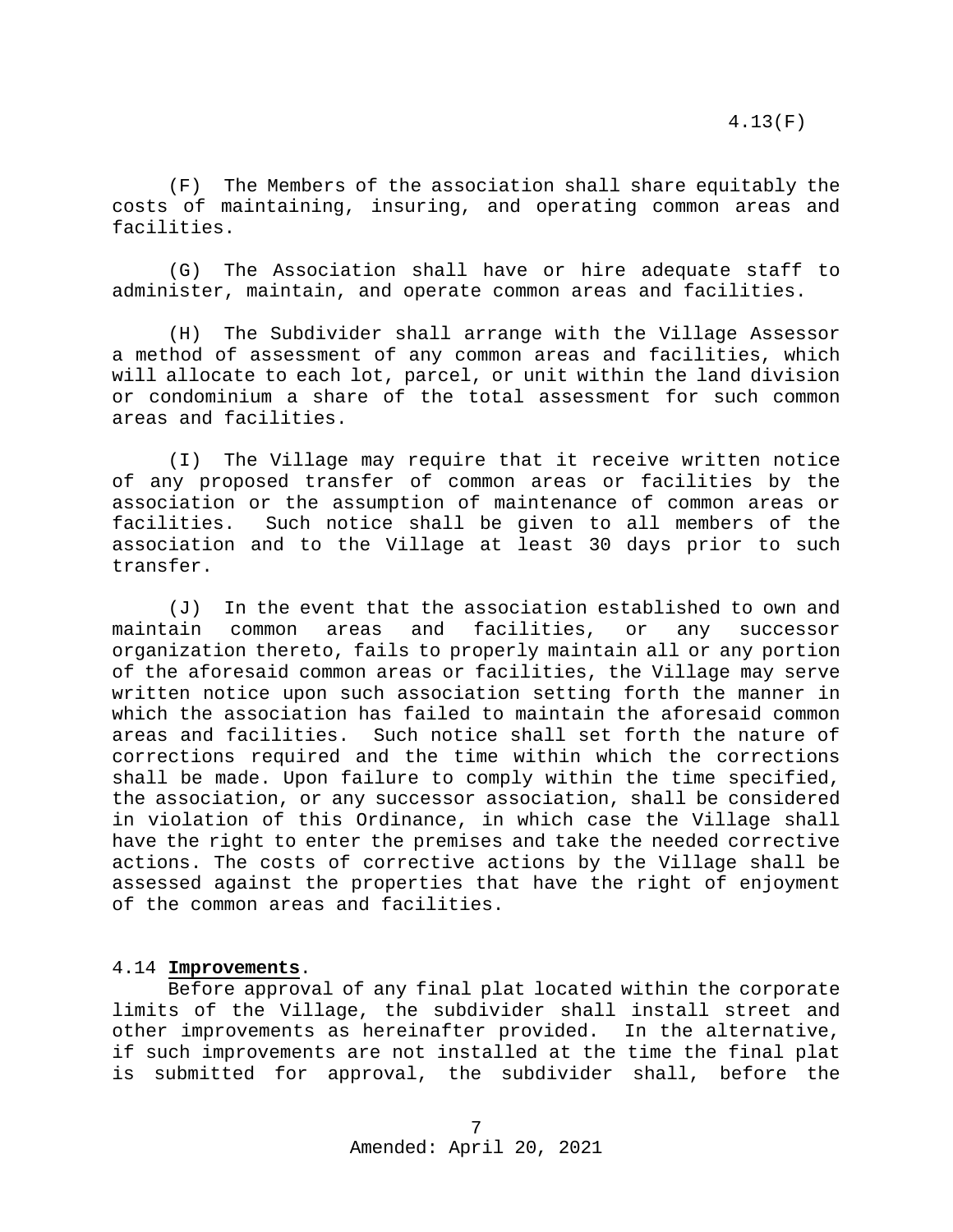recording of the plat, enter into a development agreement with the Village agreeing to install the required improvements and meet all of the other requirements and payments required under this Chapter IV and shall file with said agreement a bond or letter of credit with good and sufficient surety covering all of the subdivider's obligations under the development agreement and other requirements of this Chapter IV, which bond or letter of credit meets the approval of the Village Attorney. In the alternative, for small projects wherein the Village Engineer determines that his estimated cost of the improvements are \$50,000 or less, the subdivider may transfer collectable funds by certified check to the Village of West Salem in an amount equal to 1-1/2 times the Village Engineer's estimated cost of the improvements, which funds would be deposited and held by the Village of West Salem pending satisfaction of all of the subdivider's obligations under the development agreement and the other requirements of this Chapter IV and which would be returned to the subdivider upon satisfaction of all said obligations.

#### <span id="page-7-0"></span>4.15 **Developer Agreement**.

Before or as a condition of receiving final approval from the Village Board of any final plat, condominium plat, or certified survey map for which public improvements are required by this Ordinance; or for which public improvements, dedications, or fees are being deferred under this Ordinance; or for which phasing approval is being granted under Section 4.23 of this Ordinance, the subdivider shall sign and file with the Village Board a<br>development agreement. The development agreement shall be The development agreement shall be approved as to form by the Village Attorney, and shall be approved by the Village Board prior to approval of the final plat, condominium plat, or certified survey map.

#### <span id="page-7-1"></span>4.16 **Waiver of Requirements**.

When, in the judgment and upon approval of the Village Board after recommendation of the Village Planning Commission, it would be inappropriate to apply literally a provision of this Chapter because the subdivision is located outside the corporate limits or because extraordinary or undue hardship would result, it may waive or modify any such provisions so that substantial justice may be done and the public interest secured, provided that in no event shall the requirement of filing and recording the plat or survey be waived. Reasons for such waiver or modification shall be stated in the minutes of its meeting.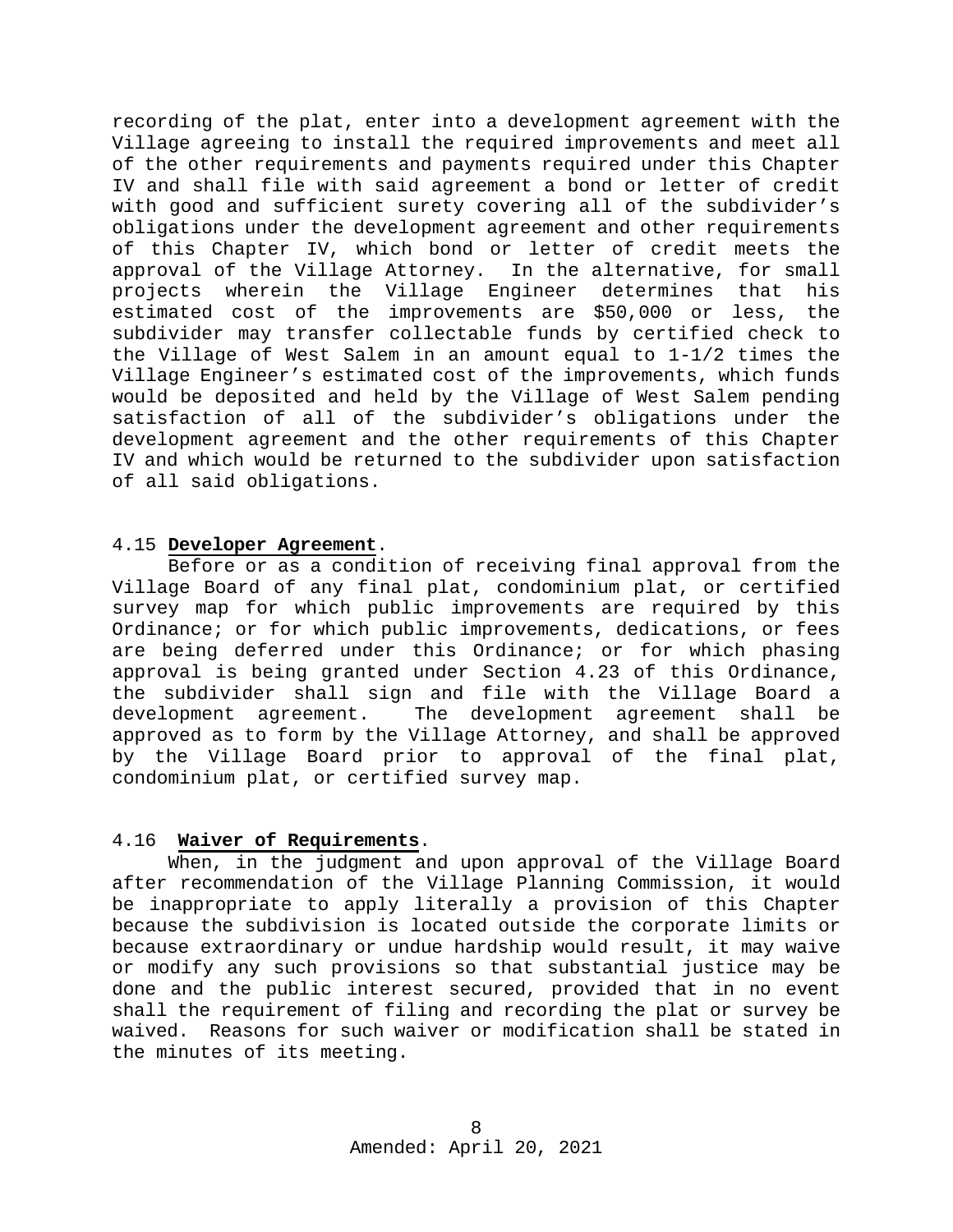#### <span id="page-8-0"></span>4.17 **Violations**.

No person, firm, or corporation shall build upon, divide, convey, record or place monuments on any land in violation of this<br>Ordinance or the Wisconsin Statutes. No person, firm, or Ordinance or the Wisconsin Statutes. No person, firm, or corporation shall be issued a building permit by the Village authorizing the building on, or improvement of, any subdivision, minor land division, replat, or condominium within the jurisdiction of this Ordinance not of record as of the effective date of this Ordinance, until the provisions and requirements of this Ordinance have been fully met. The Village may institute appropriate action or proceedings to enjoin violations of this Ordinance.

#### <span id="page-8-1"></span>4.18 **Penalties and Remedies**.

Any person violating any provision of this Chapter, including<br>cable provisions of the Wisconsin Statues, Wisconsin applicable provisions of the Wisconsin Statues, Wisconsin Administrative Code and other materials incorporated by reference shall upon conviction thereof forfeit not less than \$25 nor more<br>than \$200. In default of payment of such forfeiture such person In default of payment of such forfeiture such person shall be imprisoned in the County Jail until payment thereof, but not exceeding 30 days. Every day a violation of any provision of this Chapter exists is a separate violation subject to a separate forfeiture.

In addition, the remedies provided by Section 236.30 and 236.31 of the Wisconsin Statutes shall be available to the Village.

#### <span id="page-8-2"></span>4.19 **Appeals**.

Any person aggrieved by an objection to a plat or a failure to approve a plat may appeal such objection or failure to approve, as provided in Sections 236.13 (5) and 62.23 (7)(e) of the Wisconsin Statutes, within thirty (30) days of notification of the rejection of the plat. Where failure to approve is based on an unsatisfied objection, the agency making the objection shall be made a party to the action. The court shall direct that the plat be approved if it finds that the action of the approving or objecting agency is arbitrary, unreasonable, or discriminatory.

# <span id="page-8-3"></span>4.20 **Procedure**.

Preliminary Consultation. Previous to filing a preliminary plat the subdivider may consult the Planning Commission and its staff for advice and assistance.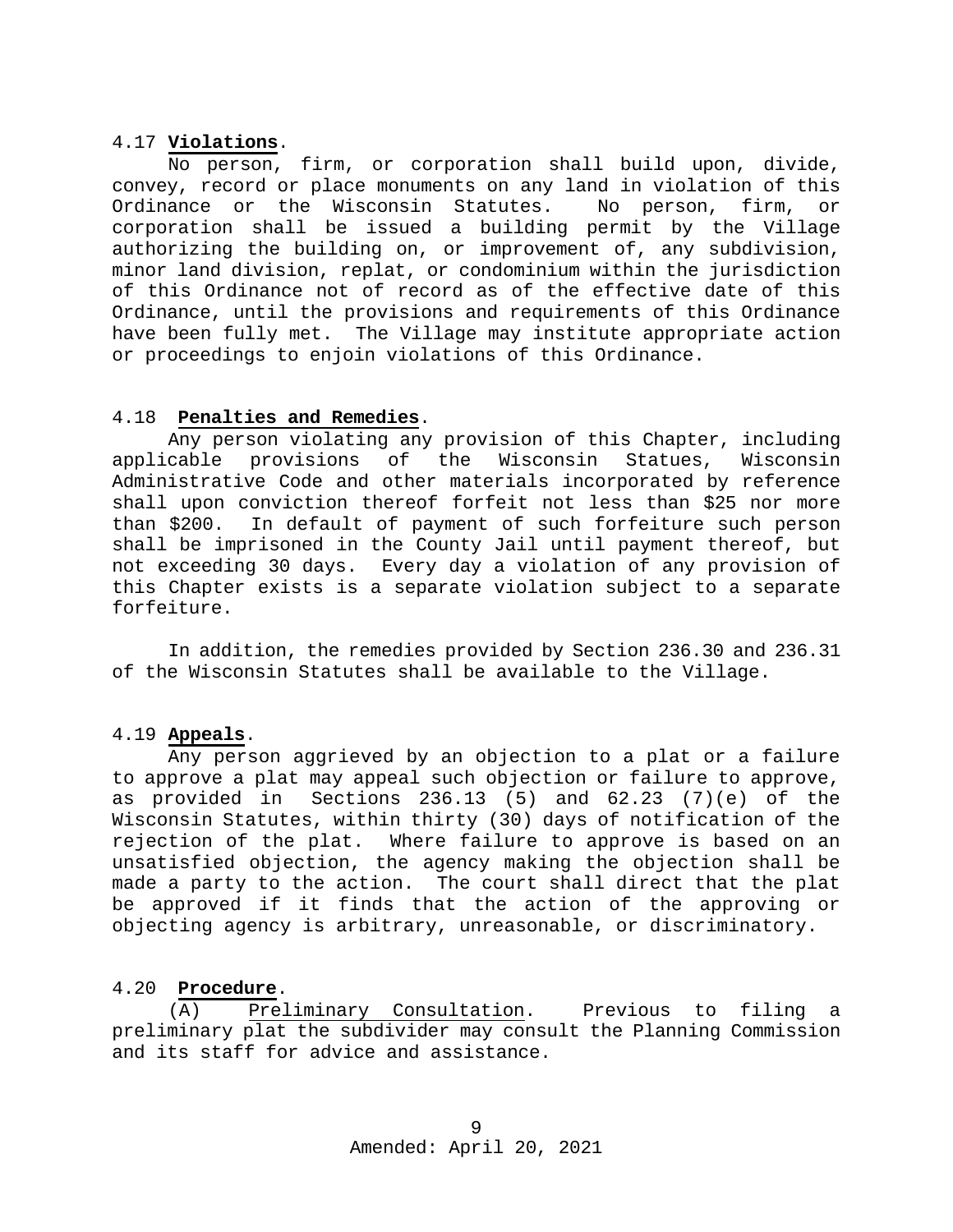(B) Preliminary Plat.<br>(1) Before subm

Before submitting a final plat for approval, the subdivider shall submit a preliminary plat and such copies thereof as shall be required to the Village Administrator who shall forward the plat to the Planning Commission and to the state and county agencies which are required to review the plat pursuant to Section 236.12, Wisconsin Statutes, unless such agencies have designated local officials to act for them.

(2) The Planning Commission shall then review the preliminary plat for conformance with this Chapter, and all ordinances, rules, regulations, master plan and master plan components which affect it.

(3) The Planning Commission within the time specified in Chapter 236 of the Wisconsin Statutes of the filing date of the preliminary plat with the Village Administrator, shall approve, approve conditionally, or reject such plat provided that an extension of time has not been agreed upon. One copy of the Plat shall thereupon be returned to the subdivider with the date and action endorsed thereon; and if approved conditionally or rejected, a letter setting forth the conditions of approval or the reasons for rejection shall accompany the plat. One copy each of the plat and letter shall be placed in the permanent file.

(4) The Planning Commission's failure to act within this time limitation shall constitute an approval.

(5) Approval of the preliminary plat shall entitle the subdivider to approval of the final plat if the final plat conforms substantially to the layout shown by the preliminary plat and conditions of approval have been met.

 $(C)$  Final Plat.<br>(1) If the

If the final plat is not submitted within the time specified in Chapter 236 of the Wisconsin Statutes, the Village Board may refuse to approve the final plat.

(2) The Planning Commission shall, within thirty (30) days of the filing date of the final plat with the Administrator, recommend approval or rejection of the plat and shall transmit the final plat and application along with its recommendations to the Board unless the time for plat approval had been extended by mutual agreement between the Plan Commission and the developer.

(3) The Planning Commission shall, when it determines to recommend approval of a plat, notify the Administrator who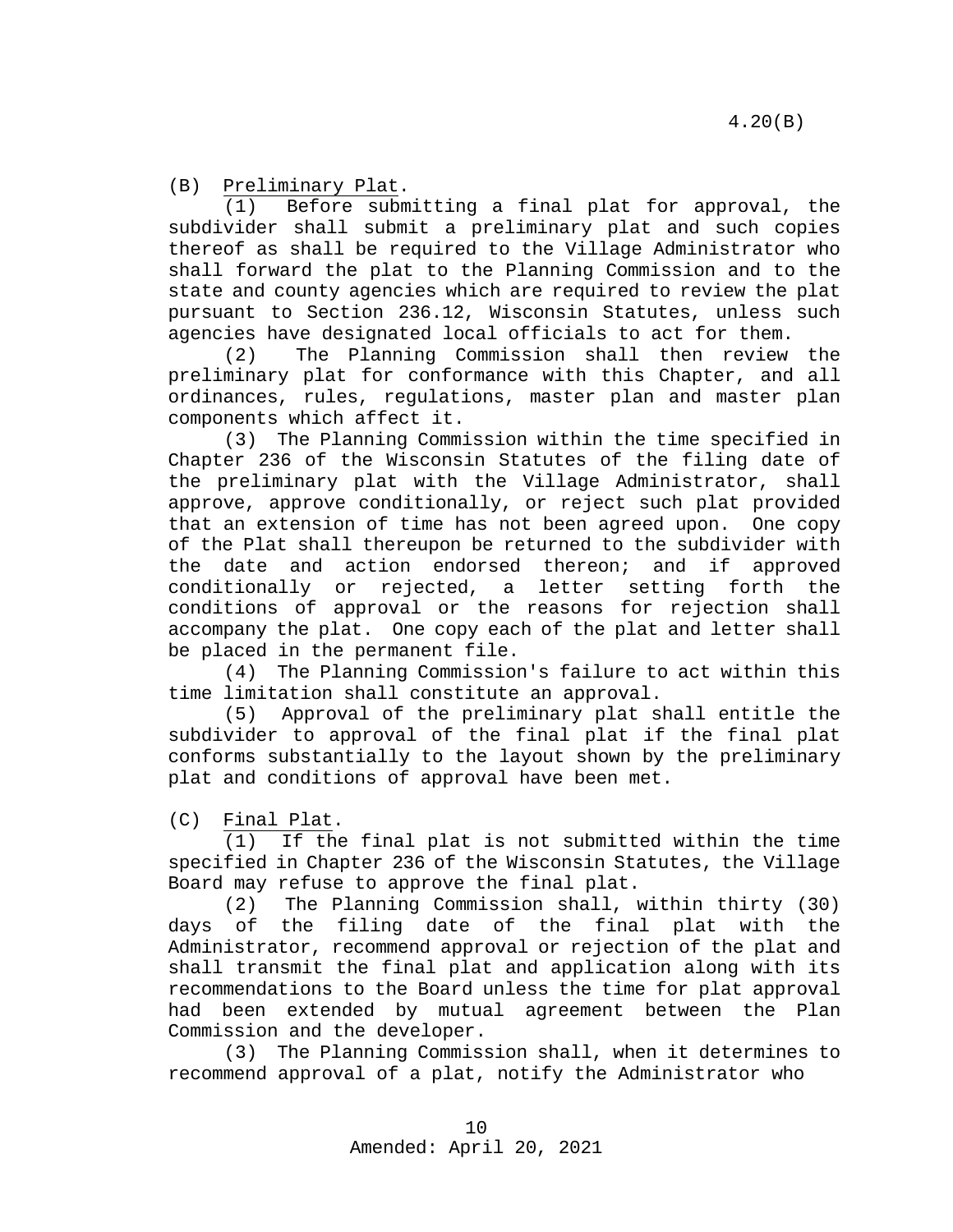shall give at least ten (10) days prior written notice of the intention to approve to the Administrator of any municipality within one thousand (1000') feet of the plat.

(4) The Village Board shall approve or reject such plat. If the plat is rejected, the reasons shall be stated in the minutes of the meeting and a written statement of the reasons supplied to the subdivider. The Village Board may not inscribe its approval of the final plat unless the Village Administrator certifies on the fact of the plat in compliance with Chapter 236 of the Wisconsin Statutes. Failure of the Village Board to approve or reject such plat within the time specified in Chapter 236 of the Wisconsin Statutes, the time having not been extended and no unsatisfied objections having been filed, the plat shall be deemed approved.

(5) After the final plat has been approved by the Village Board and required improvements installed or a contract and sureties (bond, letter of credit or certified check as spelled our elsewhere in this Chapter) insuring their installation is filed, the Village Administrator shall cause the certificate inscribed upon the plat attesting to such approval to be duly executed and the plat returned to the subdivider for recording with the County Register of Deeds. The Register of Deeds shall not record the plat unless it is offered within the time specified in Chapter 236, Wis. Stats.

#### (D) Certified Survey Map.

The divider shall file a Certified Survey Map accompanied by a fee as set forth in Appendix "A" Fee Schedule to the Village Administrator. The Village Administrator shall submit said Certified Survey Map to the Planning Commission, which shall approve, approve conditionally, or reject the map within forty (40) days. A reapplication fee as also set forth in Appendix "A" Fee Schedule shall be paid to the Village Administrator at the time of reapplication for approval of any Certified Survey Map, which has previously been reviewed.

#### (E) Subdivisions Created by Successive Divisions.

(1) Assessor's Plat. Where it is not practicable to require that a final plat of a subdivision created by successive divisions be filed in accordance with this Chapter, the Village Board may, in lieu thereof, order an assessor's plat to be made under Section 70.27, Wisconsin Statutes, and may assess the cost thereof as provided in such section, or to the subdivider.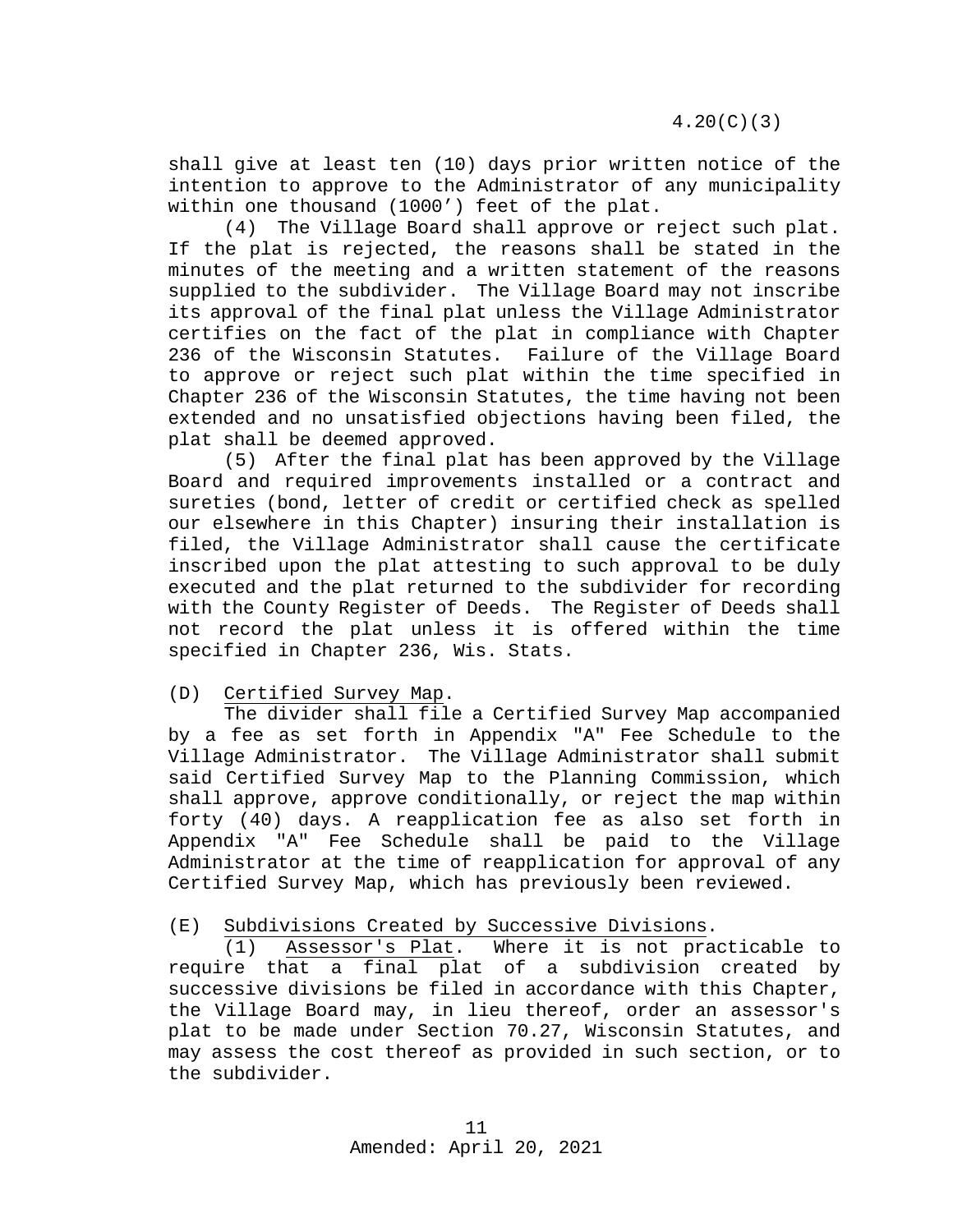(2) Compliance Required. Regardless of the type of plat filed, any such subdivision shall comply with all provisions of this Chapter to the extent that they may reasonably be applied.

(3) If a plat or a certified survey map has been recorded and there are lots within the plat which have been zoned R-2 Two-Family Residential or R-1 with conditional use approval for two-family row house with zero lot line and on said lot a two-unit residential structure attached with zero lot line has been constructed, the lot may be split into two (2) lots along the zero lot line attached by certified survey map. By definition, this qualifies as a minor land division. The same developer may submit for approval as many of these minor divisions as the developer requests by successive maps, or as part of a single certified survey map regardless of the fact that over time it may create more than four (4) new parcels within a five (5) year period of time. The Certified Survey Map cannot add to either of these new lots any land which lays outside the original platted lot which is being split.

(F) Plats within the Extraterritorial Plat Approval Jurisdiction of the Village.

(1) When the land to be subdivided lies within the extraterritorial plat approval jurisdiction of the Village, the subdivider shall proceed as specified in Sections 4.20(A) through 4.20(E) except:<br>(a) If the s

If the subdivider elects to initially submit the proposed plat to a local municipality, the plat shall, as a matter of courtesy, be first submitted to<br>the Town Clerk concerned. The Town Clerk shall then the Town Clerk concerned. assume the responsibility for transmitting the plat to the objecting agencies and other approving authorities, including the Village.

(b) Approving agencies include the Village Board, Town Board, and County Planning Agency; and the subdivider must comply with the land subdivision ordinances of the Village, Town, and County.<br>(2) The subdivider may proceed with the inst

The subdivider may proceed with the installation of such improvements and under such regulations as the Town Board of the Town within whose limits the plat lies may require. Wherever connection to any Village utility is desired, permission for such connection shall be approved by the Village Board.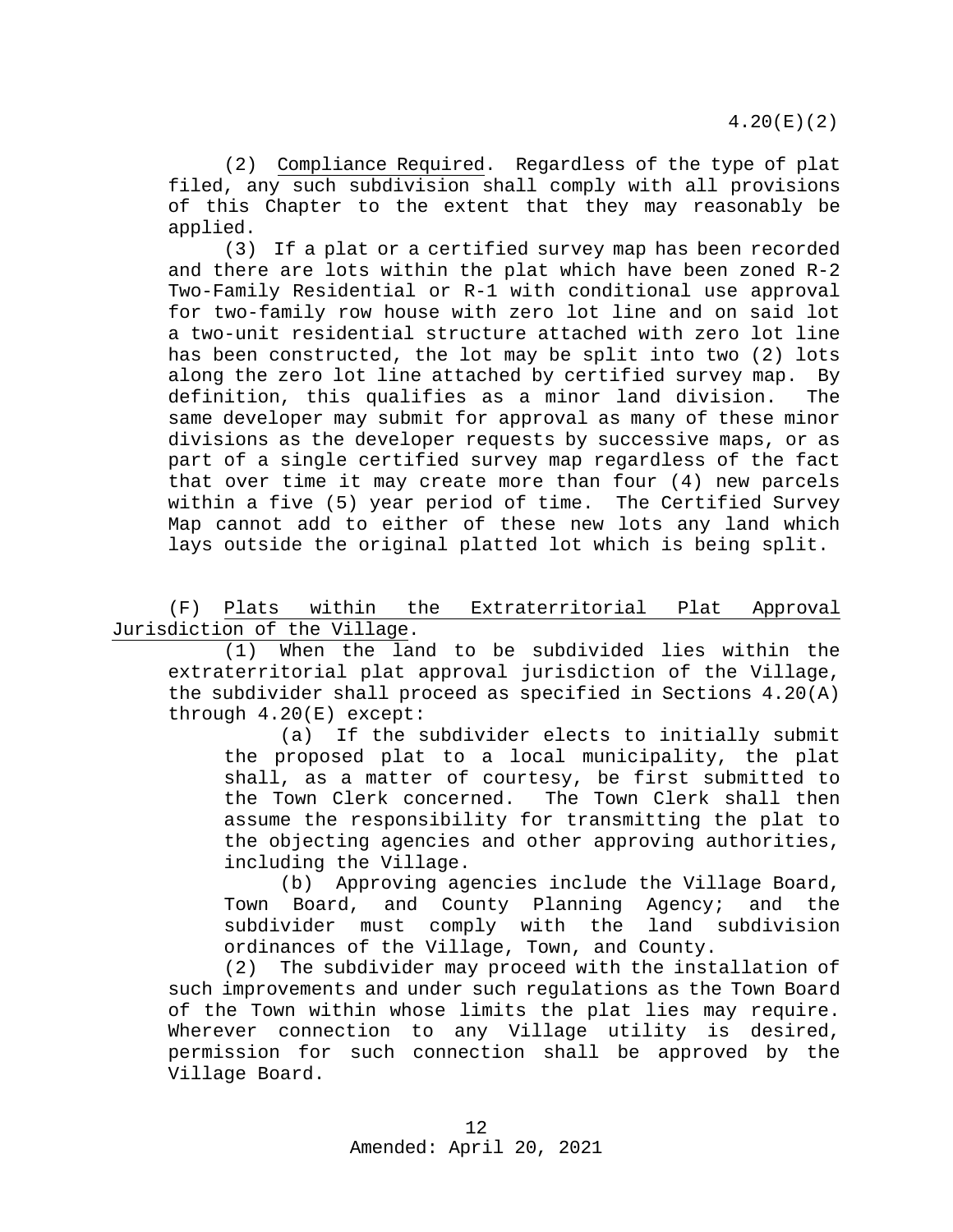4.20(F)(3)

(3) All improvement requirements specified by the Town Board or any special improvement district in matters over which they have jurisdiction shall be met before the final plat is filed.

(G)  $\frac{\text{Replats}}{(1) \text{ When}}$ it is proposed to replat a recorded subdivision, or part thereof, so as to vacate or alter areas within a plat dedicated to the public, or to change the boundaries of a recorded subdivision, or part thereof, the subdivider or person wishing to replat shall vacate or alter the recorded plat as provided in Sections 236.40 through 236.44 of the Wisconsin Statutes. If the replat is proposing to change the boundaries of a recorded subdivision, or part thereof, the subdivider or person wishing to replat shall then proceed as specified in Sections 4.20(A) through 4.20(E) of this Ordinance.<br>(2) The Vill

The Village Clerk shall schedule a public hearing before the Plan Commission when a preliminary plat of a replat of lands within the Village is filed, and shall cause notices of the proposed replat and public hearing to be published and mailed to the owners of record of all properties within the limits of the exterior boundaries of the proposed replat and to the owners of all properties within 200 feet of the exterior boundaries of the proposed replat.

# (H) Condominium Plats.

A condominium plat prepared by a land surveyor registered in Wisconsin is required for all condominium plats or any amendments or expansions thereof. Such plat shall comply in all respects with the requirements of Section 703.11 of the Wisconsin Statutes and shall be reviewed and approved or denied in the same manner as a subdivision plat as set forth in Sections  $4.20(A)$  through  $4.20(E)$  of this Ordinance. Such plat shall comply with the design Such plat shall comply with the design standards, improvements, and all other requirements of this Ordinance that would otherwise apply to subdivision plats, including, but not limited to, those set forth in Sections 4.22 and 4.23 of this Ordinance.

# <span id="page-12-0"></span>4.21 **Required Data**.

(A) Preliminary Consultation. The following information shall be provided at the time of the preliminary consultation or upon filing the preliminary plat if the preliminary consultation is held: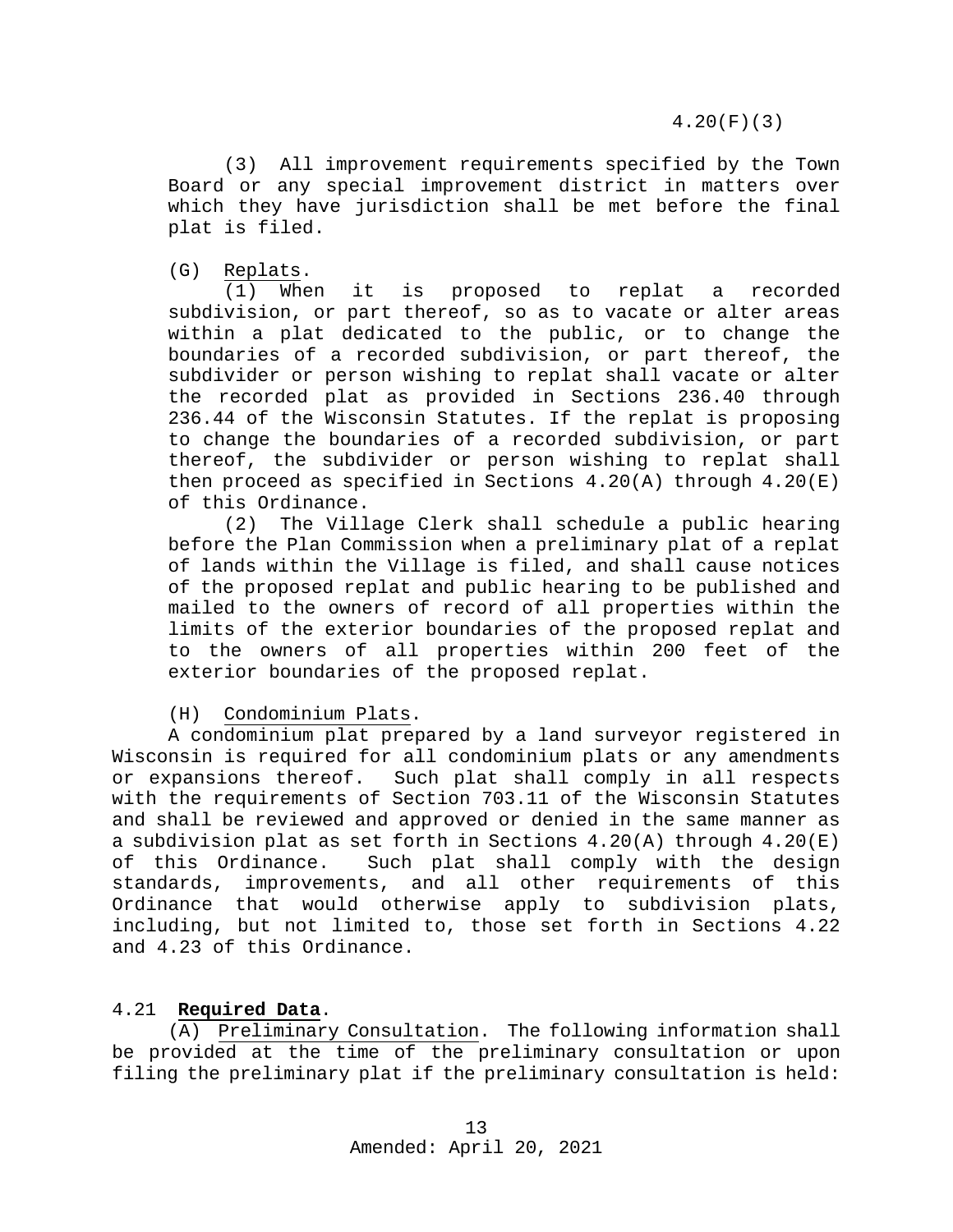(1) Information including data on existing covenants, land characteristics and available community facilities and utilities; and information describing the subdivision proposal such as number of residential lots, typical lot width and depth, price range, business areas, playgrounds, park area, and other public areas, tree planting, proposed protective covenants and proposed utilities and street improvements.

(2) A location map showing the relationship of the proposed subdivision to existing community facilities which serve or influence it. Include development name and location; main arteries of traffic; public transportation lines; shopping centers; elementary and high school parks and playgrounds; principal places of employment; other community features such as railroad stations, hospitals and churches; title; scale; north arrow and date.<br>(3) A sketch t

A sketch plan showing in simple sketch form the proposed layouts of streets, lots, and other features in relation to existing conditions. The sketch plan may be a freehand pencil sketch made directly on a print of the topographic survey.

(B) Site Analysis. The following site analysis information shall be inventoried and mapped at a scale no smaller than one inch equals 100 feet in sufficient detail, with brief descriptions if necessary, to allow for the proper evaluation of a preliminary plat. The site analysis map and accompanying descriptions shall be included with the submittal of the preliminary plat. The map shall include:

(1) Topographic Features, with two-foot intervals for slopes less than 12 percent and at no more than five-foot intervals for slopes 12 percent and greater. Elevations shall be marked on such contours, referenced to National Geodetic Vertical Datum (NGVD) of 1929. Any rock outcrops, slopes of 12 percent or greater, ridge lines, and hilltops shall be noted.

(2) Hydrologic Characteristics, including lakes, ponds, rivers, streams, creeks, drainage ditches, wetlands, floodplains, shoreland areas, and surface drainage patterns. The boundaries of wetlands shall be as delineated and mapped by the Southeastern Wisconsin Regional Planning Commission.<br>The boundaries of the 100-year recurrence interval recurrence interval floodplain, as determined by the Federal Emergency Management Agency or the Southeastern Wisconsin Regional Planning Commission, shall be shown. Where such floodplain data are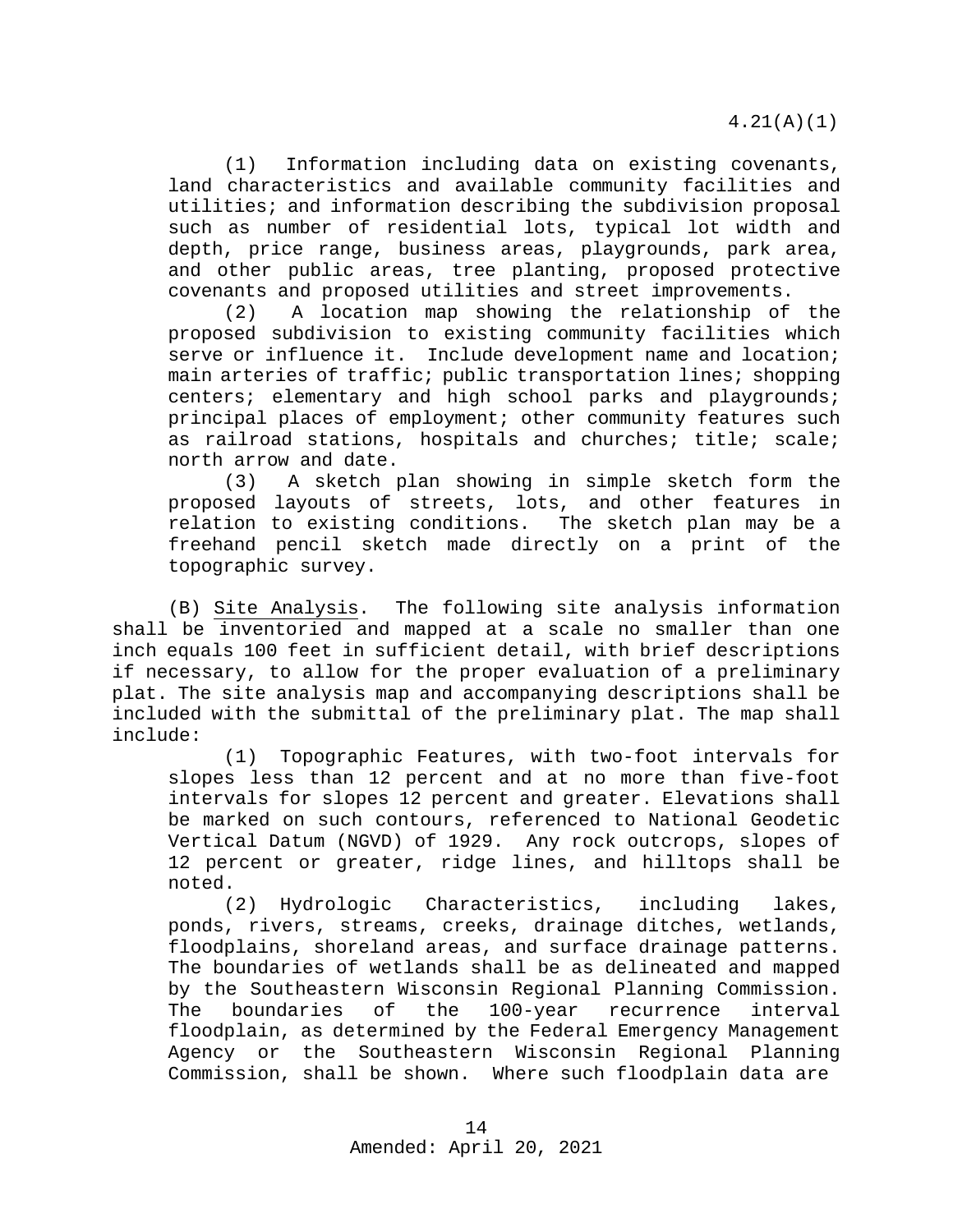not available, the floodplain boundaries and related stages shall be determined by a registered professional engineer retained by the subdivider and the engineer's report providing the required data shall be subject to review and approved by the Village Engineer.

(3) Delineations of Natural Resource Areas, including the boundaries of primary and secondary environmental corridors and isolated natural resource areas as identified by the Southeastern Wisconsin Regional Planning Commission, and the location and type of any rare or endangered species habitat.<br> $(4)$ 

Soil Types, as shown on the soil survey maps prepared by the U. S. Soil Conservation Service (now known as the Natural Resources Conservation Service).

(5) Existing Vegetation, including the boundaries and characteristics of woodlands, hedgerows, Predominant species of hedgerows and woodlands shall be identified. Unless located within an area proposed to be Unless located within an area proposed to be maintained in open space, specimen trees shall be located and identified by species, size, and health.

(6) Historic, Cultural, and Archaeological Features, with a brief description of the historic character of buildings, structures, ruins, and burial sites.

(7) Scenic Vistas, both into the proposed subdivision from adjacent roads and public areas and views from within the proposed subdivision.

(8) The Location and Classification of existing streets and highways within or adjacent to the proposed subdivision<br>and desirable or undesirable entry points into the and desirable or undesirable entry points into the subdivision.

(9) Existing Land Uses within the proposed subdivision and within 200 feet therefrom, including cultivated and noncultivated fields, paved areas, buildings, structures, and all encumbrances, such as easements or covenants.

(10) Public Parks and Open Space Areas within or adjacent to the proposed subdivision, and potential open space connections between the proposed subdivision and adjacent lands.

(11) Existing and Proposed Zoning on and adjacent to the proposed subdivision.

(C) Preliminary Plat. A preliminary plat shall be required for all subdivisions and shall be based upon a survey by a registered land surveyor and the plat prepared on tracing cloth or paper of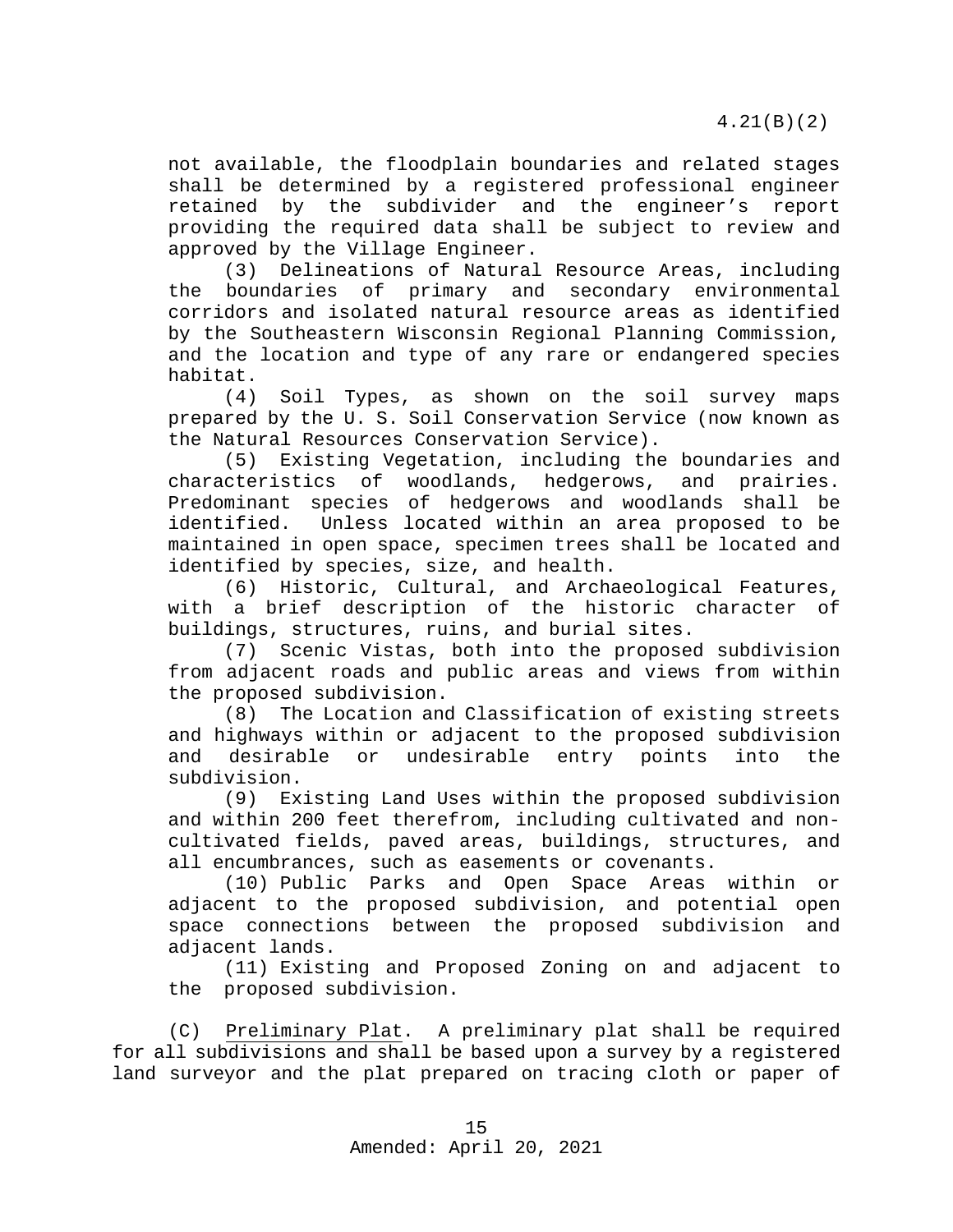good quality at a scale of not more than one hundred (100') feet to the inch and shall show correctly on its face the following information:

(1) Description and Delineation.

(a) Title under which the proposed subdivision is to be recorded which shall not be a duplicate name or descriptively similar name of any plat previously recorded in La Crosse County.

(b) Location of proposed subdivision by: government lot, private claims, quarter section, quarter-quarter<br>section, township, range, county and state noted township, range, county and state noted immediately under the title.

(c) Date, scale and north point.<br>(d) Names and addresses of owne

Names and addresses of owner, subdivider and land surveyor preparing the plat.

(e) A small scale drawing of the section or government subdivision of the section in which the subdivision lies with the location of the subdivision indicated thereon.

(2) Existing Conditions.

(a) The exact length and bearing of the exterior boundaries of the subdivision.

(b) Location and names of adjacent subdivisions and the owners of adjoining parcels of unsubdivided land.

(c) Zoning on and adjacent to the subdivision.

(d) Location, widths and names of all existing and platted streets, alleys or other public ways and easements, railroad and utility right-of-ways, parks, cemeteries, water courses, drainage ditches, permanent buildings, bridges and other pertinent data as determined by the Planning Commission.

(e) Direction and distance to nearest water and sewer mains.

(f) Contours of vertical intervals of not more than five (5') feet or at more frequent intervals if required by the Plan Commission for land of unusual topography.

(g) Normal and high water levels of all water courses, if any, and the distance and bearing of any stream's meander line established at least twenty (20') feet back from the ordinary high water mark of the lake or stream, shall be indicated in the same datum used for contour elevations.<br>(h) All ele

All elevations shall be referred to some permanent established datum plane.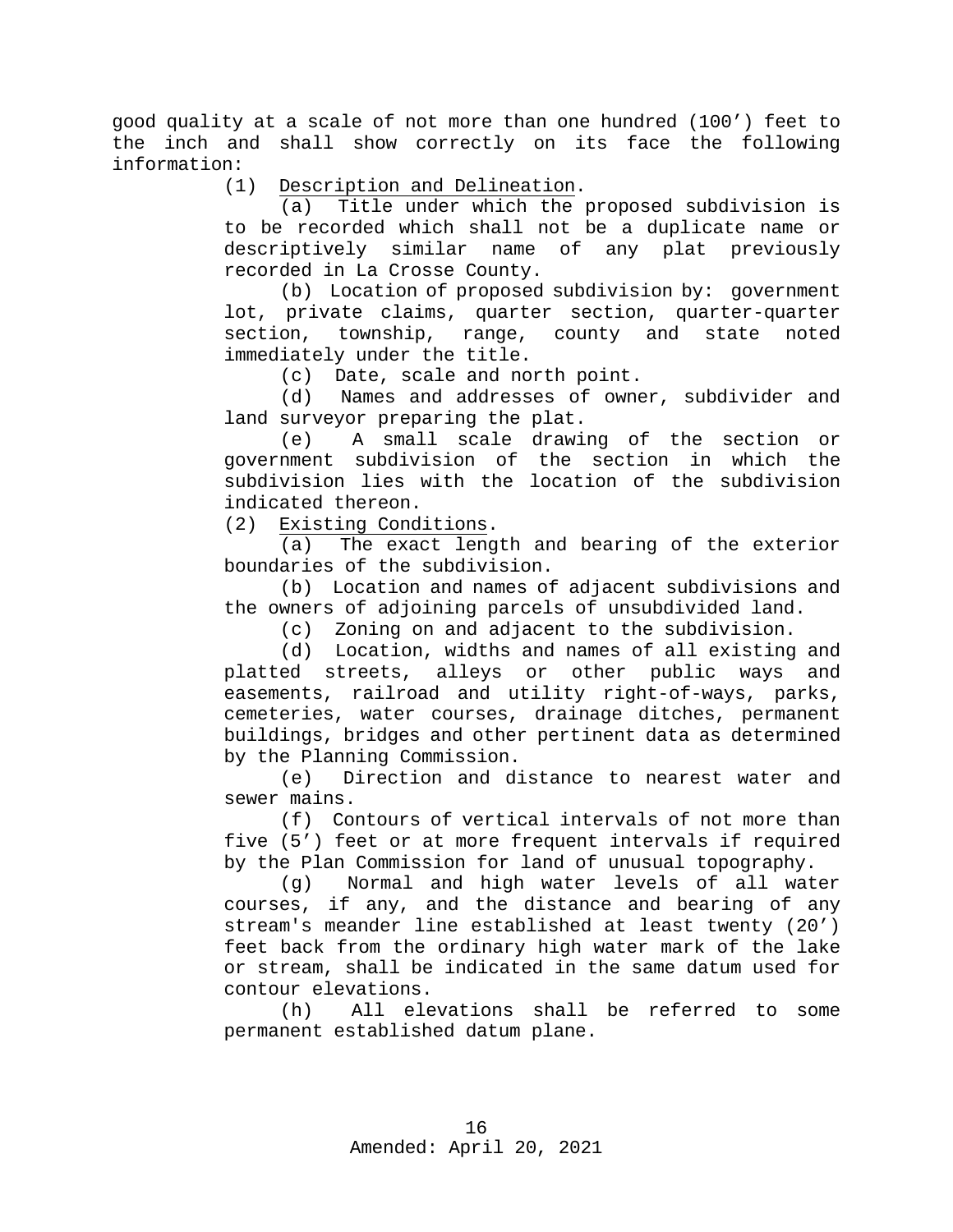(3) Proposed Conditions.

(a) Layout, width and approximate grades of all new streets and right-of-ways such as alleys, highways, easements for sewers, water mains, and other public utilities.

(b) Approximate dimensions of and areas of lots.

(c) Proposed building lines.

(d) Approximate radii of all curves and length of tangents.

(e) Approximate location and area of property proposed to be dedicated for public use or to be reserved by deed covenant for use of all property owners in the subdivision with the conditions, if any, of such dedication or reservation.

(f) Location and description of street lights and their wiring system.<br>(q) Covenants

Covenants and Condominium or Homeowners Association Documents.

(i) A draft copy of any proposed protective<br>ants whereby the subdivider intends to covenants whereby the subdivider intends to regulate land use in the proposed subdivision shall accompany the preliminary plat. The proposed covenants shall be subject to review and approval by the Village Attorney as to form.

(ii) A Draft Copy of any proposed condominium or homeowners association declarations, covenants, or other documents shall accompany the preliminary plat. These documents shall include the information specified in Section 4.13. The proposed documents shall be subject to review and approval by the Village Attorney as to form.

 $(D)$  Final Plat.<br>(1) A fina

A final plat of subdivided land shall comply with all the requirements of Chapter 236 of the Wisconsin Statutes.

(2) The affidavits and certificates required by Chapter 236 shall be printed or lettered legibly in non-fading black ink on the final plat.

 $(E)$  Certified Survey Map.<br>(1) Requirements.

Requirements.

(a) To the extent reasonably practicable, the division shall comply with the provisions of this Chapter relating to general requirements and design standards and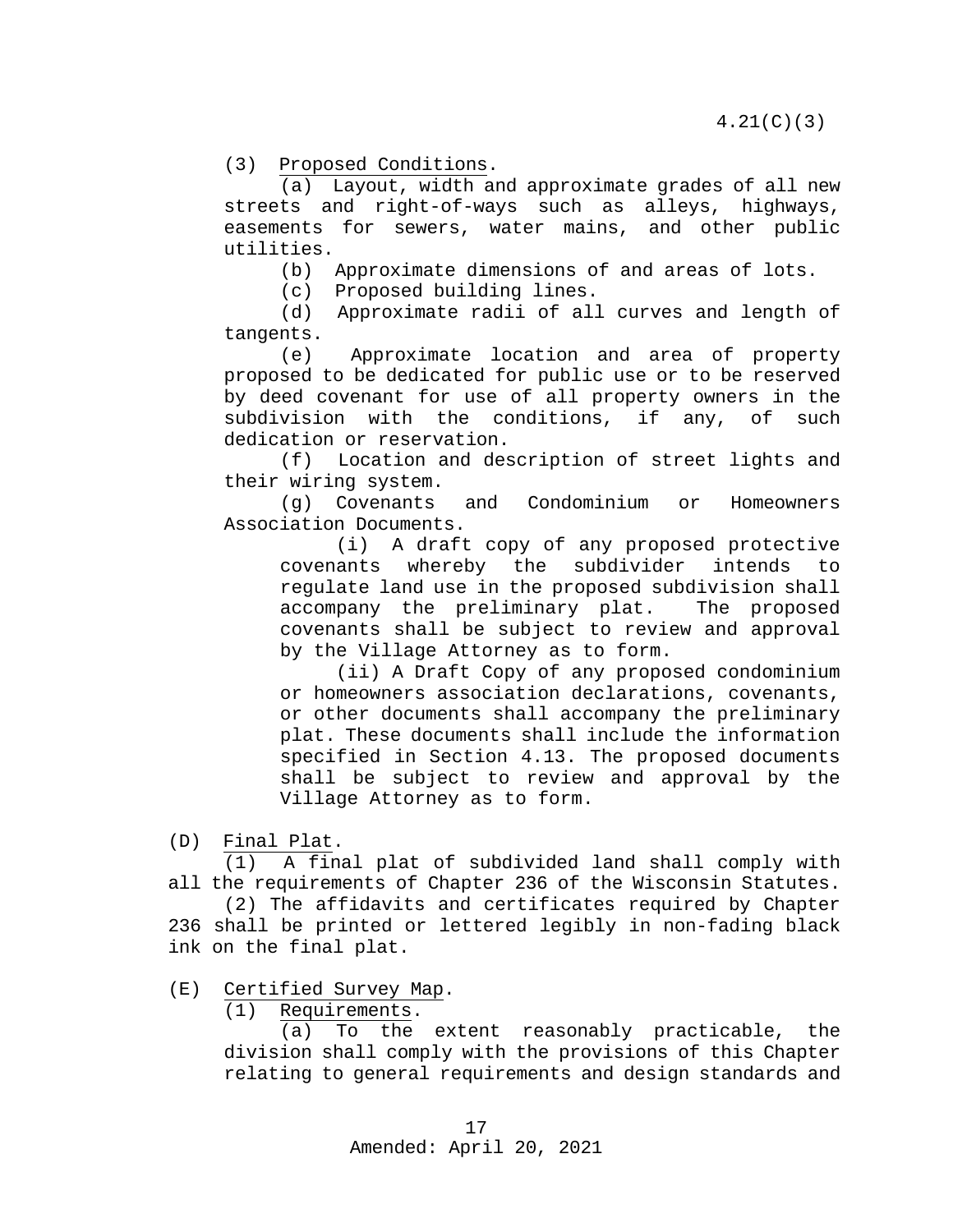required improvements.

(b) The survey shall be performed and the map prepared by a registered surveyor. All corners shall be monumented in accordance with Section 236.15(1)(c) and (d), Wisconsin Statutes.

(c) The certified survey map shall be prepared in accordance with Section 236.34, Wisconsin Statutes, on durable white paper, 8½ inches wide by 14 inches long. All lines shall be made with non-fading black ink to a scale of 500 feet to an inch.<br>(d) If any lots in the o

If any lots in the certified survey map are not to be served by municipal sanitary sewer, percolation tests shall be submitted according to the procedure designated under the rules of any State of Wisconsin agency or department applicable to subdivisions.

(2) Certificates of Affidavits.

(a) The map shall include the certificate of ownership and the affidavit of the surveyor who surveyed and mapped the parcel, typed, lettered or reproduced legibly with non-fading black ink, giving a clear and concise description of the land surveyed by bearings and distances, commencing with some corner marked and established in the U.S. Public Land Survey or some corner referenced to a corner marked and established as such. Such affidavit shall include the statement of the surveyor to the effect that he has fully complied with the requirements of this Section.

(b) The certificate of approval of the Plan Commission shall be typed, lettered or reproduced legibly with non-fading black ink on the face of the map.

(c) Recording. Following approval of the final plat, the certified survey map shall be filed by the subdivider for record with the Register of Deeds.

# 4.22 **Design Standards**.

<span id="page-17-0"></span>(A) Streets.

(1) In any new subdivision, the street layout shall conform to the arrangement, width and location indicated on the Village's official map or master plan. In areas for which such plans have not been completed, the street layout shall recognize the functional classification of the various types of streets and shall be developed and located in proper relation to existing and proposed streets, to the topography to such natural features as streams and tree growth, to public convenience and safety, to the proposed use of land to be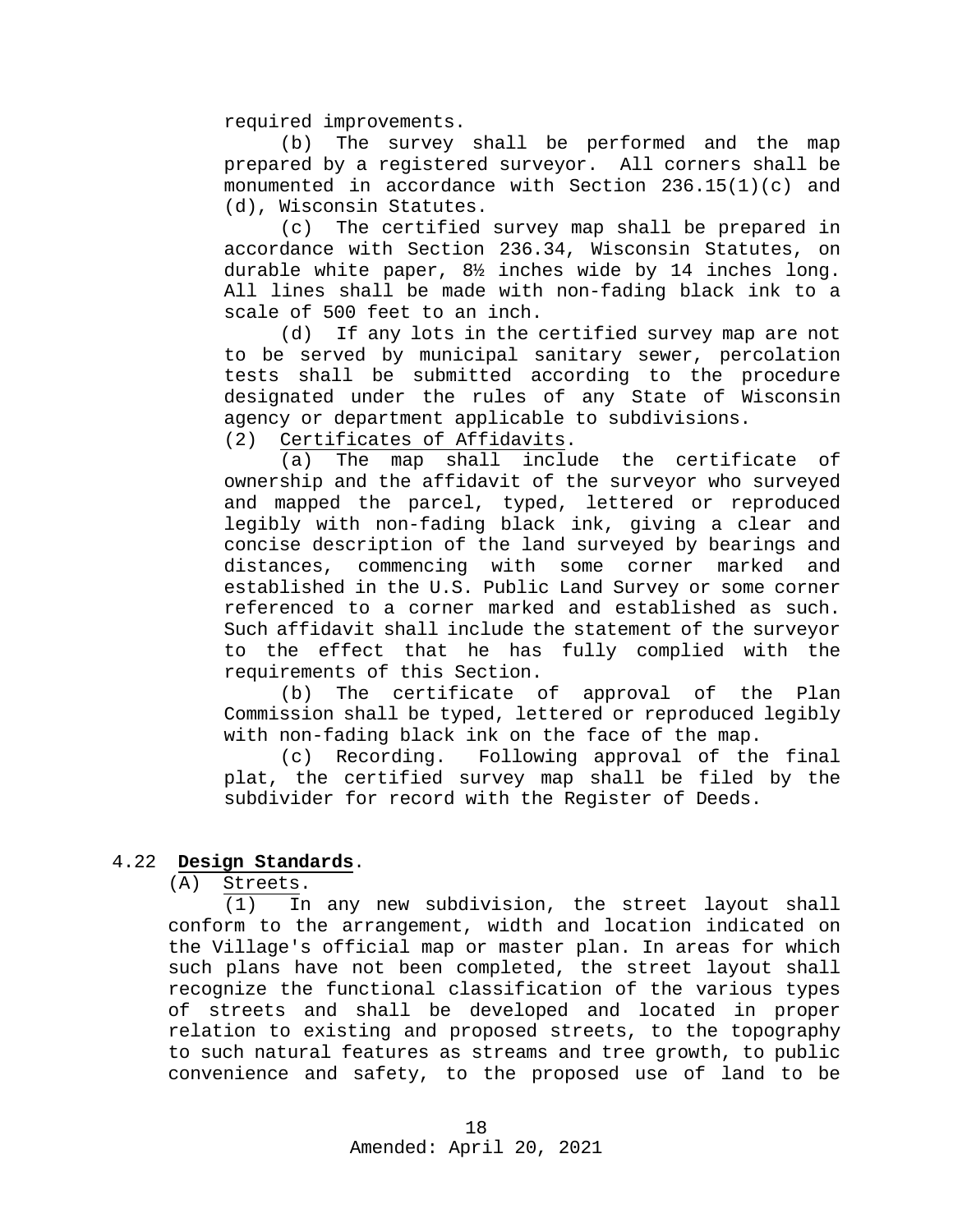served by such streets, and to the most advantageous development of adjoining areas. The subdivision shall be designed so as to provide each lot with satisfactory access to a public street.

Refer to Table 1 for a summary of minimum street design standards and typical roadway sections for minor and major streets. A major street is described as an arterial, collector, and industrial.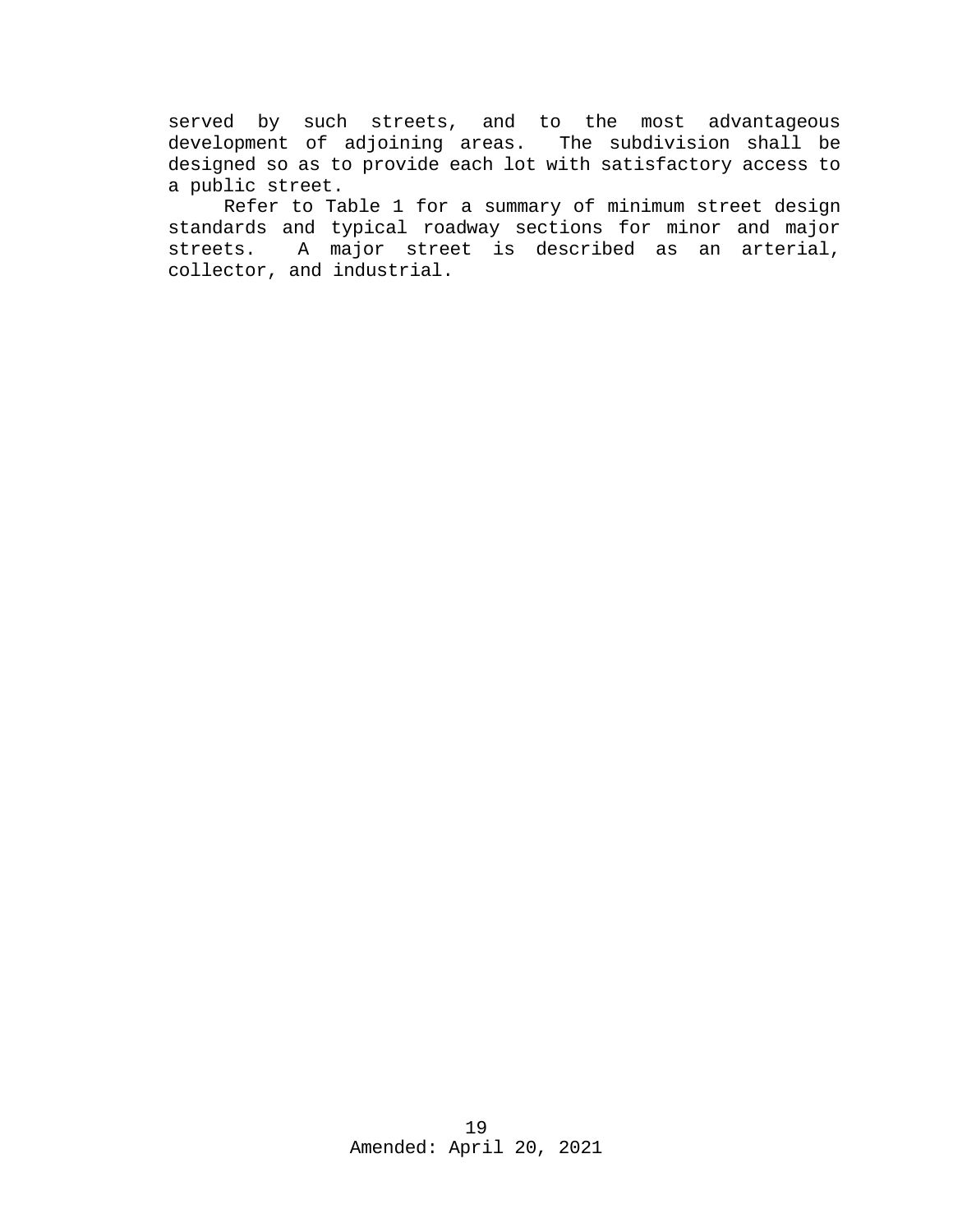K:/scopes/06W012/Table L Minimum Roadway Design Standards.xls

(5.) "I" type turnaround may be used. Turnaround shall extend a minimum of 20' behind the back of the curb on the permanent street and be 20' wide. Turnaround shall be paved.

(4.) Minimum street grade .4% - Shall not exceed standards, unless necessitated by topography and approved by Village Board upon recommentation by Village Engineer.

(2.) If a vertical curve is under 500' radius, the maximum grade allowed is 5% minus. 5% for each 50' of radius under 500'.

(3.) Requirement to be determined by Plan Commission.

(1.) Pavement width without curb and gutter (edge of pavement to edge of pavement).

Minimum Street Design Standards Village of West Salem Table I 2009

| Dead End<br>Temporary |  | Pavement | Width                    | E-E                  | $\frac{44}{3}$ | 36'            | $40^{\circ}$          | 32'                   | i            | i                |              |
|-----------------------|--|----------|--------------------------|----------------------|----------------|----------------|-----------------------|-----------------------|--------------|------------------|--------------|
|                       |  |          |                          | Max.                 | Length         | 1000           | 1000'                 | 1000'                 | 1000'        | i                | i            |
|                       |  |          | Pavement                 | Width <sub>(1)</sub> | E-E            | I              | I                     | 38                    | 75'          | i                | i            |
| Cul-De-Sac            |  |          |                          |                      | Diś.           | I              | i                     | 94"                   | 94'          | l                | I            |
|                       |  |          |                          |                      | ROW            | I              | I                     | 140'                  | 100'         | i                | I            |
|                       |  |          |                          | Max.                 | Length         | I              | i                     | 500'                  | 500'         | i                | ļ            |
|                       |  |          |                          | Max. <sup>4</sup>    | Grade          | 6%             | 6%                    | 6%                    | 10%          | i                | 10%          |
|                       |  |          | Min.<br>Reverse<br>Curve |                      | Tangent        | 100'           | 100'                  | 100'                  | 100'         | ļ                | $50^{\circ}$ |
|                       |  |          |                          | Min.                 | Rad.           | 450'           | 450'                  | 320'                  | 200'         | i                | 200'         |
|                       |  |          | Min.                     | Return               | Rad.           | $30^{\circ}$   | $\tilde{\varepsilon}$ | $30^{\circ}$          | $20^{\circ}$ | $\sum_{i=1}^{n}$ | $20^{\circ}$ |
|                       |  | Sidewalk | 1 side                   | ð                    | 2 sides        | C              | V                     | Optional <sup>-</sup> |              | None             |              |
|                       |  |          |                          |                      | Parking        | None           | 2 Sides               | Optional <sup>*</sup> | 2 Sides      | None             | 1 Side       |
|                       |  |          |                          | Lane                 | Width          | $\overline{c}$ | $\overline{2}$        | $\overline{2}$        | $\tilde{0}$  | i                | $\bar{c}$    |
|                       |  |          | Pavement                 | Width (1             | 뭅              | 47             | 36'                   | $\ddot{ }$            | 32'          | $\frac{8}{18}$   | ≊            |
|                       |  |          |                          |                      | <b>ROW</b>     | 100'           | $80^{\circ}$          | 80'                   | \$6'         | 24"              | 48"          |
|                       |  |          |                          |                      | Description    | Arterials      | Collectron (2)        | Industrial            | Local        | Alleys           | I Way Street |

# 20 Amended: April 20, 2021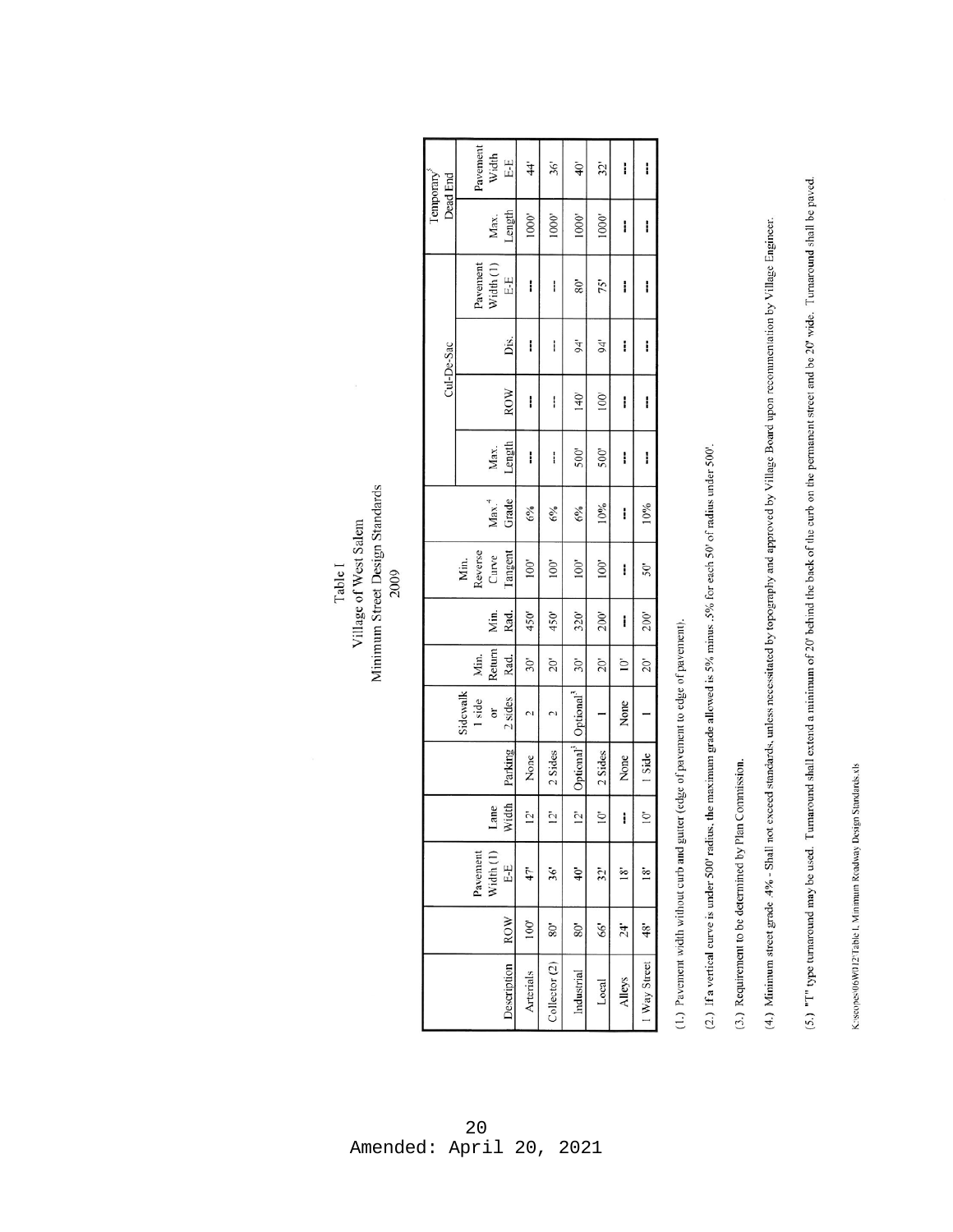



21 Amended: April 20, 2021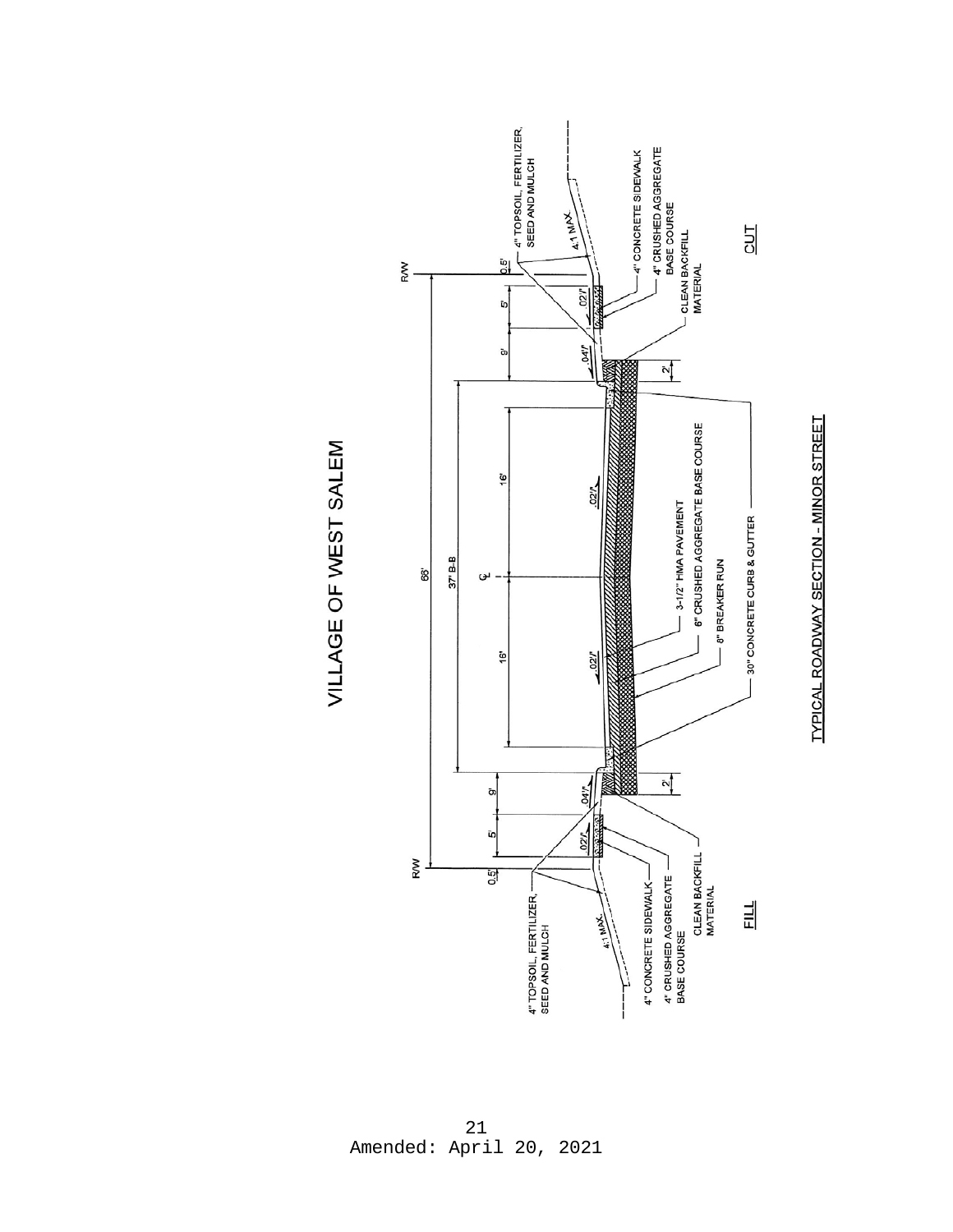

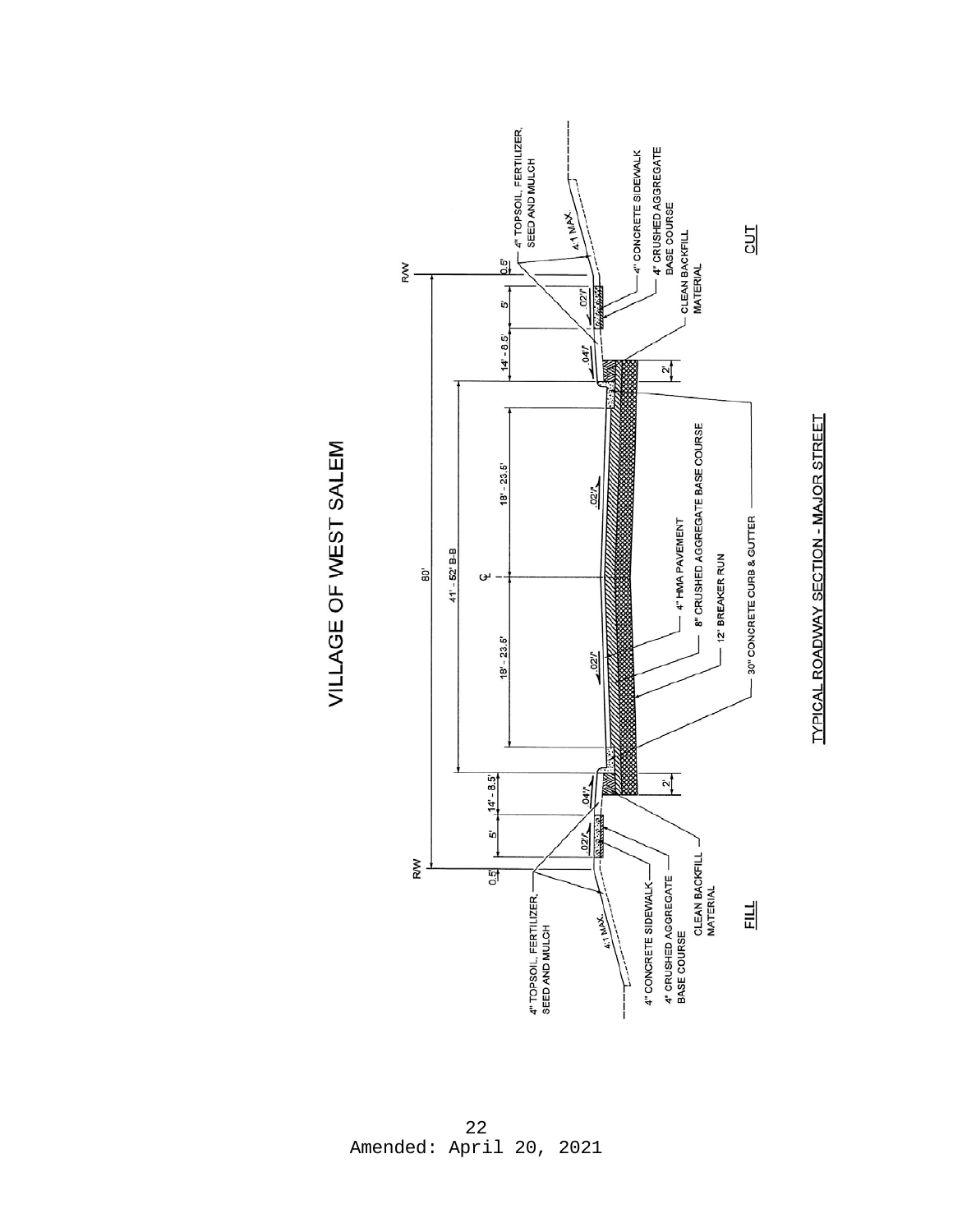(2) Street Arrangement.

(a) Major streets shall be arranged so as to provide ready access to centers of employment, centers of governmental activity, shopping areas, recreation areas, and points beyond the boundaries of the community. They shall also be properly integrated with and related to the existing and proposed system of major streets and highways and shall be, insofar as practicable, continuous and in alignment with existing or planned streets with which they are to connect.

(b) Collector streets shall be arranged so as to provide ready collection of traffic from residential areas and conveyance of this traffic from residential areas to the major street and highway system, to special traffic generators such as schools, churches and shopping centers and other concentrations of population and to the major streets into which they feed.

(c) Local streets, as defined above, shall be arranged to conform to the topography, to discourage use by through traffic, to permit the design of efficient storm and sanitary sewerage systems, and to require to minimum street area necessary to provide safe and convenient access to abutting property.

(d) Railroad right-of-way or limited access<br>highway. Where a subdivision borders on or contains a Where a subdivision borders on or contains a railroad right-of-way or limited access highway right-ofway, the Plan Commission may require a street approximately parallel to and on each side of such rightof-way, at a distance suitable for the appropriate use of the intervening land as for park purposes in residential districts or for commercial or industrial purposes in other districts.<br>e) Fronta

Frontage streets. Where a subdivision borders on or contains an existing or proposed major street the Planning Commission may require that frontage streets be provided, that screen planting contained in a non-access reservation along the rear property line, that deep lots with rear service alleys be provided or that other provisions be made for the adequate protection of residential properties and the separation of through and local traffic.<br>(f) Cul

Cul de sac or dead end streets. Streets designed to have one end permanently closed shall not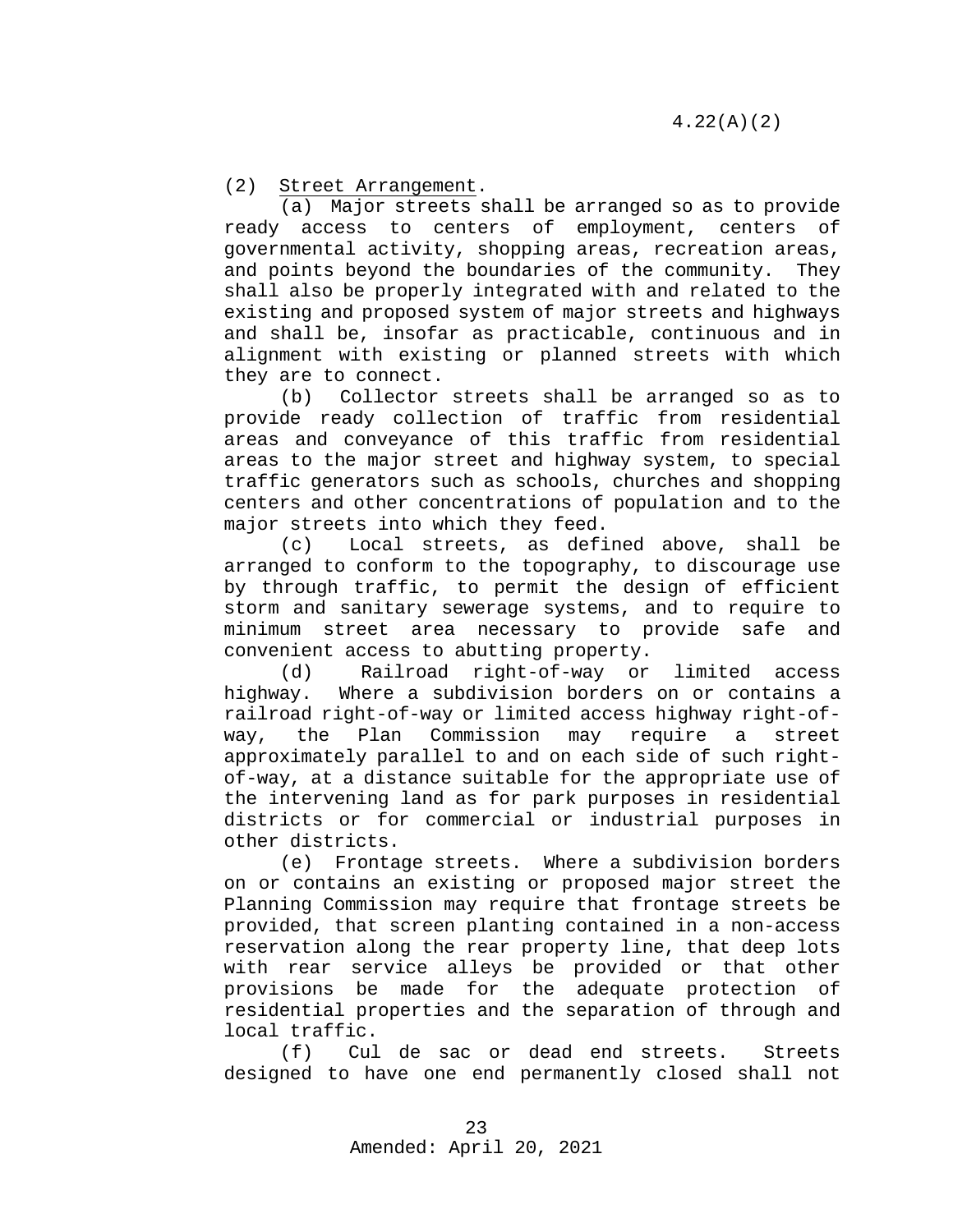exceed five hundred (500') feet in length and shall terminate with a turnaround of not less than 100 feet in diameter of a right-of- way and a roadway turnaround of eighty (80') feet in diameter back of curb to back of curb unless waived by the Village Board.<br>(g) Reserve strips. Reserve st:

Reserve strips controlling access to streets shall be prohibited except where their control is definitely placed in the Village under conditions approved by the Plan Commission.<br>(h) Half streets. Where a half stree

Half streets. Where a half street is adjacent to the subdivision, the other half of the street shall be dedicated by the subdivider.

(i) Proposed streets shall extend to the boundary lines of the tract being subdivided unless prevented by the topography or other physical conditions or unless, in the opinion of the Village Board, after review and recommendation by the Planning Commission, such extension is not necessary or desirable for the coordination of the layout of the subdivision or for the advantageous development of the adjacent tracts.

(j) Width. The right-of-way and roadway of all streets shall be the width specified on the official map or master plan or, if no width is specified there, they shall be not less than the width specified below.

| Street Type      | Minimum Right-of-Way | Minimum Roadway <sup>1</sup> |
|------------------|----------------------|------------------------------|
| Major            | 100 feet             | 47 feet                      |
| Collector        | 80 feet              | 36 feet                      |
| Industrial       | 80 feet              | 40 feet                      |
| Local & Frontage | 66 feet              | 36 feet                      |
| Alleys           | 24 feet              | 18 feet                      |

*Footnote 1: Edge of Pavement to edge of pavement.*

(k) Grades. The grad of major and collector streets shall not exceed 6%, unless necessitated by exceptional topography and approved by the Planning Commission. The grade of all other streets shall not exceed 10%. The minimum grade of all streets shall be 0.4%.

(l) Horizontal curves. A minimum sight distance with clear visibility, measured along the centerline, shall be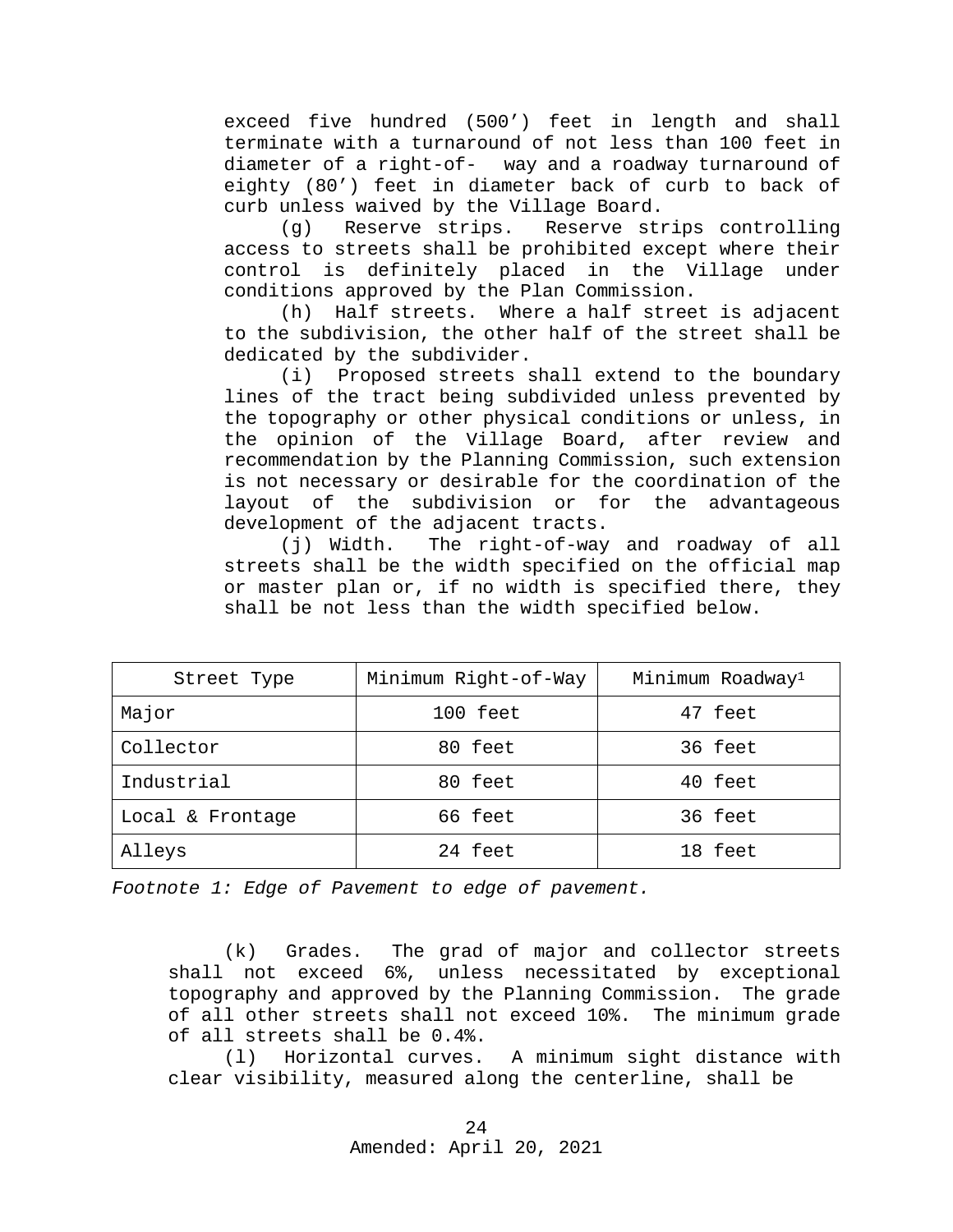4.22(A)(2)(l)

provided of at least three hundred (300') feet on major streets, two hundred (200') feet for collector (and industrial) streets and one hundred (100') feet on all other streets.

(m) Vertical curves. All changes in street grades shall be connected by vertical curves. If a vertical curve is under Five Hundred (500')-foot radius, the max grade allowed is five (5%) percent minus .5% for each 50' of radius under 500'.

Tangents. A tangent at least one hundred (100') feet long shall be introduced between reverse curves on major and collector streets.

(o) Street names. New street names shall not duplicate the names of existing streets, but streets that are continuations of others already in existence and named shall bear the name of the existing streets.

(B) Intersections.

(1) Streets shall intersect as nearly as possible at right angles as topography and other limiting factors of good design permit.

(2) Not more than two streets shall intersect at one point unless approved by the Planning Commission.

(3) Intersections of local streets shall be at least one hundred twenty-five (125') feet from each other. Where local streets intersect and cross major streets their alignment shall be continuous.

(C) Alleys.

(1) Alleys shall be provided in all business and industrial districts, unless the Planning Commission waives this requirement when other definite and assured provision is made for service access such as off street parking and loading

consistent with and adequate for the proposed uses.<br>(2) Alleys shall not be approved in residen Alleys shall not be approved in residential areas unless necessary because of topography or other exceptional circumstances.

(3) The width of alleys shall be not less than eighteen

 $(18')$  feet.<br>(4)  $(4)$ Dead end alleys are prohibited except under very unusual circumstances, and crooked and "T" alleys shall be discouraged. Where dead end alleys are unavoidable they shall be provided with adequate turn around facilities at the dead end.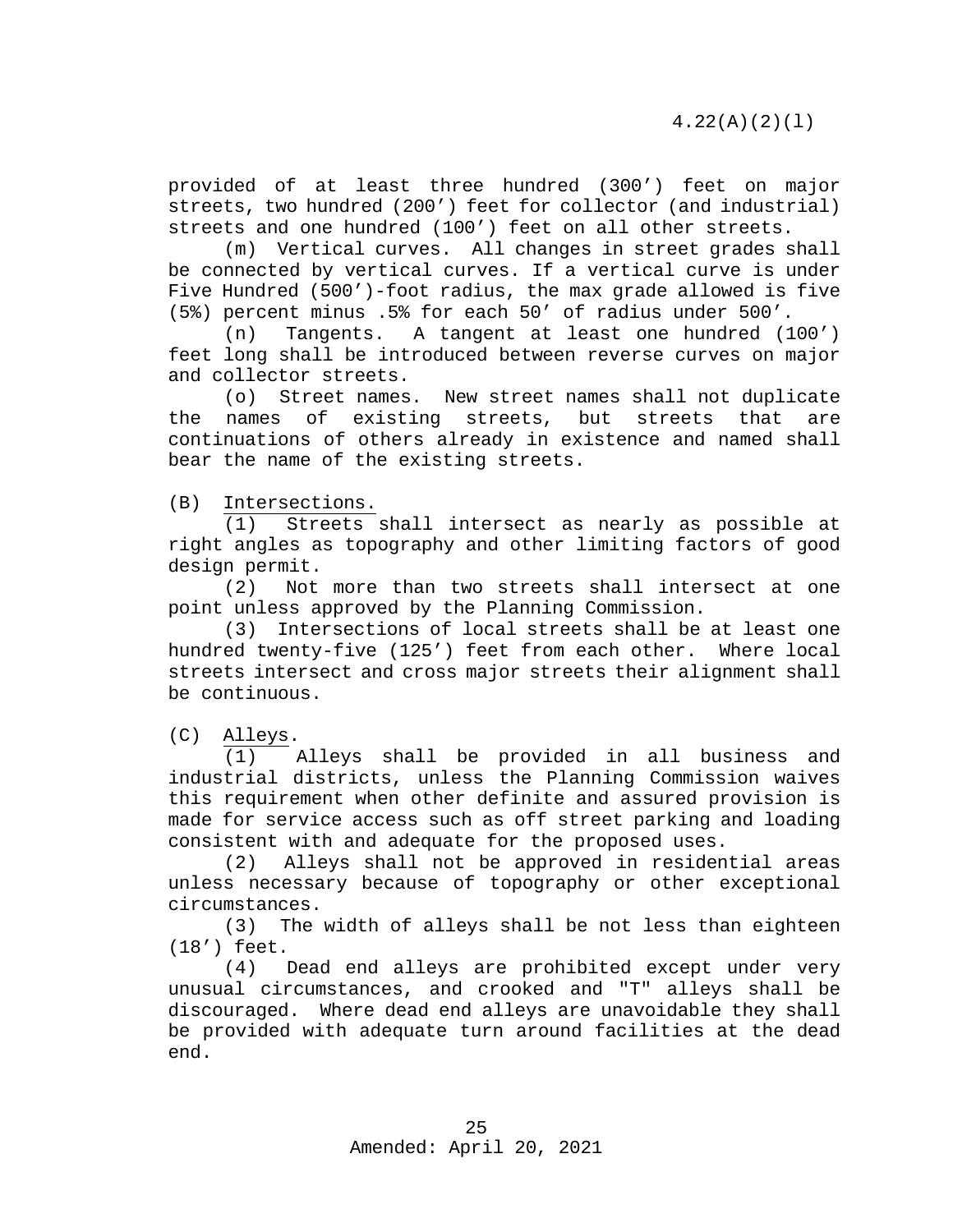(D) Driveways, Permits, and Installation Requirements.

(1) All driveways, permits, and installation requirements are set forth in Section 5.06 of the Village Code of Ordinances and must be followed.

(2) Culvert Installation Requirements. A corrugated metal culvert pipe of the size and length as specified by this subsection shall be installed:<br>(a) Residential min

Residential minimum length will be 20 feet.

(b) Minimum size on all culverts will be 15 inches unless otherwise approved by the Superintendent of Public Works.

(c) All culverts will have flare ends.

(d) At a distance of 10 feet from the edge of the bituminous pavement the finished grade of the driveway shall be at least 5 inches below the grade of the edge of the adjacent roadway and 5 feet from the property line.

(e) All existing road regulations shall be complied with and the installation will be made without danger to or interference with Village roads.

(f) All driveway surfaces and filling immediately adjacent to the travelled way shall, unless specifically authorized above, slope away from the edge of the traveled way.

(g) Highway surfaces, slopes, shoulders, ditches and vegetation disturbed shall be restored by the applicant.

(h) The entire cost of installing and maintaining

the culvert shall be borne by the applicant.<br>(i) The applicant shall be respo (i) The applicant shall be responsible for contacting all utility companies and shall be responsible for any damage done to any person or property resulting from or connected with the installation of such culvert.

(E) Easements.

(1) Utility Easements. The Planning Commission may require utility easements, with widths deemed adequate for the intended purpose, across lots or centered on rear or side lot lines where necessary and advisable for electric power and communication poles, wires, conduits, storm and sanitary sewers, and gas, water and other utility lines. All utility easements shall clearly state that they include the permanent<br>right of access for installation, maintenance and installation, maintenance and reconstruction to their full width and length.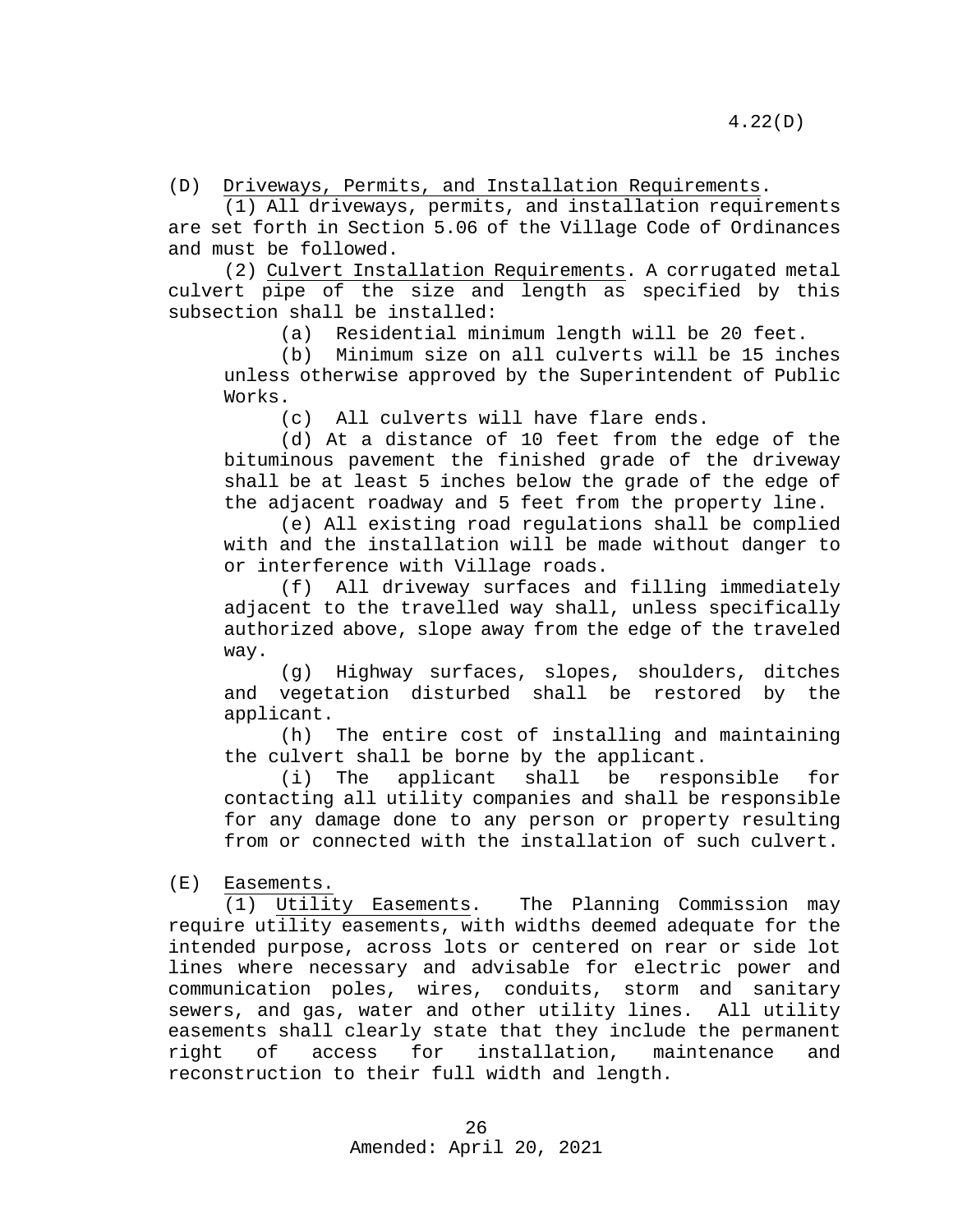(2) Drainage Easements. Where a subdivision is traversed by a watercourse, drainageway, channel or stream, an adequate drainageway or easement shall be provided which substantially conforms to the lines of each watercourse. Where necessary, storm water drainage shall be maintained by landscaped open channels of adequate size and grade to hydraulically accommodate maximum potential volumes of flow. All drainage easements shall clearly state that they include the permanent<br>right of access for installation, maintenance and installation, maintenance and reconstruction to their full width and length.

(3) Stormwater Facility Easements. The Planning Commission shall require access easements to and over the entire length and width of all stormwater facility easements<br>for the purposes of installation, maintenance and for the purposes of installation, maintenance and reconstruction of said stormwater facilities.

(F) Blocks.

(1) The widths, lengths, and shapes of blocks shall be suited to the planned use of the land; zoning requirements; need for convenient access, control and safety of street traffic; and the limitations and opportunities of topography.

(2) Length. Blocks in residential areas shall not be less than three hundred (300') feet nor exceed fifteen hundred<br>(1500') feet in length (unless otherwise dictated by in length (unless otherwise dictated by exceptional topography or other limiting factors of good design).

(3) Pedestrian crosswalks of not less than ten (10) feet in width may be required near the center of any block over nine hundred (900') feet in length to provide adequate pedestrian circulation or access to schools, playgrounds, shopping centers, transportation and other community facilities.

(G) Lots.

(1) In General. The size, shape and orientation of lots shall be appropriate for the location of the subdivision and for the type of development and use contemplated.

(2) Lot Dimensions.

(a) Lot dimensions shall conform to the requirements of the zoning ordinance and in no case in a residential district have less than a minimum width of sixty (60') feet at the building line and minimum area of eight thousand (8,000') feet.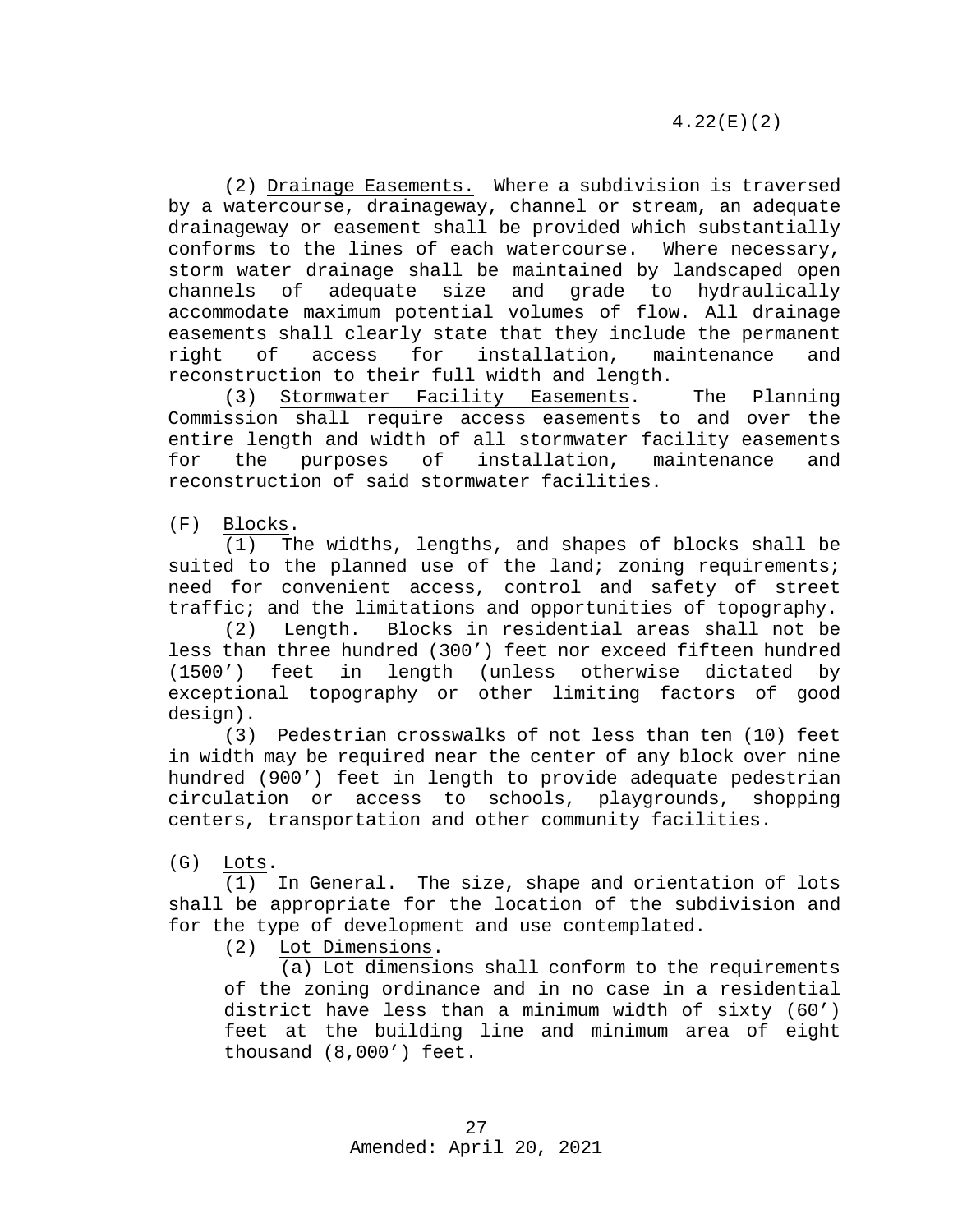(b) Residential lots to be served by private sewage disposal systems shall comply with rules promulgated by any agency or department of the State of Wisconsin.

(c) Properties intended for business and industrial purposes shall have a depth and width adequate to facilitate off street service and parking required by the type of development and use contemplated.

(d) Residential lots which front major streets or highways should be platted with extra depth to separate the residences from through traffic.

(e) Excessive depth in relation to width shall be avoided. Normally, a proportion of approximately 2.5:1 shall be the desirable maximum for lot widths of sixty (60') feet or more.

(f) Corner lots. Corner lots for residential use shall have extra width to permit full building setback of at least twenty (20') feet from both streets or as required by applicable zoning ordinance.

(g) Access to Public Street. Every lot shall front or abut on a public street. Lots that do not front or abut on a public street but have a written recorded easement or written private drive agreement upon review by the Planning Commission may be permitted by the Planning Commission but only subject to the execution of restrictive covenants by all owners, users and mortgage holders of the land over which the easement or private drive covers as well as others deemed necessary by the Planning Commission under relevant conditions approved by the Planning Commission and recorded in favor of the Village of West Salem.

(h) <u>Lots at Right Angles</u>. Lots at right angles to<br>each other should be avoided whenever possible, avoided whenever possible, especially in residential areas.<br>(i) Lot Lines. Side

(i) Lot Lines. Side lot lines shall be substantially at right angles or radial street lines.

(j) Large Lots. In case a tract is subdivided into parcels containing one or more acres, such parcels shall be arranged to allow the resubdivision of any parcels into normal lots in accordance with the provisions of this Ordinance.

(k) Municipal Boundaries. Lots shall follow municipal boundary lines whenever practicable, rather than cross them.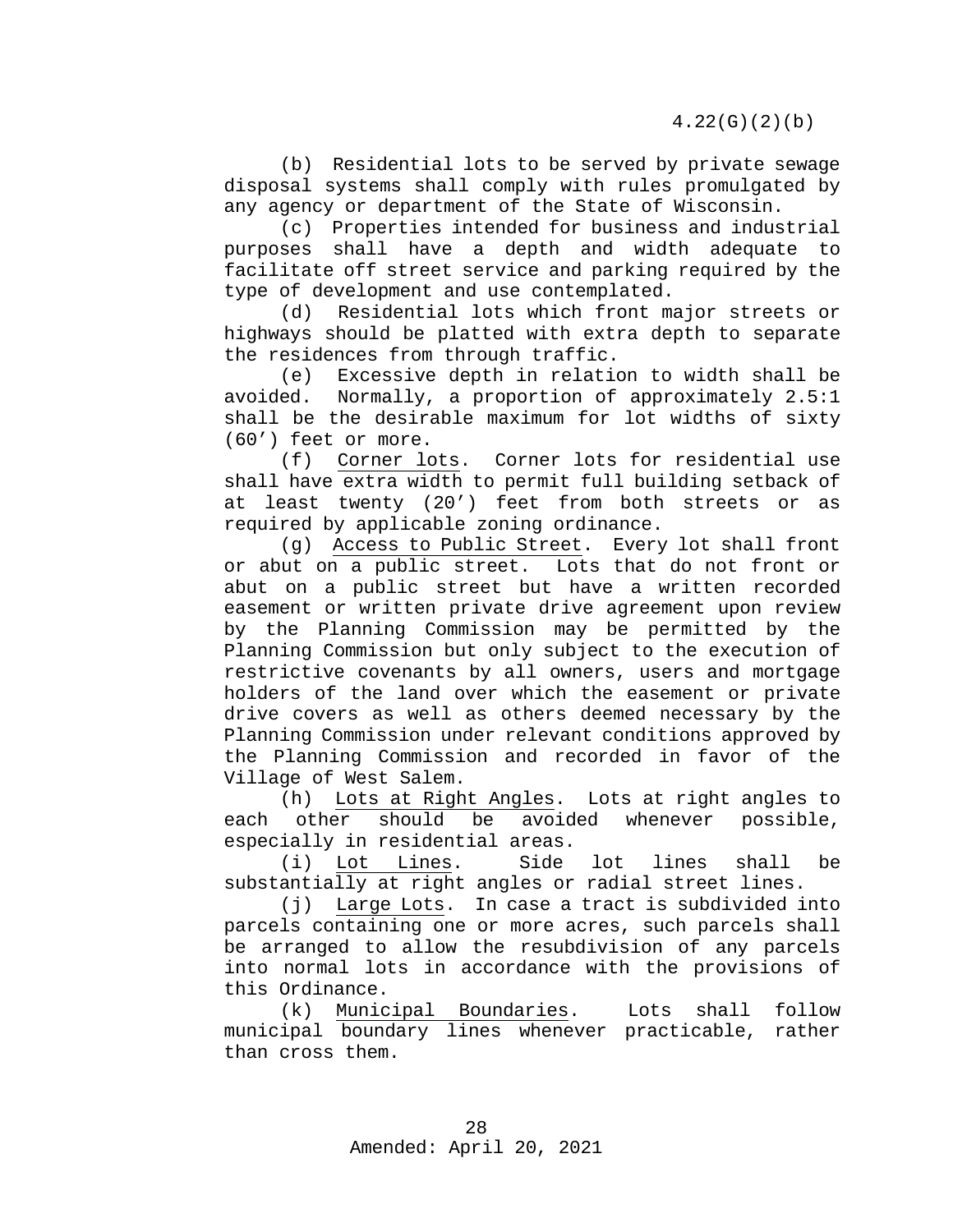4.22(G)(2)(l)

(l) Double Frontage. Double frontage and reversed frontage lots shall be avoided except where necessary to separate residential development from traffic arteries or to overcome specific disadvantages of topography and orientation.

(H) Public Sites and Open Spaces. In the design of the plat, the developer shall give due consideration to the reservation of suitable sites of adequate area for future schools, parks, playgrounds, drainageways and other public purposes. If designated on the master plan, master plan component, or official map, such areas shall be made a part of the plat as stipulated in these regulations. If not so designated, consideration shall be given in the location of such sites to the preservation of scenic and historic sites, stands of fine trees, marshes, lakes and ponds, watercourses, watersheds and ravines.

#### <span id="page-28-0"></span>4.23 **Required Improvements**.

(A) The subdivision shall be monumented as required by Section 236.15, Wisconsin Statutes.

(B) Before the final plat of a subdivision located within the Village's corporate limits will be approved, the subdivider shall provide the following facilities, give satisfactory proof that he has contracted to install such facilities, or file sureties in the form of a bond, letter of credit or certified check as defined and required under other sections of this Chapter insuring such facilities will be installed within the time specified by the Planning Commission.

(1) Water and sanitary sewer mains, and laterals to the lot line, where connection to existing systems can be reasonably provided.

(2) Stormwater Management Facilities. The subdivider shall construct stormwater drainage facilities, which may include curbs and gutters, catch basins and inlets, storm sewers, road ditches, open channels, and storage facilities as may be required. All such facilities are to be of adequate size and grade to hydraulically accommodate potential volumes<br>of flow. The type of facilities required and the design The type of facilities required and the design criteria shall be determined by the Village Engineer. Storm drainage facilities shall be so designed as to prevent and control soil erosion and sedimentation and present no hazard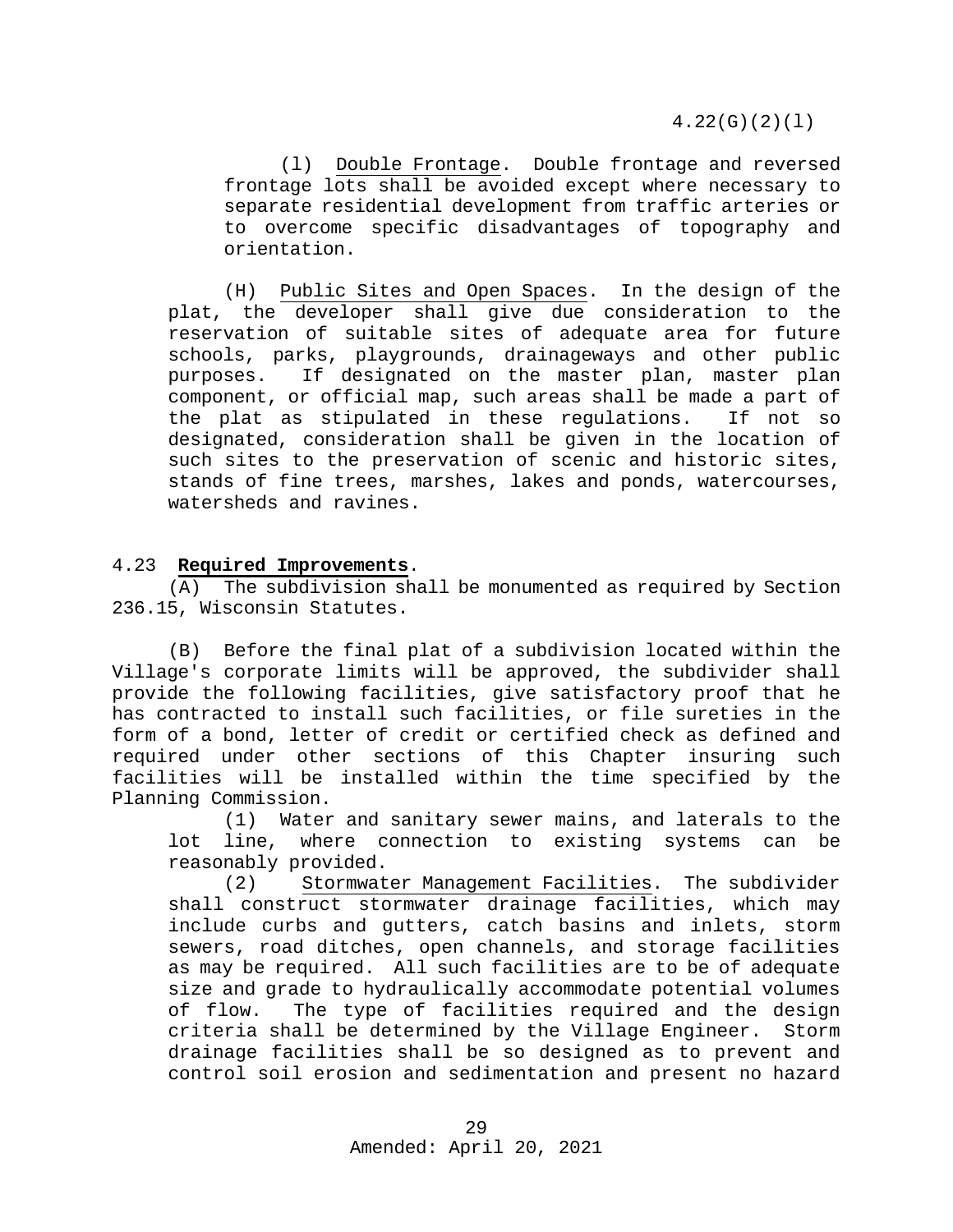to life or property. The size, type, and installation of all stormwater management facilities proposed to be constructed shall be in accordance with the plans and specifications approved by the Village Engineer.

The subdivider shall assume the costs entailed in constructing stormwater conveyances and storage facilities necessary to serve the proposed development and to carry the existing stormwater flows through the proposed development. If larger conveyance and storage facilities are required to accommodate flows originating from outside of the proposed development, or to avoid flooding attendant to increased flows downstream of the proposed development caused not by the development but by preexisting development upstream, the cost of such facilities shall be prorated in proportion to the contributing rates of flows, and the excess cost shall be borne by the Village or assessed against the tributary drainage areas concerned.<br>(3) Erosion and Sed

Erosion and Sedimentation Control.

(a) The subdivider shall prepare an erosion and sedimentation control plan addressing the installation and maintenance of soil erosion and sedimentation control measures. Such plans shall meet the requirements set forth in the Village Erosion Control Ordinance Section 7.21.

(b) The subdivider shall plant those grasses, trees, and groundcover of species and size specified by the Plan Commission, upon recommendation of the Village<br>Engineer, necessary to prevent soil erosion and necessary to prevent soil erosion and sedimentation, in accordance with the approved erosion and sedimentation control plan.

(c) The subdivider shall install those protection and rehabilitation measures, such as fencing, sloping, seeding, riprap, revetments, jetties, clearing,

dredging, snagging, drop structures, brush mats, willow poles, and grade stabilization structures, set forth in

the approved erosion and sedimentation control plan.<br>(4) Roadway subgrade installed, streets graded Roadway subgrade installed, streets graded to subgrade, improved bituminous or cement surface installed along with curb and gutter both sides.

(5) Installation of adequate street lights or reimbursement of the cost thereof to the Village.

(6) Developers must provide services of a testing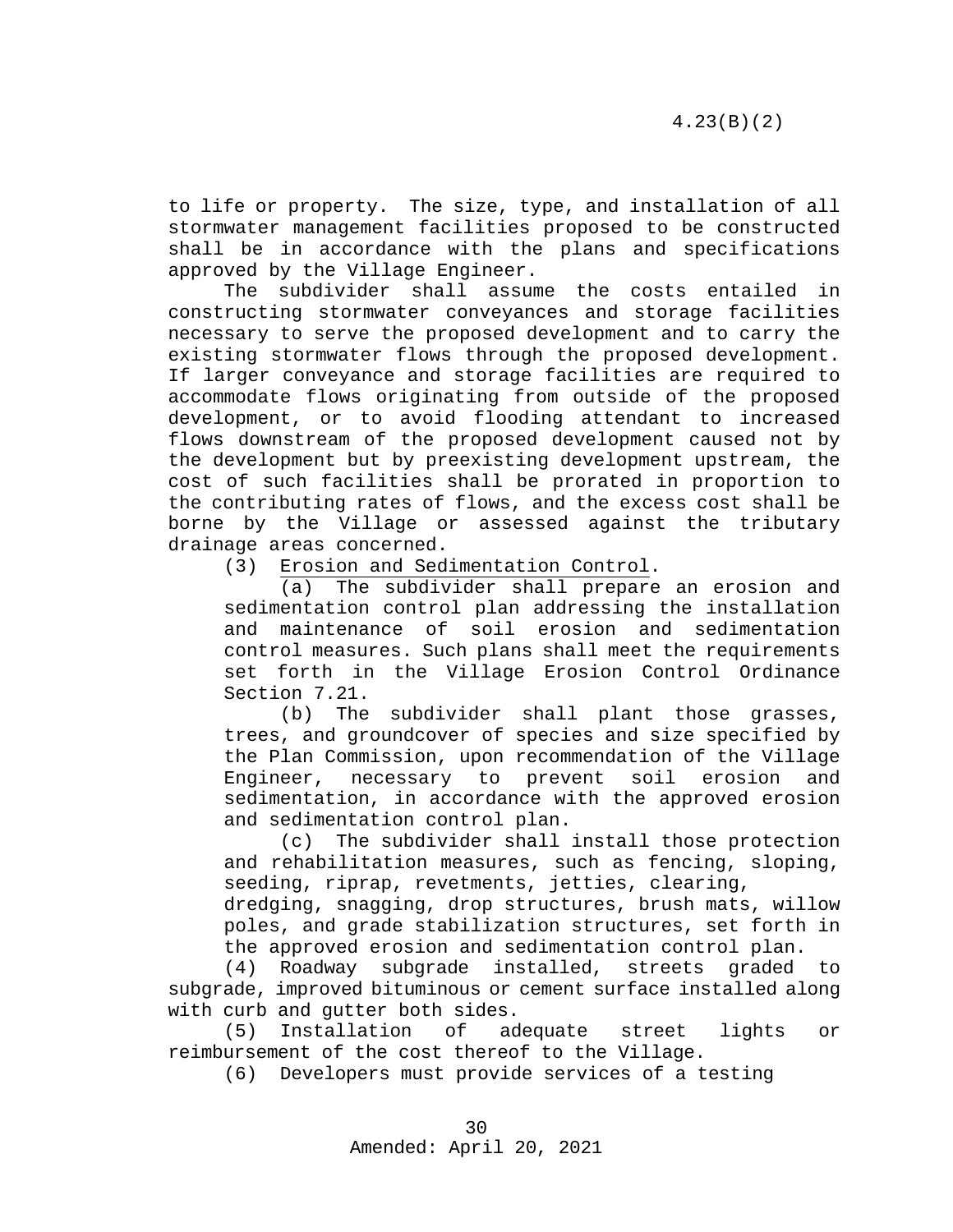laboratory, approved by the Village of West Salem, to take compaction tests on new streets as follows:

(a) Compaction of fill areas and all trenches on public streets shall be taken every two hundred (200') lineal feet of street at every two (2') feet of lift.

(b) Compaction of sand lift and gravel base course shall be taken every two hundred (200') lineal feet of street.

(c) Compaction in all areas shall meet a minimum relative density of ninety-five (95%) percent of ASTM: D 698-70 (standard proctor).

(d) The total cost of compaction and tests shall be paid by the developer.

(7) In addition to provisions of (B)(2) above as to on site drainage, the developer is subject to assessment for storm sewer off site mains serving the development and other areas of development on a benefit formula of area served times maximum 10-year storm run-off factor of 4.3 times engineering coefficient of run-off equals a unit factor for the development which is converted to a percentage of the total cost of said main. Engineering coefficient of run-off is dependent upon the zoning use of the parcels served by the storm sewer main<br>with the following factors adopted: residential .50; with the following factors adopted: commercial .72 and industrial .85.

Park and Public Land Dedications.

(a) Dedication Requirement. In order that adequate open spaces, parks, and public recreation areas may be properly located and reserved and in order that the cost of providing public areas, such as but not limited to, parks and recreation areas may be equitably apportioned on the basis of additional need created by<br>subdivision development, each subdivider shall subdivision development, each subdivider shall be required to dedicate land or fees in lieu of land for parks, open spaces, or other public recreation areas.

(b) General Design. In the design of a subdivision, land division, planned unit development or development project, provision shall be made for suitable sites of adequate area for parks, playgrounds, open spaces, and public recreation areas. Such sites are to be shown on the Preliminary Plat and Final Plat, and shall comply with the Village Master Plan or component of said Plan. Consideration shall be given to the preservation of scenic and historic sites, stands of trees, marshes,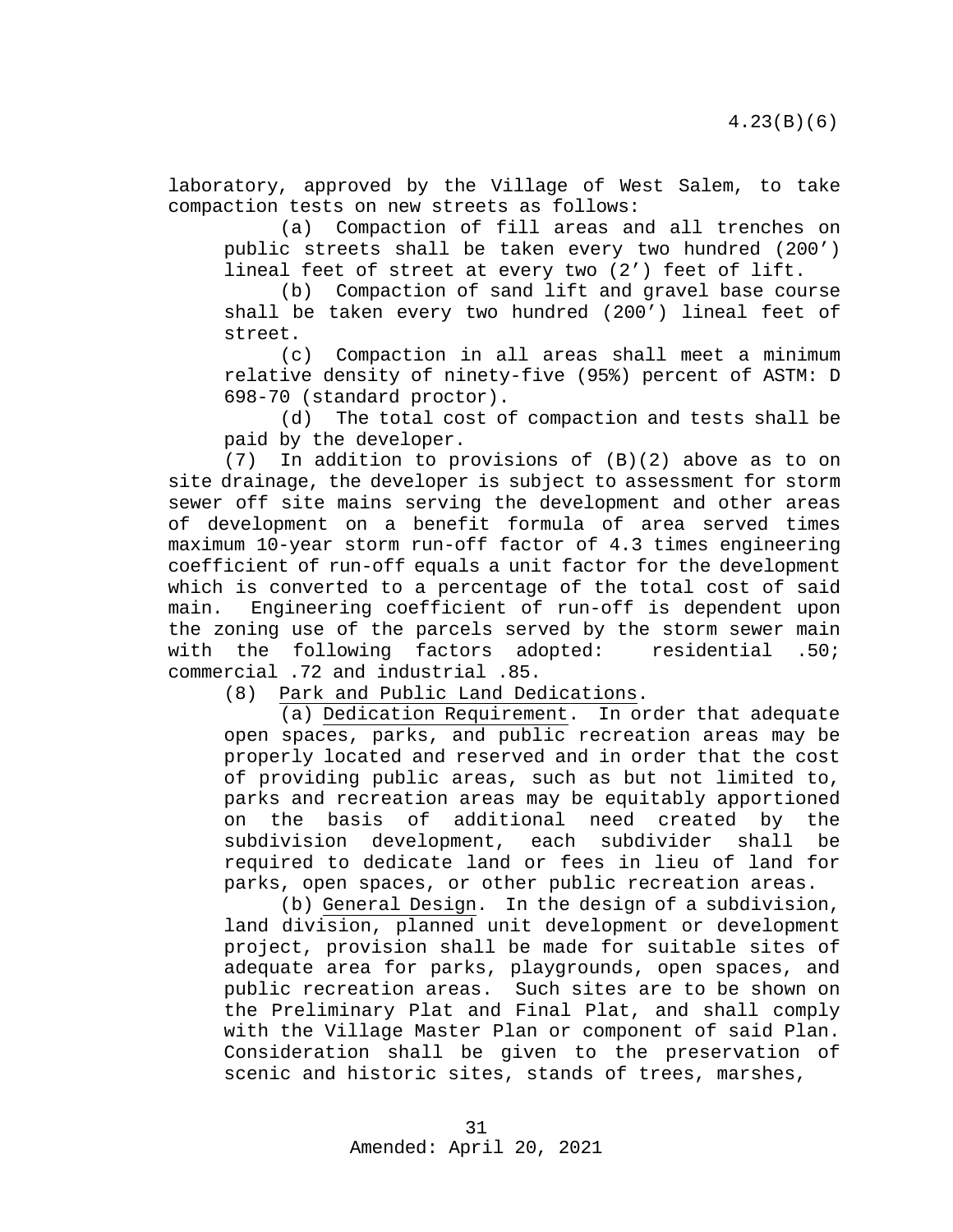lakes, ponds, streams, watercourses, watersheds, ravines and woodlands, prairie and wetlands, and plant and animal communities.

(c) Dedication Calculation.

(1) Whenever a proposed playground, park, or public recreation area designated in the comprehensive plan, comprehensive plan component, or on the official map is embraced, all or in part, in a tract of land to be subdivided, these proposed public land shall be made part of the plat and shall be dedicated to the public by the subdivider at the rate of one (1) acre for each thirty-eight (38) proposed dwelling units, but said dedication shall not be less than two (2) acres. In addition to the land dedication required in this Subsection, the subdivider shall pay to the Village before certification of approval is affixed to the Final Plat, the sum of Three Hundred Forty-five (\$345.00) Dollars per dwelling unit for the purpose of payment of capital improvements costs for park development. These fees shall only be used for capital costs not included in Section  $4.23(B)(8)(j)$ of this Chapter. This fee shall be in force as of the effective date of this Ordinance. (Res. 2.05 – 3/1/05)

(2) If no playground, park, or other public recreation area has been proposed as of the date of the application of a subdivider, but the Village determines that a public facility should be provided in the area of the proposed plan to carry out the spirit and intent of this Chapter, the Village may require dedication and fee as set forth in (1) above.

(3) In lieu of the above paragraph, the Village may, at its option, if land within the tract is not designated for a proposed playground, park, school site, or other public land, other than streets or drainage ways in the comprehensive plan or comprehensive plan component, levy a public site<br>fee against the subdivider at the time of fee against the subdivider at the time application for Final Plat approval at the rate and according to the procedures established in Section 4.23(B)(8)(k).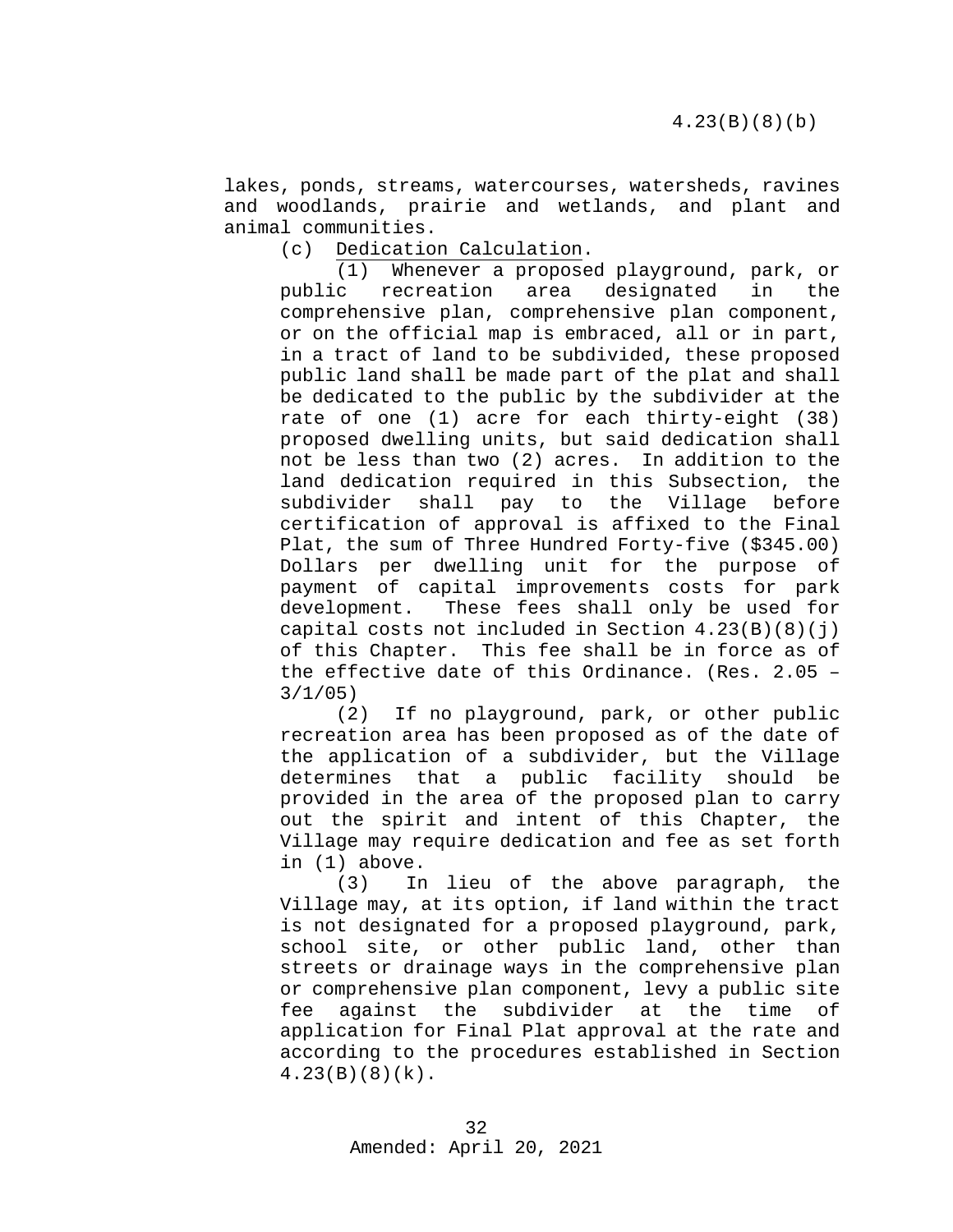(4) The Village Board of Trustees, upon the recommendation of the Planning Commission, shall have sole authority to determine the suitability and adequacy of parklands proposed for dedication. Drainage ways, wetlands, or areas reserved for streets shall not be considered as satisfying land dedication requirements.<br>(d) Lake and Strea

Lake and Stream Shore Plats.<br>(1) All subdivisions abut

All subdivisions abutting on a navigable lake or stream shall provide public access at least sixty (60) feet wide providing access to the low watermark so that there will be public access, which is connected to existing public roads, at not more than onehalf (1/2) mile intervals as measured along the lake or stream shore except where greater intervals and wider access is agreed upon by the Wisconsin Department of Natural Resources and the Wisconsin Department of Development, and excluding shore areas where public parks or open-space streets or roads on either side of a stream are provided. No public access established under this Chapter may be vacated except by Circuit Court action. This Subsection does not require the Village to improve land provided for public access.

(2) The lands lying between the meander line, established in accordance with Section  $236.20(2)(g)$ , Wis. Stats., and the water's edge, and any otherwise unplattable lands which lie between a proposed subdivision and the water's edge shall be included as part of lots, outlots, or public dedications in any plat abutting a lake or stream. This Subsection applies not only to lands proposed to be subdivided, but also to all lands under option to the subdivider or in which the subdivider holds any interest and which are contiguous to the lands proposed to be subdivided and which abut a lake or stream.

(e) Unknown Number of Dwelling Units. Where the Plat does not specify the number of dwelling units to be constructed, the land dedication shall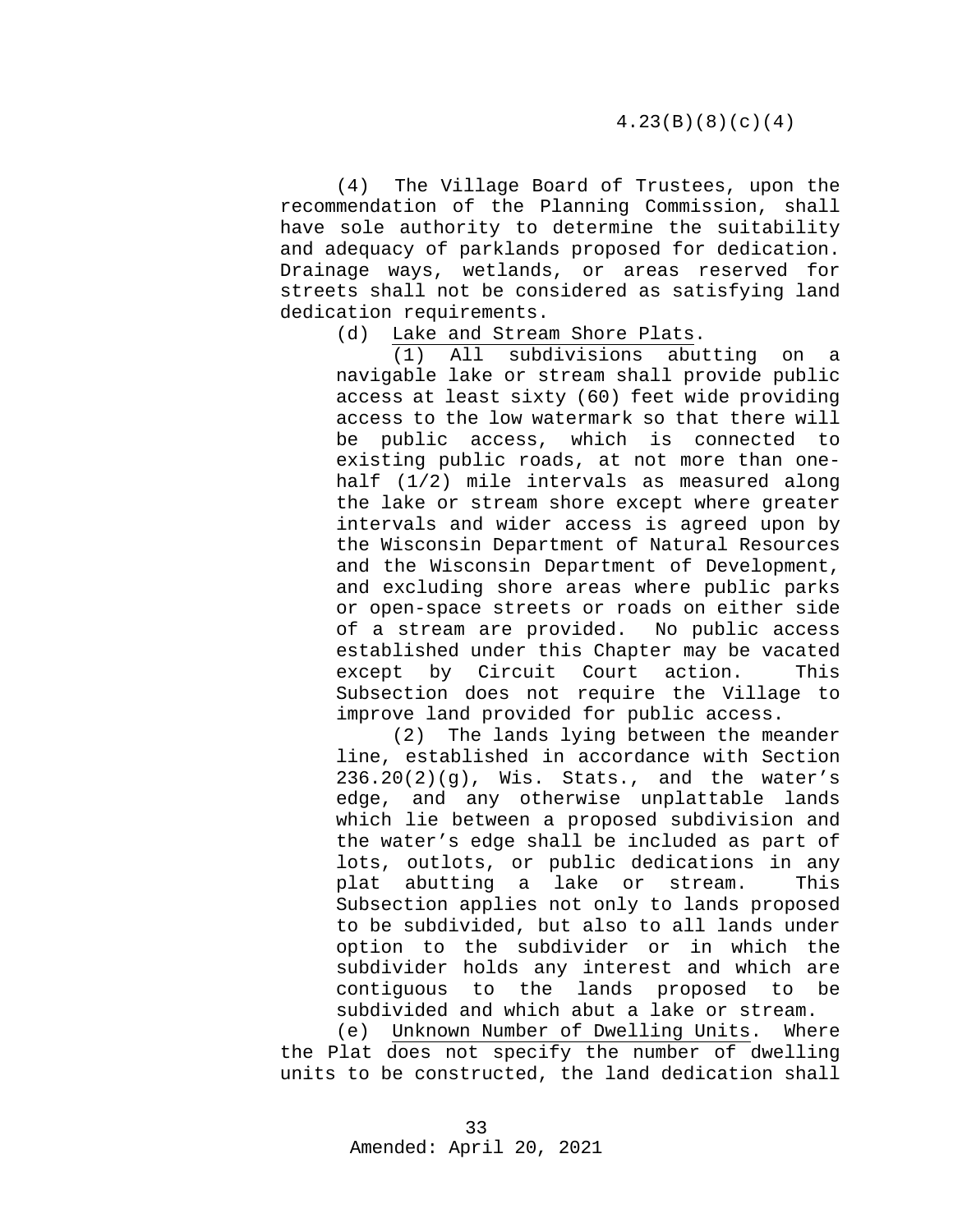be based upon the maximum number of units permitted by the Village Zoning Chapter and this Chapter.

(f) Deeded to the Village. Land dedicated for public purposes shall be deeded to the Village at the time the Final Plat is approved.

(g) Access to Dedicated Land. All dedicated land shall have frontage on a public street and shall have unrestricted public access.

(h) Utility Extensions. The subdivider shall install or provide for installation of water and sanitary sewer lines to the property line of all dedicated land, where such services are to be provided to the adjacent properties.

(i) Reservation of Additional Land. When public parks and sites for public recreation areas as shown on the Outdoor Recreation Facilities Plan or Master Plan lie within the proposed area for development and are greater in area than required by Section  $4.23(B)(8)(c)$ , the owner shall reserve for acquisition by the Village, through agreement, purchase, or condemnation, the remaining greater public area for a period of one (1) year of Final Plat approval unless extended by mutual agreement.

(j) Development of Park Area.

(1) When parklands are dedicated, the subdivider is required to:

> (a)Properly grade and contour for proper drainage;

> (b)Provide surface contour suitable for anticipated use of area; and

> > (i) Cover areas to be seeded with a minimum of six (6) inches of quality topsoil, seed as specified by the Director of Public Works.

> > (ii)Seeding rate: Ten (10) pounds per One Thousand (1,000) square feet, fertilized with 20-10- 10 (at least thirty (30%) percent of the nitrogen to be in the form of slow release nitrogen) at a rate of one (1) pound of nitrogen per one thousand (1,000) square feet of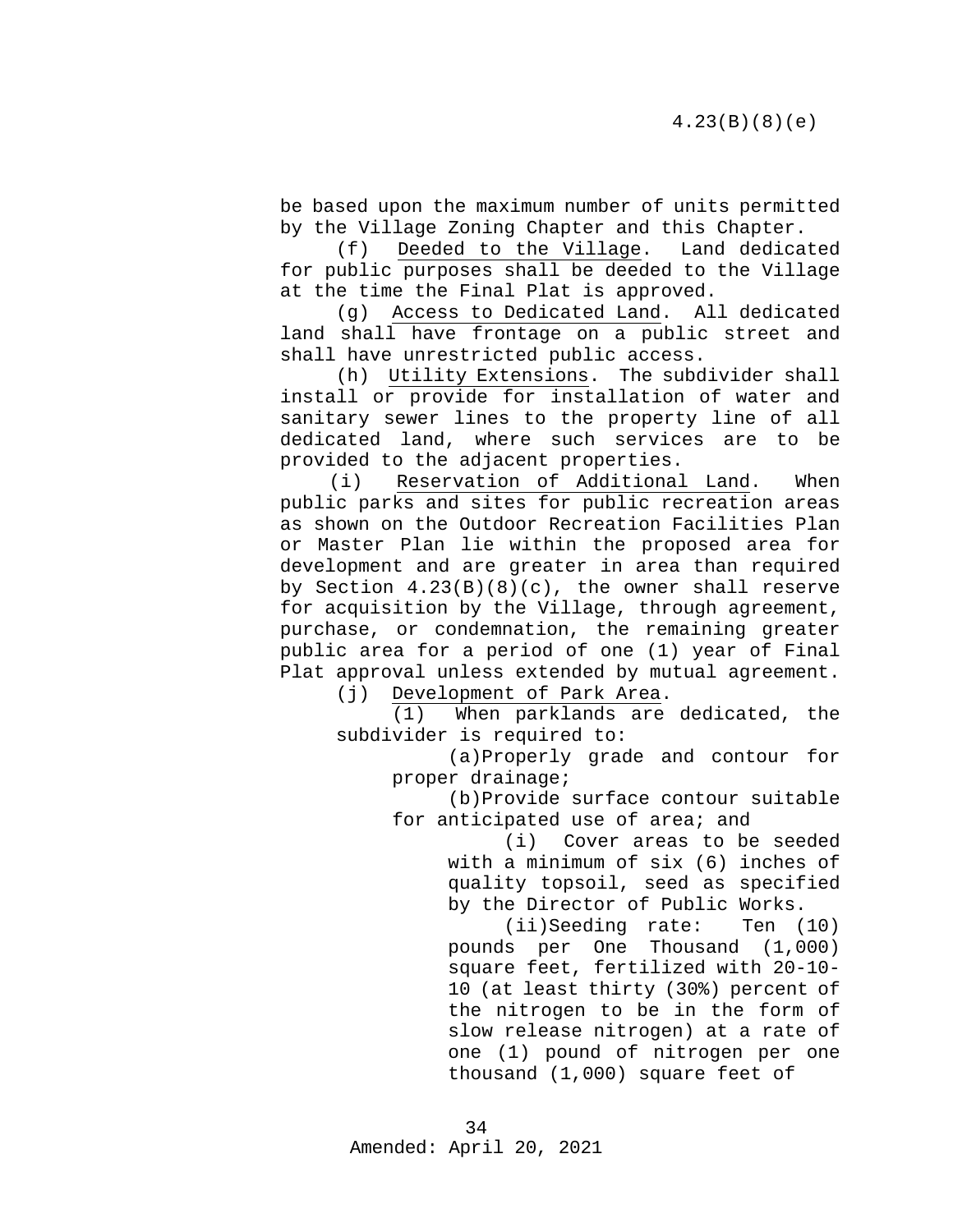area, and mulched (clean straw mulch one-half (1/2") inch cover or paper mulch.

(iii) Topsoil shall comply with Section 4.26(V) of this Code and conform to D.O.T., Section 625, and meet acceptable soil test levels<br>as determined by the State as determined<br>laboratory or or a recognized<br>boratory. The soil commercial laboratory. test should assess the levels of pH and organic matter; magnesium, potassium, and phosphorous levels; and soluble salt levels. Applied topsoil should be reasonably free of stones, coarse sands, lumps, roots, sticks, and other foreign debris over one and one-half (1½") inch (3.8 cm) across, as well as parts of weed species such as thistle, quackgrass, or other species specified.

(iv) Grass Seed: All grass seed shall conform to requirements of Section 4.26(Y) of this Code and to Wisconsin State Statutes, Chapter 94 (Seed Law), and the Wisconsin Administrative Code Chapter ATCP 20, regarding noxious weed seed content and labeling. Seed shall not be used later than one (1) year following the test date labeled.

(v) Fine grading and seeding must occur within one (1) year following issuance of the first building permit within that land<br>division unless otherwise otherwise authorized by the Director of Public Works.

(vi) Improved Area: The improved area shall not be deemed officially accepted until a uniform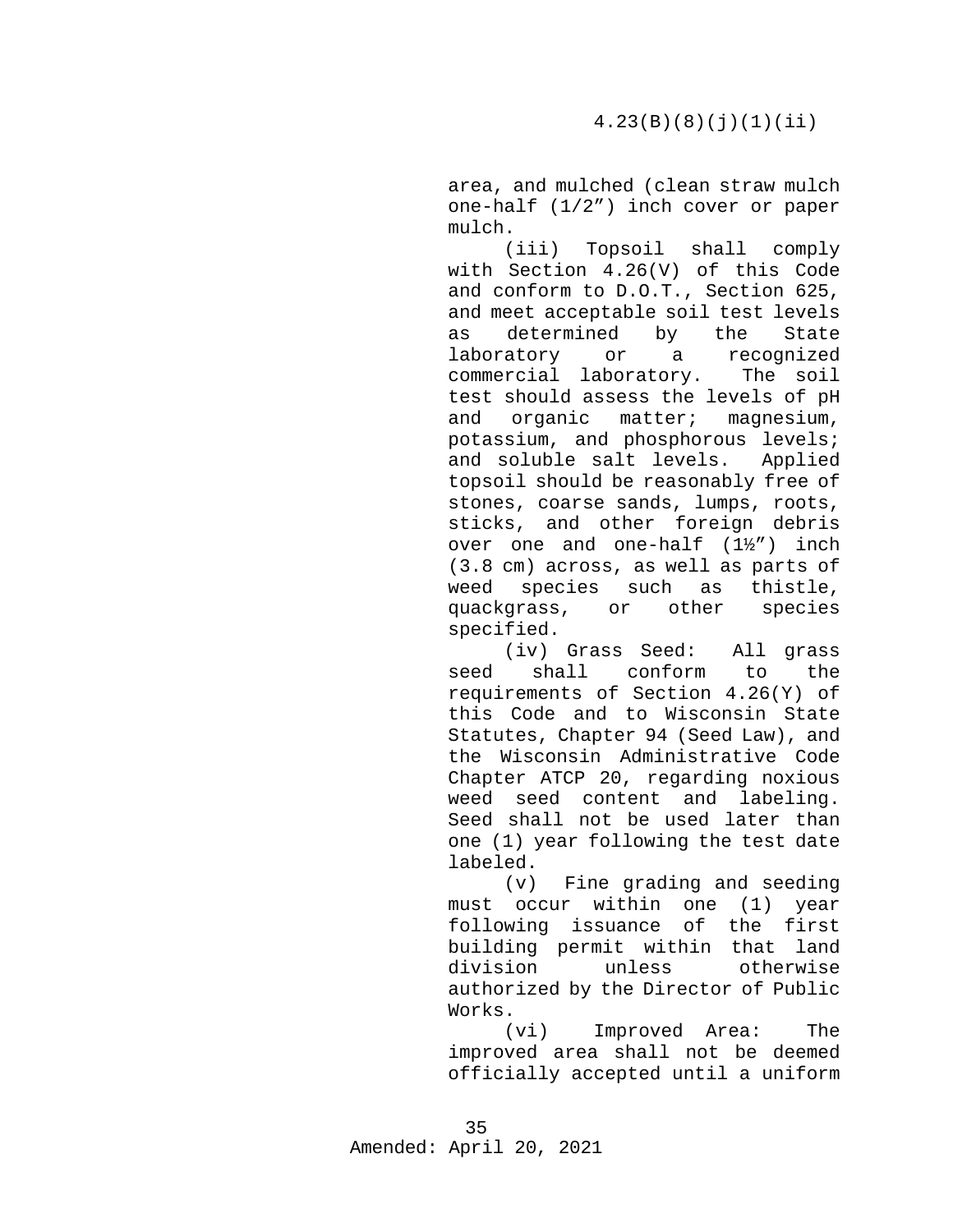grass cover to a two (2) inch height has been established. It shall be the responsibility subdivider to maintain the area<br>until the Village accepts the the Village dedication. (Amended 1/16/07 – Ord. 413)

(2) A neighborhood park area shall be provided by the subdivider with a standard<br>residential water service unless located residential water directly adjacent to a fire hydrant. A community park area shall be provided by the developer with a minimum six (6) inch water service or at least one (1) fire hydrant, and at least one (1) four (4) inch sanitary sewer lateral, all located at the street property line.

(3) The Village Board of Trustees may require certification of compliance by Village officials. The subdivider shall pay the cost of such report.

(4) Development of parklands is to be completed as soon as twenty (20%) percent of the planned lots in the subdivision are sold or developed, as determined by the Village Board of Trustees.<br>(5) If the s

If the subdivider fails to satisfy the requirements of this Section, the Village Board of Trustees may contract said completion<br>and bill such costs to the subdivider. bill such costs to following written notice to the subdivider of noncompliance. Failure to pay such costs may result in the immediate withholding of all building permits until such costs are paid.

(k) Fees in Lieu of Land.

(1) Method of Calculation. Where, in the opinion of the developer, the developer prefers to pay impact fees in lieu of donating park land, the developer shall pay to the Village as impact park fee according to the Schedule set forth in subsection (2) below. The fees collected shall be held in a non-<br>lapsing fund to be used for purchase, fund to be used for p<br>ent and improvement of development and improvement of parks,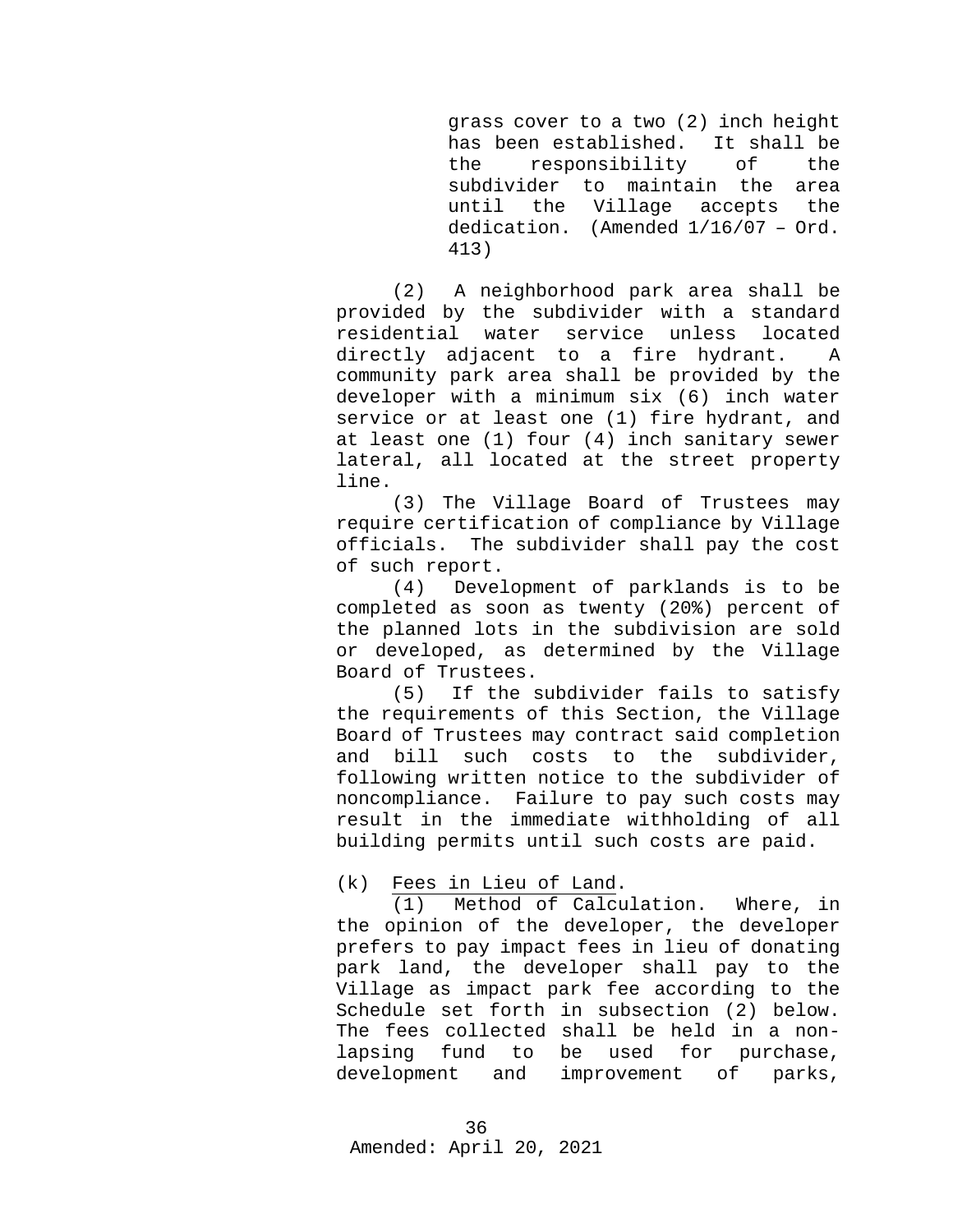playgrounds, athletic fields, and open spaces. (Ordinance No. 407 – 9/5/06)

(2) Computation of Fees in Lieu of Dedication.

> (a) Fee. If the developer has<br>ed not to have public lands elected not to have public lands dedicated with the subdivider's plat as provided in Sections 4.23(B)(8)(a) and (b), a fee for the acquisition or capital improvement of public sites to serve the<br>future inhabitants of the proposed inhabitants of subdivision shall be paid to the Village<br>Administrator by the developer or Administrator by the developer or<br>subsequent property owner within subsequent property owner within fourteen (14) days of the issuance of a building permit in the amount of Eight Hundred Thirty-nine (\$839.00) Dollars for each dwelling unit within the plat. Said fee shall be in force as of the effective date of this Ordinance. A comprehensive review of the amount of the fees charged under this Section shall be conducted by the Village of West Salem Recreation Committee at least every two (2) years with the first such review being conducted no later than April 2005. The above fees may be amended by<br>resolution of the Village Board of resolution of the Village Board of<br>Trustees. (Resolution 2.05 - 3/1/05) Trustees. (Resolution (Ordinance No. 407 – 9/05/06)

> (b) Exemptions. Where a lot or parcel for which payment has once been made is further divided, payment shall be required only for the additional lots or parcels created.

> (c) Time of Payment. Payment shall be made before certification of approval is affixed to the Final Plat.

(d) Park Fees for Annexed Lands.

Upon development of annexed land to the Village of West Salem, there shall be charged to the owners of land in the area<br>annexed a park fee. Said fee shall be annexed a park fee. the current fee per dwelling unit under Section (2)(a) above, and shall be paid according to the terms of this Ordinance.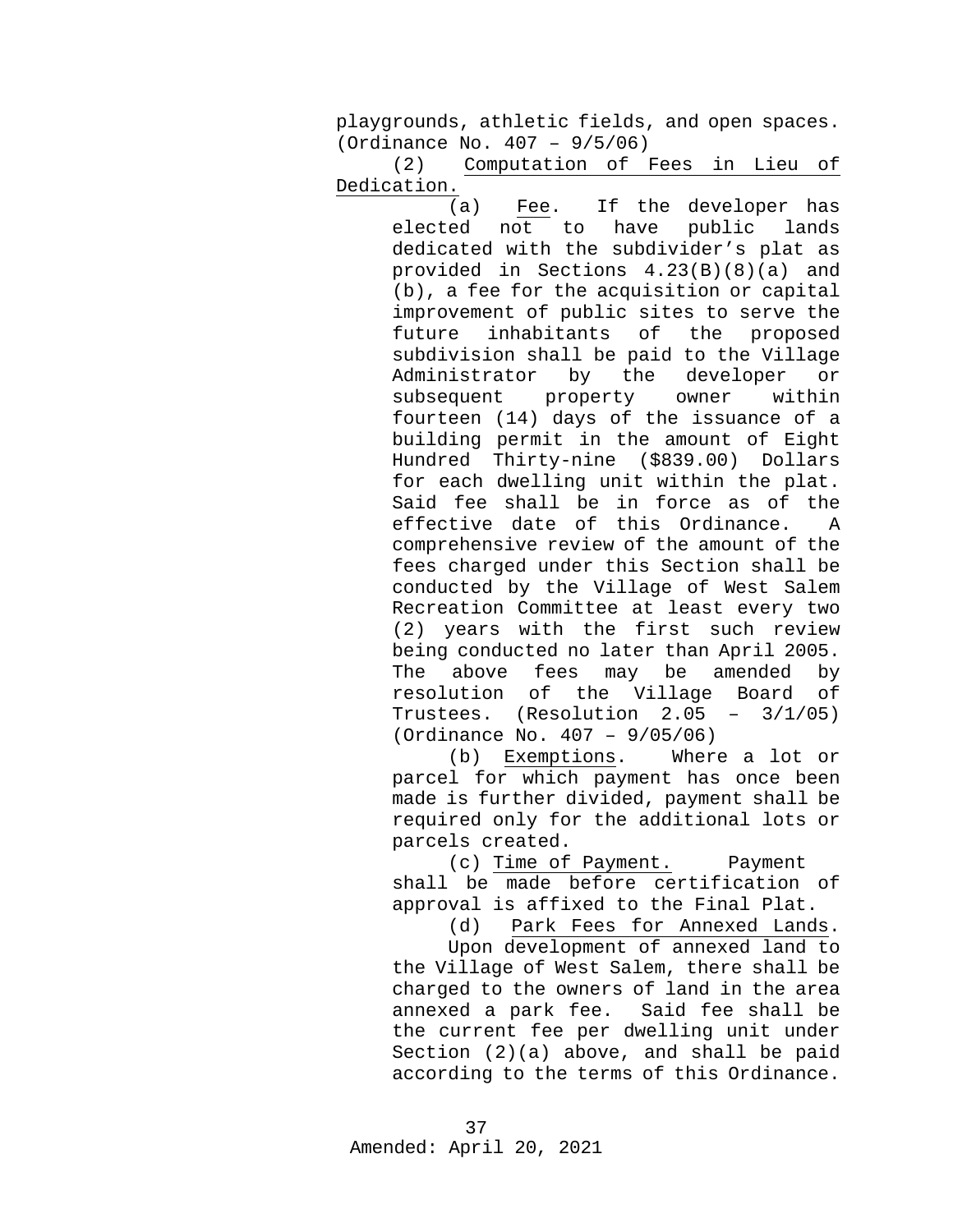4.23(b)(8)(k)(3)

(3) Dedication Criteria. The Planning Commission shall determine the location of sites dedicated to such public uses and the types of uses to which said sites shall be put. In making these determinations, consideration shall be given to the needs of the community in general and of the residents of the proposed subdivision or other land<br>division, correlation with existing and division, correlation with planned sites and facilities dedicated for such public uses, feasibility and practicality of requiring dedication of land, zoning regulations, and compatibility with a comprehensive community development plan or a park and open space plan. (Ord. 407 – 9/5/06)

(4) Park Fees. Fees to be paid in lieu of dedication under this Section shall be paid to the Village Administrator and shall be placed in a separate fund to be used only for the acquisition or capital improvements of park, playgrounds, or athletic fields. (Ord. 407)

(5) Park Impact Fees. All impact park fees are to be expended by the Village to pay for capital costs for such park development for which the fees were imposed, under the above provisions, within seven (7) years from collection or are to be refunded to the current owner of lands upon which the fees were collected; provided, however, the seven (7) year limit may be extended for three (3) additional years if the Village Board adopts a resolution stating that due to extenuating circumstances or hardship in meeting the seven (7) year limit, specifying the extenuating circumstances or hardship, it needs an additional three (3) years to use the park impact fees. (Ord. 407 – 9/5/06) Amended per Ord. 413 – 1/16/07)

(9) State Development. (a) The Village Board may authorize the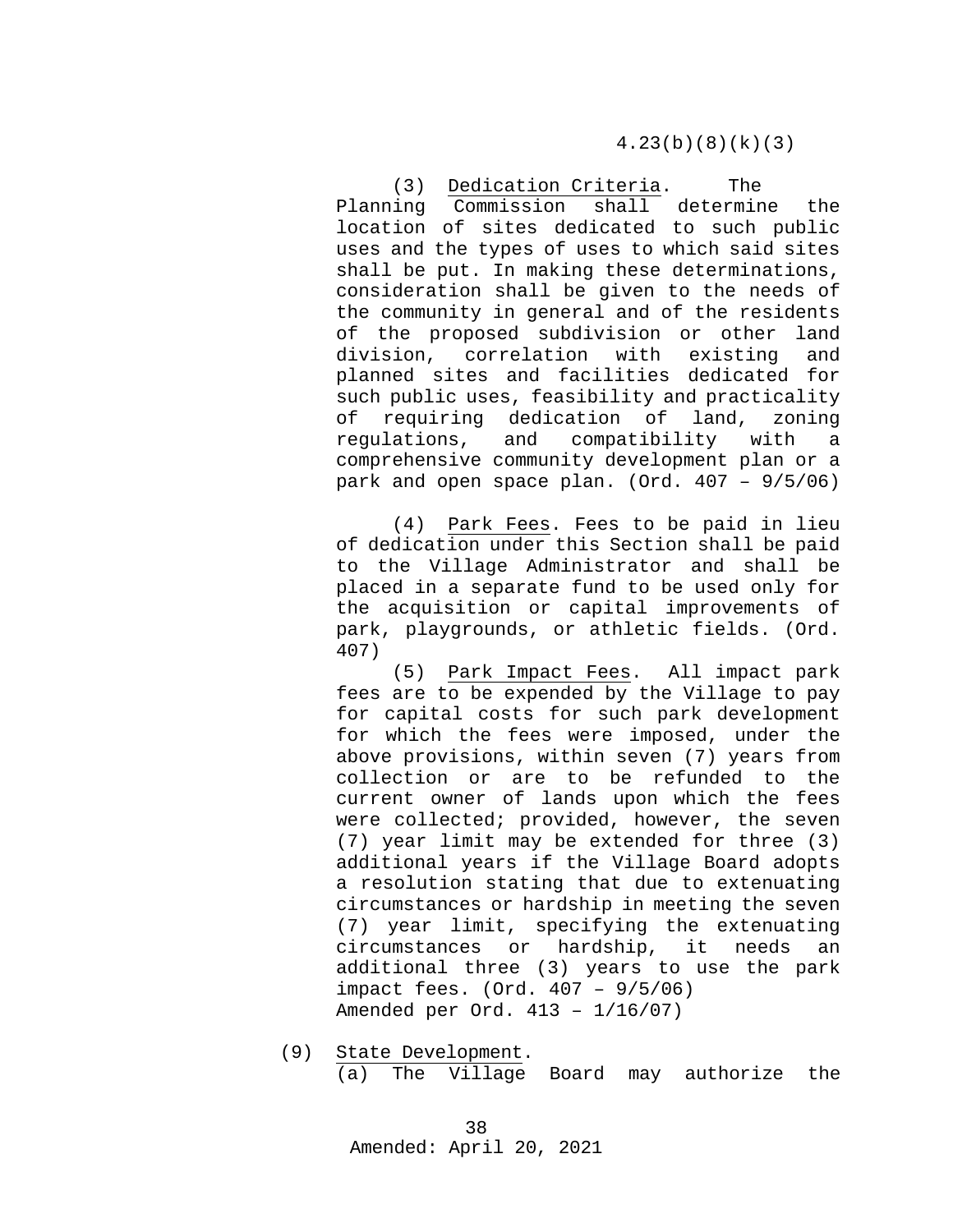subdivider to proceed with the installation of<br>improvements required on a portion of such improvements required on a portion of such requirements regulations applying only to that portion.<br>(b) The subdivider shall provide sat

The subdivider shall provide satisfactory proof that he has contracted to install the required improvements or shall file a performance bond ensuring such installation within the time required by the Village Board.

(C) All improvements shall be inspected and found to have been installed according to specifications, prior to either acceptance of the improvement by the Village Board or<br>release of the subdivider's bond. In order that adequate release of the subdivider's bond. inspections can be made, the subdivider must notify the Village Board at least two weeks prior to the time each improvement is to be installed and upon its completion.

# 4.24 **Construction**.

<span id="page-38-0"></span>(A) Commencement. No construction or installation of improvements shall commence in a proposed land division or condominium development until a development agreement has Village Engineer has given written authorization to proceed, and a preconstruction meeting of concerned parties, such as the utilities and contractors concerned, has been called by the Village Engineer.

(B) Phasing. The Village Board may permit the<br>ruction and installation of public improvements in construction and installation of public improvements phases corresponding to the development phases of a final plat.

(C) Building Permits. No building permits shall be issued for a structure on any lot not of record on the date of adoption of this Ordinance until all the requirements of this Ordinance have been met.

(D) Plans. Each of the following plans and accompanying construction specifications shall, except for the landscaping plan, be approved by the Village Engineer and any other agency having relevant approving authority before commencement of the installation of the relevant improvement. The landscaping plan shall be approved by the Village Plan Commission.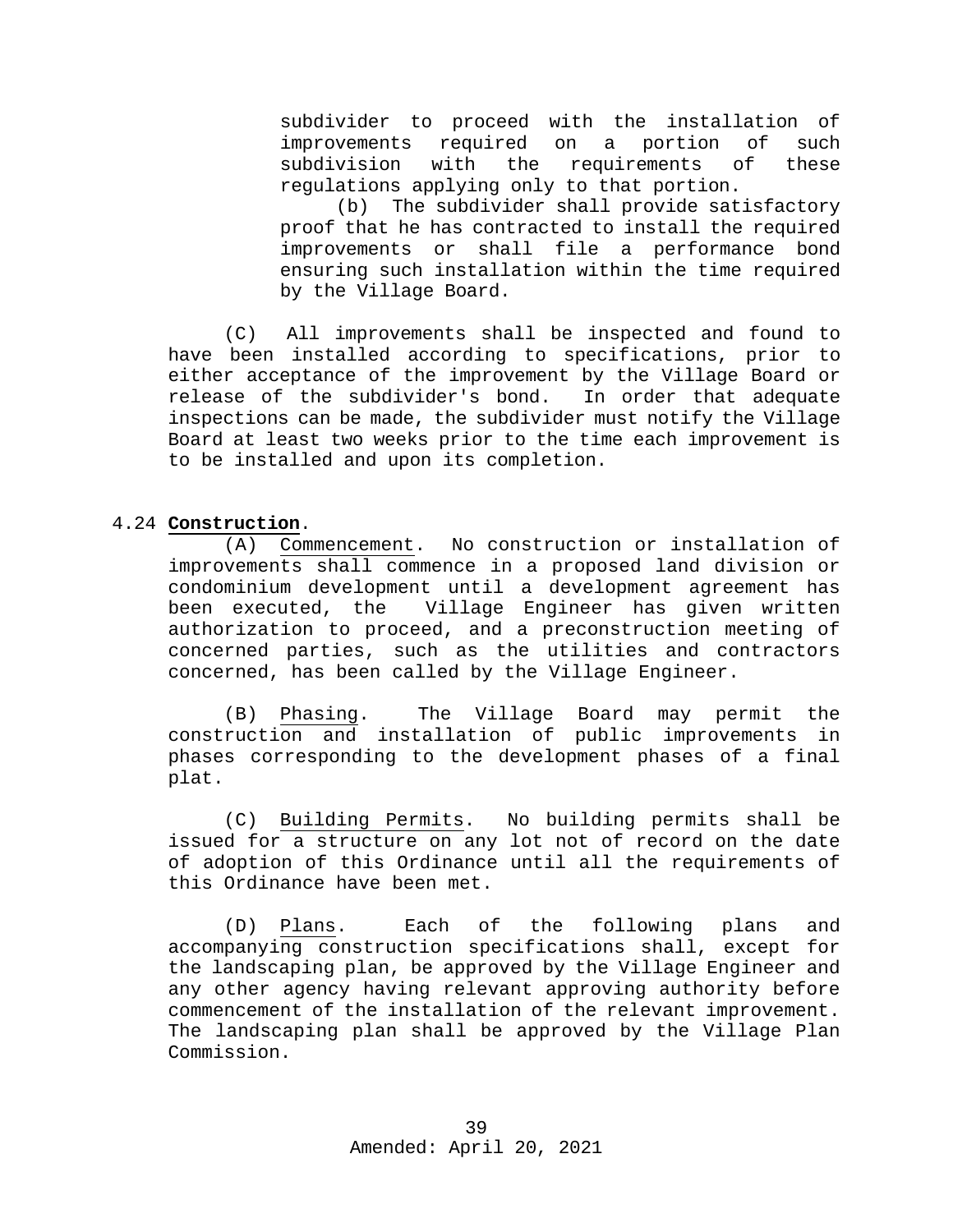(1) Street plans and profiles showing existing and proposed grades, elevations, cross-sections, materials, and other details of required improvements.

(2) Sanitary sewer plans and profiles showing the locations, grades, sizes, elevations, materials, and other details of required facilities.

(3) Plans for stormwater management facilities showing the locations, grades, sizes, elevations, materials, and other details of required facilities, together with the path of drainage to the receiving storm sewer, drainage channel, or watercourse.<br>(4) Water supply and distribut:

Water supply and distribution plans and<br>showing the locations, sizes, elevations, profiles showing the locations, materials, and other details of required facilities.

(5) Grading plans showing existing and proposed topographic contours, mass and finished grading plans, proposed top of building foundation and finished yard grade elevations, and such supplemental information as required by the Village Engineer.

(6) Erosion and sedimentation control plans showing those structures necessary to retard the rate of runoff water and those measures and practices that will minimize erosion and sedimentation.

(7) Landscaping plans showing and describing in detail the location, size, and species of any proposed new trees, shrubs, and other vegetation; existing trees, shrubs, and other vegetation proposed to be retained; nonliving durable material such as rocks, sand, gravel, or mulch; and structures such as walls, fences, and entrance signs.

(8) Additional special plans or information required by the Village staff, Plan Commission, or Village Board.

(E) Earth Moving. Earth moving, such as grading, topsoil removal, mineral extraction, stream course changing, road cutting, waterway construction or enlargement, removal of stream or lake bed materials, excavation, channeling, clearing, ditching, drain tile laying, dredging, and lagooning, shall be so conducted as to minimize erosion and sedimentation and disturbance of the natural fauna, flora, watercourse, water regimen, and topography.  $\setminus$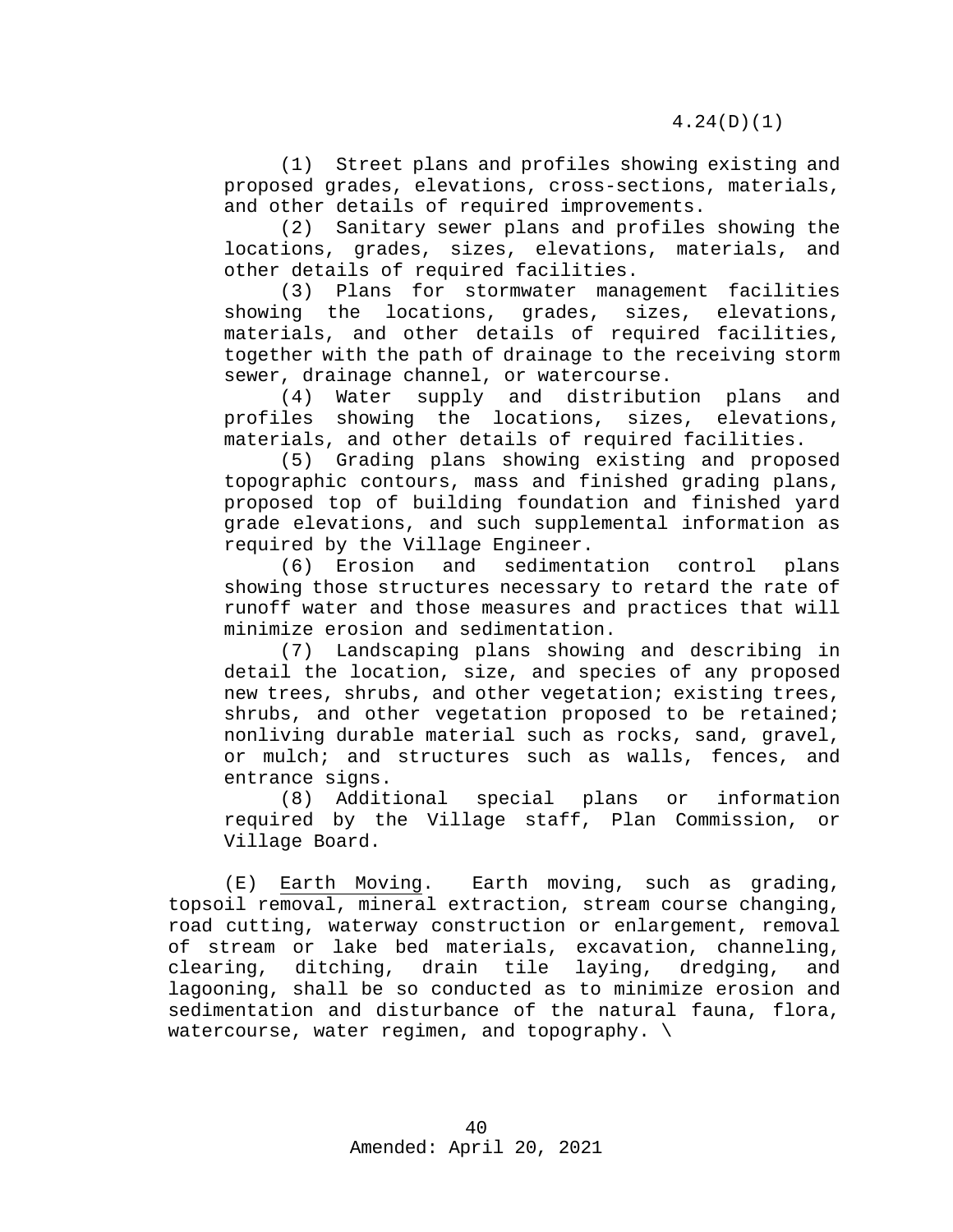(F) Preservation of Existing Vegetation. The subdivider shall make every effort to protect and retain all existing desirable trees, shrubs, grasses, and groundcover not actually lying in public roadways, drainageways, building foundation sites, private driveways, soil absorption waste disposal areas, and bicycle and pedestrian ways. Trees shall be protected and preserved during construction in accordance<br>with the approved landscaping plan and with sound with the approved landscaping plan and with sound conservation practices, including the preservation of trees by well islands or retaining walls, whenever abutting grades are altered.

(G) Inspection. The subdivider, prior to commencing any work within the land division or condominium, shall make arrangements with the Village Engineer to provide for inspection. The Village Engineer shall inspect and approve all completed work prior to approval of the final plat or release of the sureties.

(H) Completion of Improvements. All of the improvements required under this Ordinance shall be completed prior to the final approval of a subdivision or condominium plat by the Village Board, except that in lieu of completion of construction, a certified check, surety bond, or letter of credit approved by the Village Attorney may be furnished as provided in Section 4.14.

(I) As-Built Plans. Within thirty (30) days following completion and acceptance by the Village Engineer of all improvements, the subdivider shall provide reproducible copies of plans and profiles that accurately show the location, extent, and horizontal and vertical location and alignment of all improvements as actually constructed. Horizontal and vertical locations shall be expressed in terms of Wisconsin State Plane Coordinates, North American Datum of 1927.

#### 4.25 **Fees**.

<span id="page-40-0"></span>The subdivider shall pay to the Village Administrator all fees required under this Chapter prior to being entitled to record the plat or certified survey map concerned. For those fees which cannot be calculated at the time of recordation the subdivider shall pay those additional fees required under this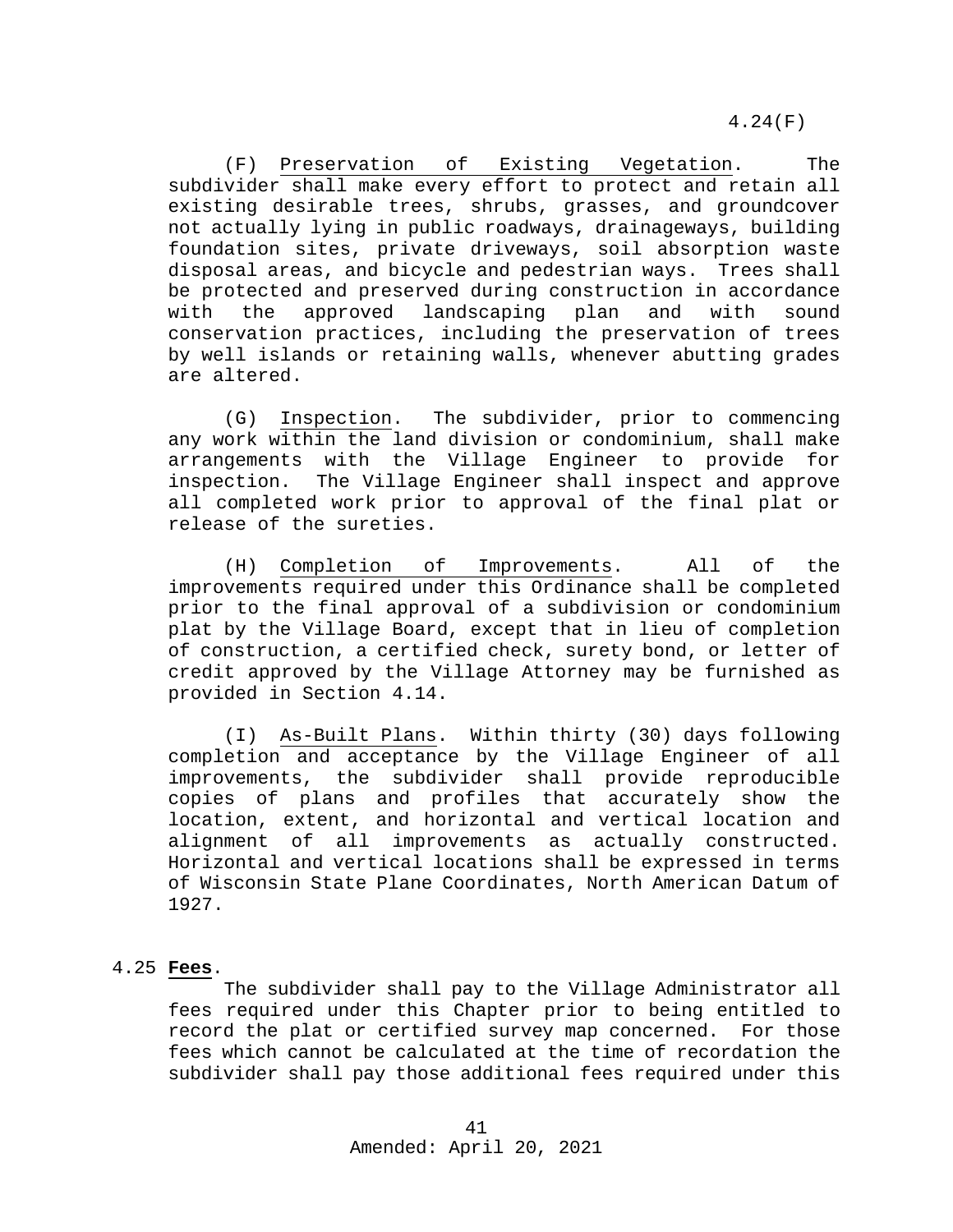Chapter when calculated by the Village but in all cases prior to the release of any surety bond, letter of credit or certified check.

(A) Preliminary plat or certified survey map. The subdivider shall pay a fee as set forth in Appendix "A" Fee Schedule to the Village Administrator at the time of first application for approval of any Preliminary Plans to assist in defraying the cost of review. A reapplication fee as set forth in Appendix "A" Fee Schedule shall be paid to the Village Administrator at the time of reapplication for approval of any Preliminary Plan, which has previously been reviewed.

(B) Improvement review fee.

(1) The subdivider shall pay a fee as set forth in Appendix "A" or present a letter of credit or a bond equal to one percent of the cost of the required public improvements as estimated by the Village Engineer at the of the submission of improvement plans and<br>ications to partially cover the cost to the specifications to partially cover the cost to Village of reviewing such plans and specifications.

(2) The fee may be recomputed, upon demand of the subdivider or Village Engineer, after completion of improvement construction in accordance with the actual cost of such improvements and the difference, if any, shall be paid by or remitted to the subdivider. Evidence of cost shall be in such detail and form as required by the Village Engineer.

(C) Inspection fee. The subdivider shall pay a fee equal to the actual cost to the Village for such inspection as the Village Board deems necessary to assure that the construction of the required improvements is in compliance with the plans, specifications and ordinances of the Village or any other governmental authority.

(D) Final plat review fee. The subdivider shall pay a fee as set forth in Appendix "A" Fee Schedule to the Village Administrator at the time of first application for approval of said plat to assist in defraying the cost of review. A reapplication fee as set forth in Appendix "A" Fee Schedule shall be paid at the time of a reapplication for approval of any Final Plat which has previously been reviewed.

(E) Public site fee. See Section 4.23(B)(8)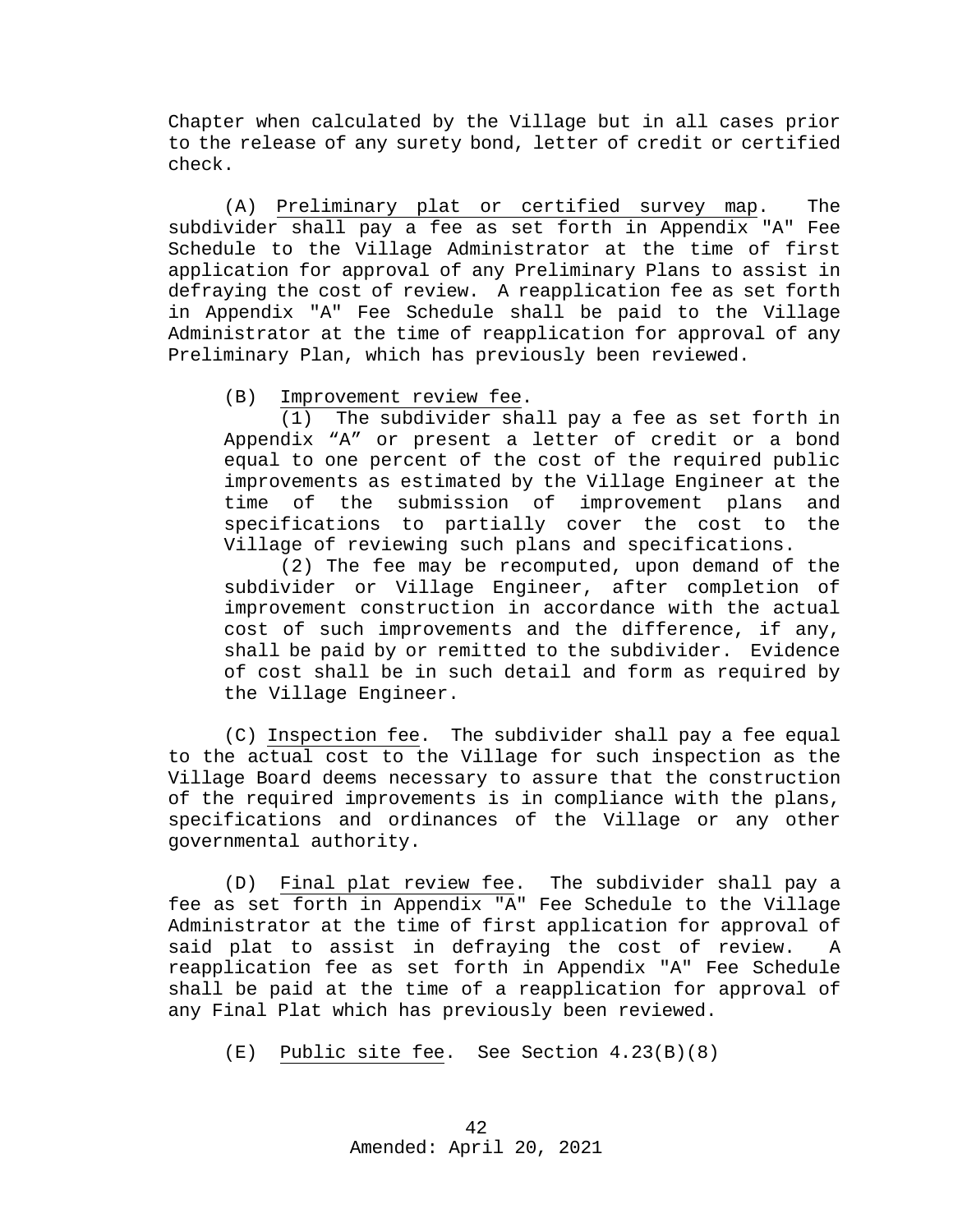4.25(F)

(F) Engineering fee. The subdivider shall pay a fee equal to the actual cost to the Village for all engineering work incurred by the Village in connection with the plat. Engineering work shall include the preparation of construction plans and standard specifications. The Village Board may permit the subdivider to furnish all, some or part of the required construction plans and specifications, in which case no engineering fees shall be levied for such plans and specifications.

(G) Administrative fee. The subdivider shall pay a fee equal to the cost of any legal, administrative or fiscal work which may be undertaken by the Village in connection with the plan. Legal work shall include the drafting of contracts between the Village and the subdivider.

(H) No surety in the form of a bond or letter of credit shall be released or certified check funds returned until the Village Administrator has received written confirmation form the Village Engineer that all terms and conditions of the plat or certified survey map, the developer's agreement, and the provisions of Chapters III, IV and V of the Village Code have been substantially complied with and written confirmation from the Village Attorney that the terms and conditions of the plat or certified survey map, the developer's agreement and the provisions of Chapters III, IV and V of the Village Code have been substantially complied with.

#### 4.26 **Definitions**.

<span id="page-42-0"></span>(A) "Alley" means a public or private right-of-way shown on a plat, which provides secondary access to a lot, block or parcel of land.

(B) "Certified survey map" means a map, prepared in accordance with Section 236.34 of the Wisconsin Statutes and this Ordinance, for the purpose of dividing land into not more than four parcels; or used to document for recording purposes survey and dedication data relating to single parcels.

(C) "Common open space" means a privately-owned land within a land division or condominium that has been restricted in perpetuity from further development and is set aside for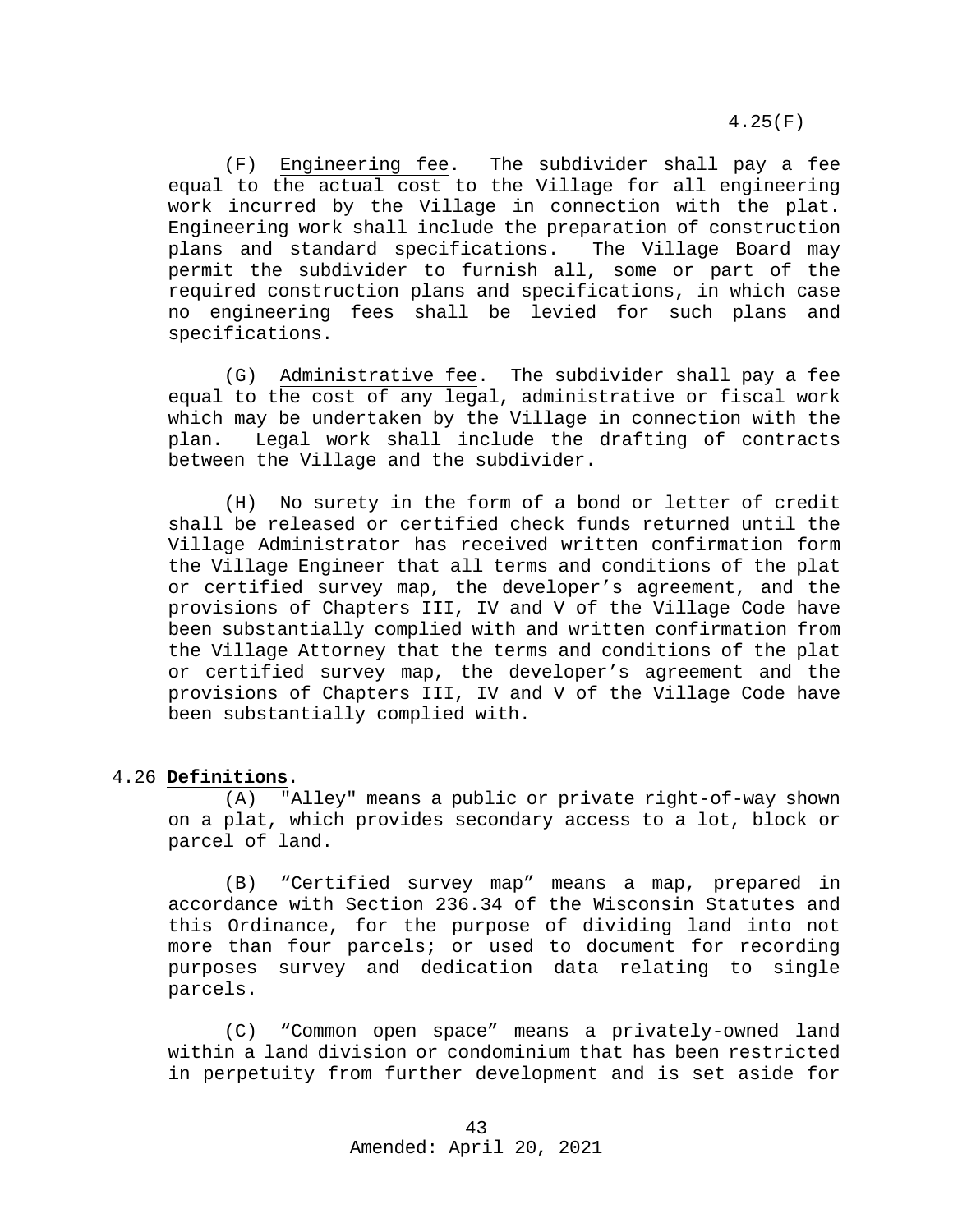the use and enjoyment by residents of the land division or condominium. Common open space shall be substantially free of structures, but may contain recreational facilities approved by the Village.

(D) "Condominium" means a form of ownership combining individual unit ownership with shared use and ownership of common property or facilities, established in accordance with Chapter 703 of the Wisconsin Statutes. Common areas and facilities are owned by all members of the condominium association on a proportional, undivided basis. A condominium is a legal form of ownership, and not a specific building type or style.

(E) "Condominium association" means an association, whose members consist of owners of units in a condominium, which administers and maintains the common property and common elements of a condominium.

(F) "Condominium declaration" means an instrument by which property becomes subject to Chapter 703 of the Wisconsin Statutes.

(G) "Condominium unit" means a part of a condominium intended for any type of independent use, including one or more cubicles of air at one or more levels of space or one or more rooms or enclosed spaces located on one or more floors (or parts thereof) in a building. A unit may include two or more noncontiguous areas.

(H) "Cul de sac" means a local street closed at one end with a turn-around provided for vehicles.

(I) "Deed restriction" means a restriction on use or development of a property set forth either in a deed or some other sort of recordable document which is binding on the owners of the property.

(J) "Development Agreement" means an agreement entered into by and between the Village and a subdivider whereby the Village and subdivider agree as to the design, construction, and installation of required public improvements; the payment for such public improvements; dedication of land; and other matters related to the requirements of this Ordinance. The Development Agreement shall not come into effect unless and until a letter or credit, surety bond or certified check has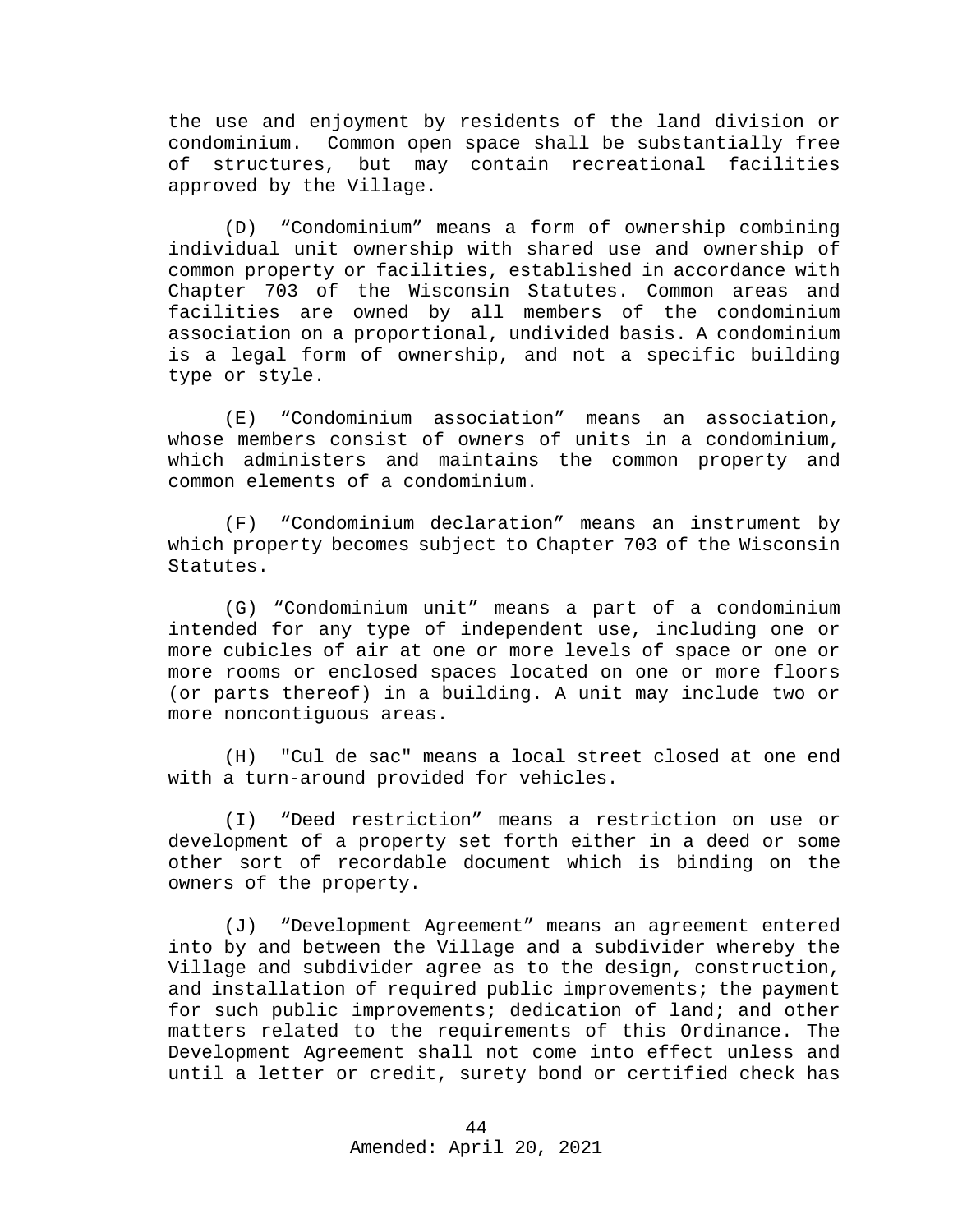been provided to the Village by the subdivider under the terms of this Chapter.

(K) "Double frontage lots" means lots having frontage on opposite property boundaries with public streets.

(L) "Extraterritorial plat approval jurisdiction" means the unincorporated area within 1.5 miles of the Village's corporate limits.

(M) "Final plat" means a map prepared in accordance with the requirements of Chapter 236 of the Wisconsin Statutes and this Ordinance for the purpose of creating a subdivision.

(N) "Half street" means a street located on the boundary of a plat whose centerline meets the boundary at an angle less than 30 degrees or whose required right-of-way width is cut off by the boundary.

(O) "Homeowners association" means an association<br>combining individual home ownership with shared use, ownership with shared use,<br>I responsibility for common ownership, maintenance, and responsibility for common property or facilities, including private open space, within a land division.

(P) "Land division" means a generic term that includes both subdivisions and minor land divisions, as those terms are defined in this Section.

(Q) "Letter of credit" means a irrevocable written<br>ment quaranteeing payment for improvements and agreement guaranteeing payment for improvements completion and payment of all of the subdivider's obligations under the development agreement, including payment of all fees required under the Village of West Salem Code of Ordinances, entered into by a bank, savings and loan, or other financial institution authorized to do business in the State of Wisconsin and which has financial standing acceptable to the Village, which secures the subdivider's obligation to pay the cost of designing, constructing and installing the required public improvements and all other obligations in connection with an approved land division or condominium.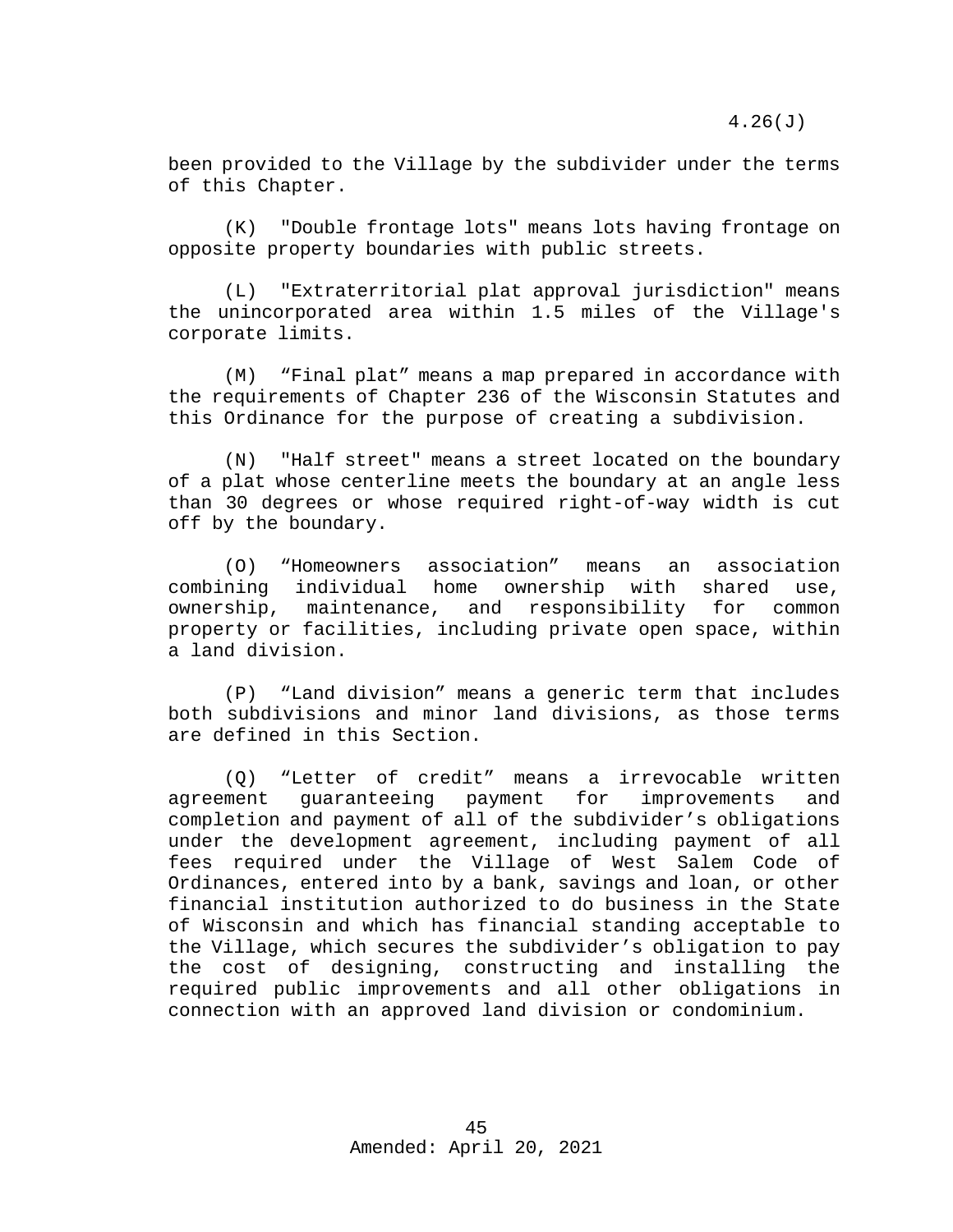4.26(R)

(R) "Minor land division" means any division of land that:

(1) Creates more than one, but less than five, parcels or building sites, inclusive of the original remnant parcel, any one of which is five acres or less in area, by a division or by successive divisions of any part of the original parcel within a period of five years; or

(2) Divides a block, lot, or outlot within a recorded subdivision plat into more than one, but less than five, parcels or building sites, inclusive of the original remnant parcel, without changing the exterior boundaries of said plat or the exterior boundaries of blocks within the plat, and the division does not result in a subdivision.

(S) "Official map" means the map showing the streets, highways, parks and other features theretofore laid out, adopted and established by law, and amendments thereto resulting from Village Board action, pursuant to Section 62.23(6), Wisconsin Statutes.

(T) "Plat" in a map of a subdivision.

(U) "Preliminary plat" is a map showing the salient features of a proposed subdivision submitted to an approving authority for preliminary consideration.

(V) "Quality Topsoil" has a pH level of 5.5 to 8.0, soil texture class: sandy clay loam (less than seventy (70%) percent sand, less than thirty (30%) percent clay) or sandy loam (less than seventy (70%) percent sand) or clay loam and silty clay loam (less than thirty (30%) percent clay) and organic matter content of greater than one (1%) percent.

(W) "Replat" means the process of changing, or the plat or map which changes, the boundaries of a recorded subdivision plat, certified survey map, or a part thereof. The division of a large block, lot, or outlot within a recorded subdivision plat or certified survey map without changing the exterior boundaries of said block, lot, or outlot is not a replat.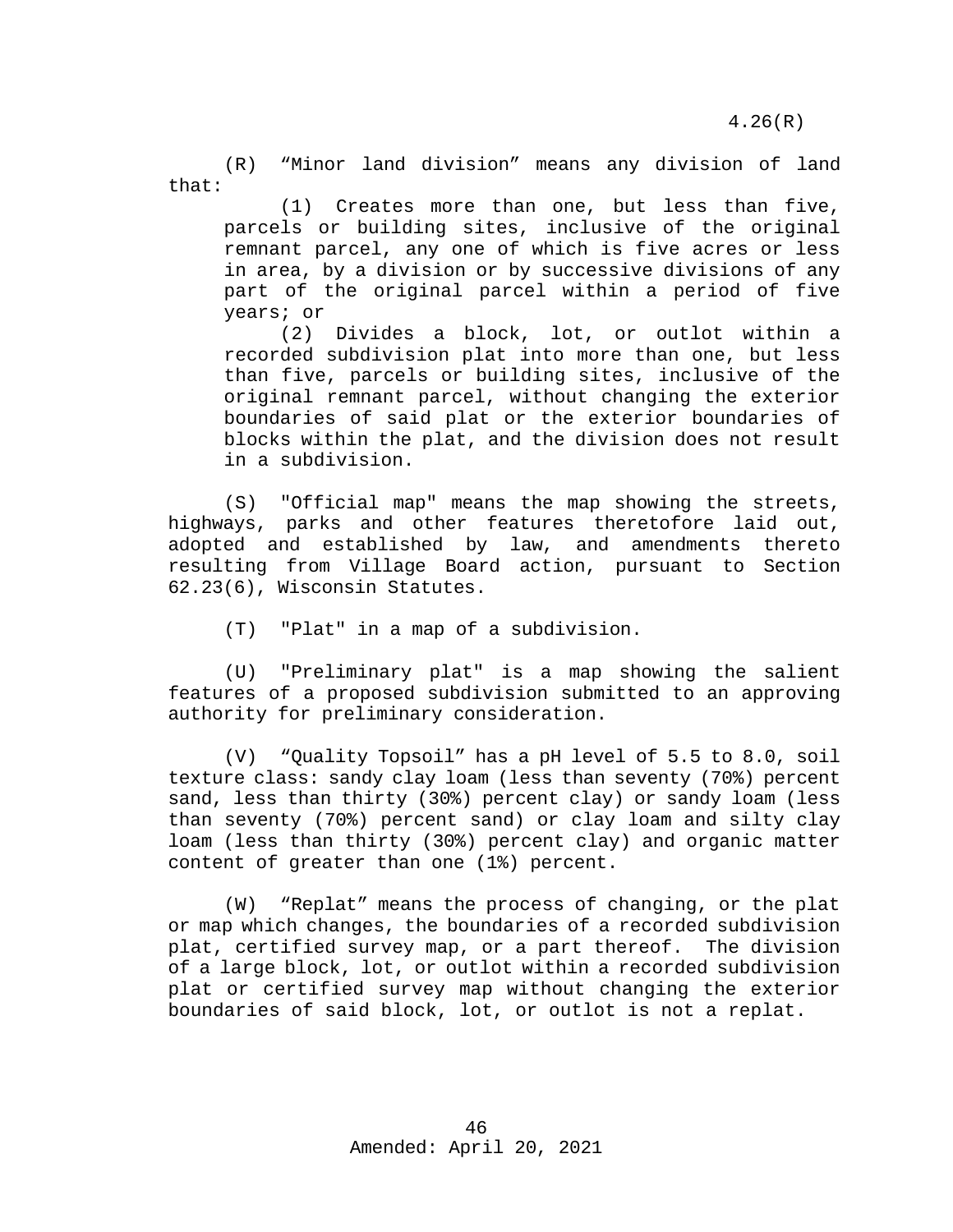(X) "Reverse frontage lots" means corner lots with no provision for extra width to permit side yard to be as wide as front yards of other lots on that side.

(Y) "Seed" means Athletic Field Mixture which consists of: fifty (50%) percent of a minimum of one (1) variety of fineleaf Improved Kentucky Bluegrass, twenty-five (25%) percent of a minimum of one (1) variety of Improved Creeping Red Fescue, twenty-five (25%) percent of a minimum of one (1)<br>variety of fineleaf Improved Perennial Ryegrass. Above variety of fineleaf Improved Perennial Ryegrass. mixture must achieve a minimum germination percentage of eighty (80%) percent and seed purity of ninety (90%) percent.

(Z) "Street" means a public way for vehicular traffic, other than an alley.<br>(1) Major

Major streets and highways - those which serve as the principle arteries of through traffic movement.

(2) Collector streets - those which carry traffic from minor streets to the system of major streets and highways, including the principal entry streets of a residential development and streets for circulation within the development.

(3) Local streets - those which are used primarily for access to the abutting properties.<br>(4) Frontage streets -  $1$ 

(4) Frontage streets - local streets which are parallel to and adjacent to major streets and highways and which provide access to abutting properties and protection from through traffic.

(AA) "Subdivider" means any and all legal owners of the real estate which is the subject of the land division and all of their designated agents, dividing or proposing to divide land resulting in a subdivision, a minor land division, or replat, or any and all owners of the real estate which is part of the condominium project and their agents who create a condominium under Chapter 703 of the Wisconsin Statutes. Reference in Chapter IV to developer shall mean subdivider.

(BB) "Subdivision" is a division of a lot, parcel or tract of land by the owner thereof or the owner's agent for the purpose of sale or of building development, where: